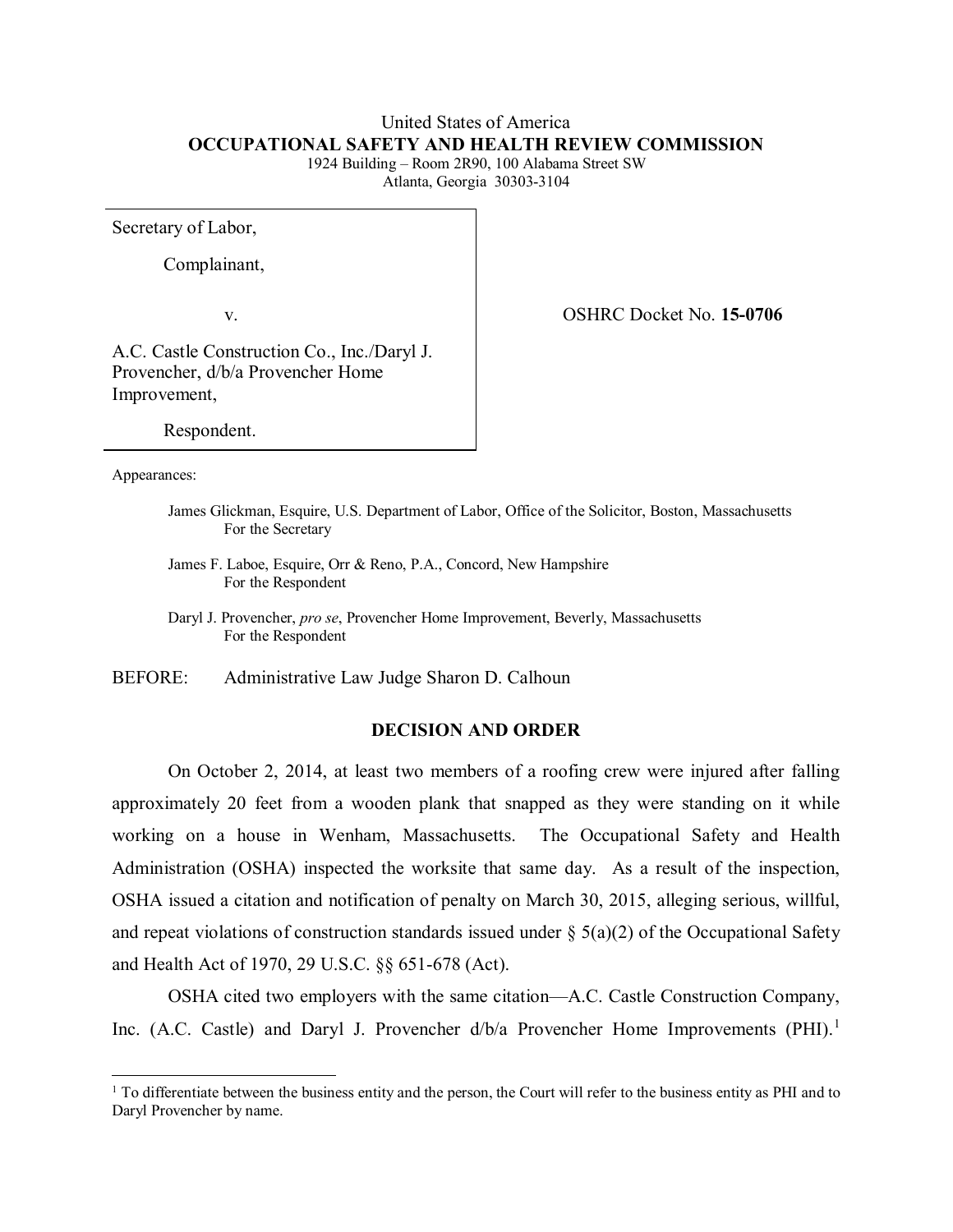OSHA did so because it believes the two companies are a single employer. Alternatively, OSHA contends the two companies should be held liable as joint employers or as a controlling employer (A.C. Castle) and an exposing employer (PHI).

A.C. Castle and PHI disputed these characterizations of their relationship, asserting A.C. Castle acted as a general contractor in securing contracts with homeowners to replace the roofs on their houses, which A.C. Castle then subcontracted to various roofing companies, including PHI. A.C. Castle also argues, through counsel, it had no personnel on the site and therefore lacks knowledge of any alleged OSHA violations. PHI, represented by Daryl Provencher *pro se*, agreed that A.C. Castle and PHI were two separate companies and had a traditional contractor/subcontractor relationship.

The Court held a three-day hearing in this matter in Boston, Massachusetts, from June 21 to June 23, 2016. The Secretary and A.C. Castle filed post-hearing briefs on September 9, 2016. PHI did not file a post-hearing brief. On January 4, 2017, counsel for the Secretary informed the Court Mr. Provencher had passed away on December [2](#page-1-0)9, 2016.<sup>2</sup>

For the reasons that follow, the Court finds A.C. Castle and PHI were a single employer at the time of the October 2, 2014, OSHA inspection at the Parsons Hill Road worksite.

#### **ALLEGED VIOLATIONS**

In Citation No. 1, OSHA alleges serious violations of the following construction standards and proposes the following penalties:

Item 1: 29 C.F.R.  $\S$  1926.451(b)(2)(i) (required minimum width of scaffold) --\$5,500.00;

Item 3: 29 C.F.R. § 1926.452 $(k)(5)$  (prohibition of bridging scaffold platforms) --\$7,000.00;<sup>[3](#page-1-1)</sup>

Item 4a: 29 C.F.R. § 1926.454(a) (training of employees working on scaffolds)--\$7,000.00;

 $\overline{\phantom{a}}$ 

<span id="page-1-0"></span> $2$  On January 11, 2017, the Court initiated a conference call with counsel for the Secretary and A.C. Castle to discuss the impact of Mr. Provencher's untimely death on this proceeding. In accordance with the conference call, the Court issued a briefing notice to the parties directing them to submit briefs, due January 31, 2017, addressing what effect, if any, Mr. Provencher's death has on the Court's jurisdiction over PHI and whether either party should move for substitution of a proper party under Fed. R. Civ. P. 25(a). The Secretary and A.C. Castle timely filed the requested briefs.

<span id="page-1-1"></span><sup>&</sup>lt;sup>3</sup> The Secretary withdrew Item 2, alleging a violation of 29 C.F.R. § 1926.451(f)(4), prior to the hearing (Tr. 7-9).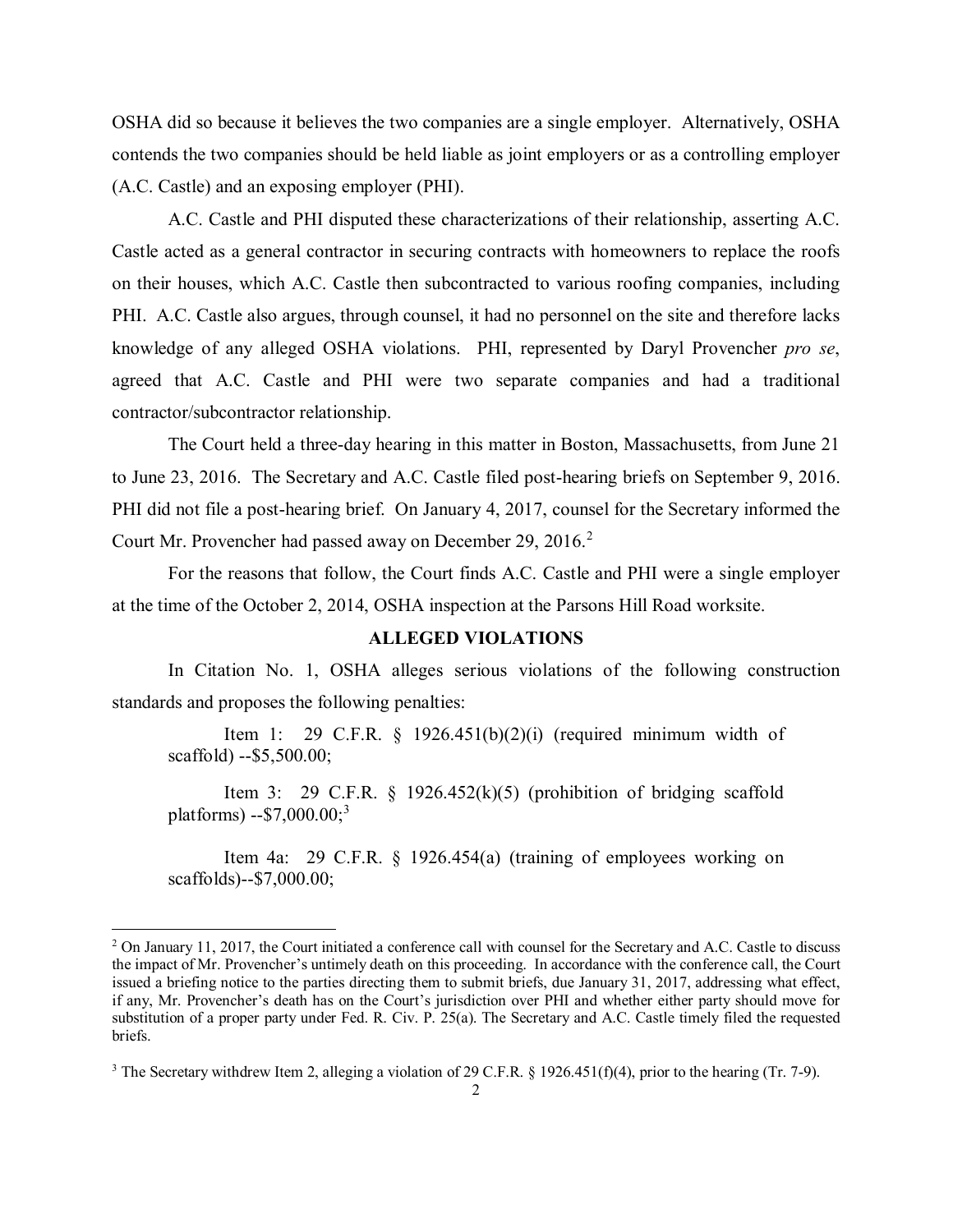Item 4b: 29 C.F.R. § 1926.454(b) (training of employees involved in erecting, disassembling, etc., of scaffolds)—penalty grouped with Item 4a;

Item 5: 29 C.F.R. § 1926.502(d)(15) (installation of anchorages used for attachment of personal fall arrest equipment) --\$7,000.00.

In Citation No. 2, OSHA alleges willful violations of the following construction standards and proposes the following penalties:

Item 1: 29 C.F.R.  $\S$  1926.451(a)(1) (weight capacity of scaffold components) --\$70,000.00;

Item 2: 29 C.F.R.  $\S$  1926.452(k)(1) (platforms shall not exceed height of 20 feet) --\$60,500.00;

Item 3: 29 C.F.R. § 1926.1053(b)(1) (extension of portable ladders above upper landing surface) --\$60,500.00.

In Item 1 of Citation No. 3, OSHA alleges a repeat violation of 29 C.F.R. §  $1926.451(g)(1)(i)$  for failure to ensure employees on scaffolds used personal fall arrest systems. OSHA proposes a penalty of \$70,000.00 for this item.

Having reviewed the record, the Court affirms Items 1, 3, and 5 of Citation No. 1 and assesses penalties totaling \$19,500.00 for those three items. The Court vacates Items 4a and 4b of Citation No. 1 and assesses no penalty for the grouped items. The Court affirms Items 1 through 3 of Citation No. 2, reclassifies Items 2 and 3 as serious, and assesses penalties totaling \$84,000.00 for those three items. The Court affirms Item 1 of Citation No. 3 as a repeat violation and assesses a penalty of \$70,000.00 for that item.

# **BACKGROUND**

On October 2, 2014, a roofing crew consisting of at least five workers was engaged in a roofing job on a house on Parsons Hill Road in Wenham, Massachusetts. Work had started late that day because of rainy weather. Before driving to the worksite, the supervisor of the crew, Daryl J. Provencher, had gone to Moynihan Lumber, a lumber yard and hardware store, to buy four rough spruce planks. The invoice for the planks is time-stamped 11:15 a.m. (Exh. C-18). Once Mr. Provencher arrived at the worksite, the crew set up a ladder jack scaffold (consisting of a two-plank platform resting on brackets attached to two ladders). The crew used one of the rough spruce planks and an aluminum plank (pick) for the platform, with the left edge of the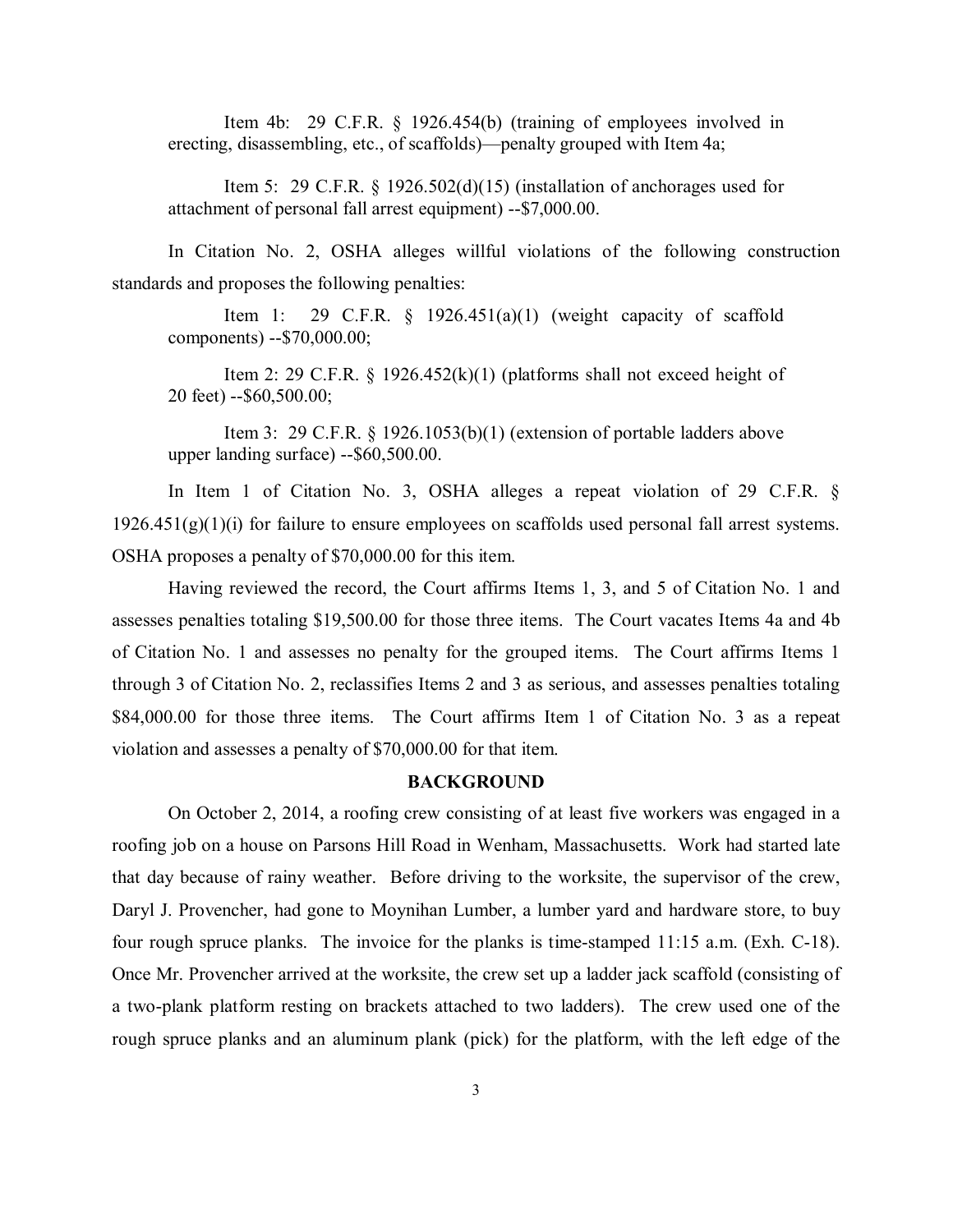rough spruce plank resting atop the right edge of the aluminum pick (Exh. C-1). After observing the ongoing work and noting the continuing drizzle, Mr. Provencher decided to return to Moynihan Lumber for a rain tarp (Tr. 656).

At approximately 1:15 p.m., the rough spruce plank snapped while at least two workers were standing on it. The workers, who were not tied off to an anchor point, fell to the ground. Two of the workers were seriously injured (Exh. C-1; Tr. 177). Roofer S.C., who was on the roof ripping off shingles when the board snapped, called 911. Mr. Provencher received a phone call from someone who informed him of the accident as he was on his way back after purchasing the tarp. He estimated the accident happened an hour after he left the worksite (Tr. 656).

Emergency medical technicians and officers from the Wenham Police Department arrived at the site. The emergency medical technicians transported two of the injured workers to the hospital. A police officer called OSHA and informed it of the accident. OSHA compliance safety and health officer (CSHO) Thomas Braile arrived at the site at approximately 2:[4](#page-3-0)0 p.m.<sup>4</sup> CSHO Braile spoke with the police officers, took photographs and measurements, and interviewed workers at the site (Tr. 47-48; 96-97). He held an opening conference attended by Mr. Provencher and three members of the roofing crew (Tr. 99).

Mr. Provencher told CSHO Braile he had purchased the rough spruce planks that day and "they shouldn't have broke." (Tr. 195) Mr. Provencher showed him the invoice for the rough spruce planks. CSHO Braile pointed out to Mr. Provencher that the invoice stated the planks he bought were "NOT FOR STAGING." (Exh. C-18; Tr. 194-196). Mr. Provencher told the CSHO that "these are the planks that they have been using for 20 years." (Tr. 196-197) CSHO Braile also interviewed the three workers on the site individually (Tr. 177).

On December 1, 2014, Mr. Provencher met with CSHO Braile and Assistant Area Director (AAD) Robert Carbone at OSHA's Andover Area Office in response to a subpoena issued to PHI for documents. While there, according to CSHO Braile, Mr. Provencher "began speaking freely about his business model with Mr. LeBlanc." (Tr. 302) AAD Carbone took handwritten notes of the meeting, which were "not verbatim." (Tr. 423) Mr. Provencher did not

 $\overline{a}$ 

<span id="page-3-0"></span><sup>4</sup> CSHO Braile had worked as an OSHA compliance officer for three and a half years at the time of the hearing (Tr. 90). Prior to becoming a compliance officer, CSHO Braile had worked as an environmental health and safety manager and as a safety consultant (Tr. 93-94). He had inspected approximately 100 worksites at the time he conducted the inspection at the Parsons Hill Road worksite. Approximately three fourths of those inspections involved construction (Tr. 92).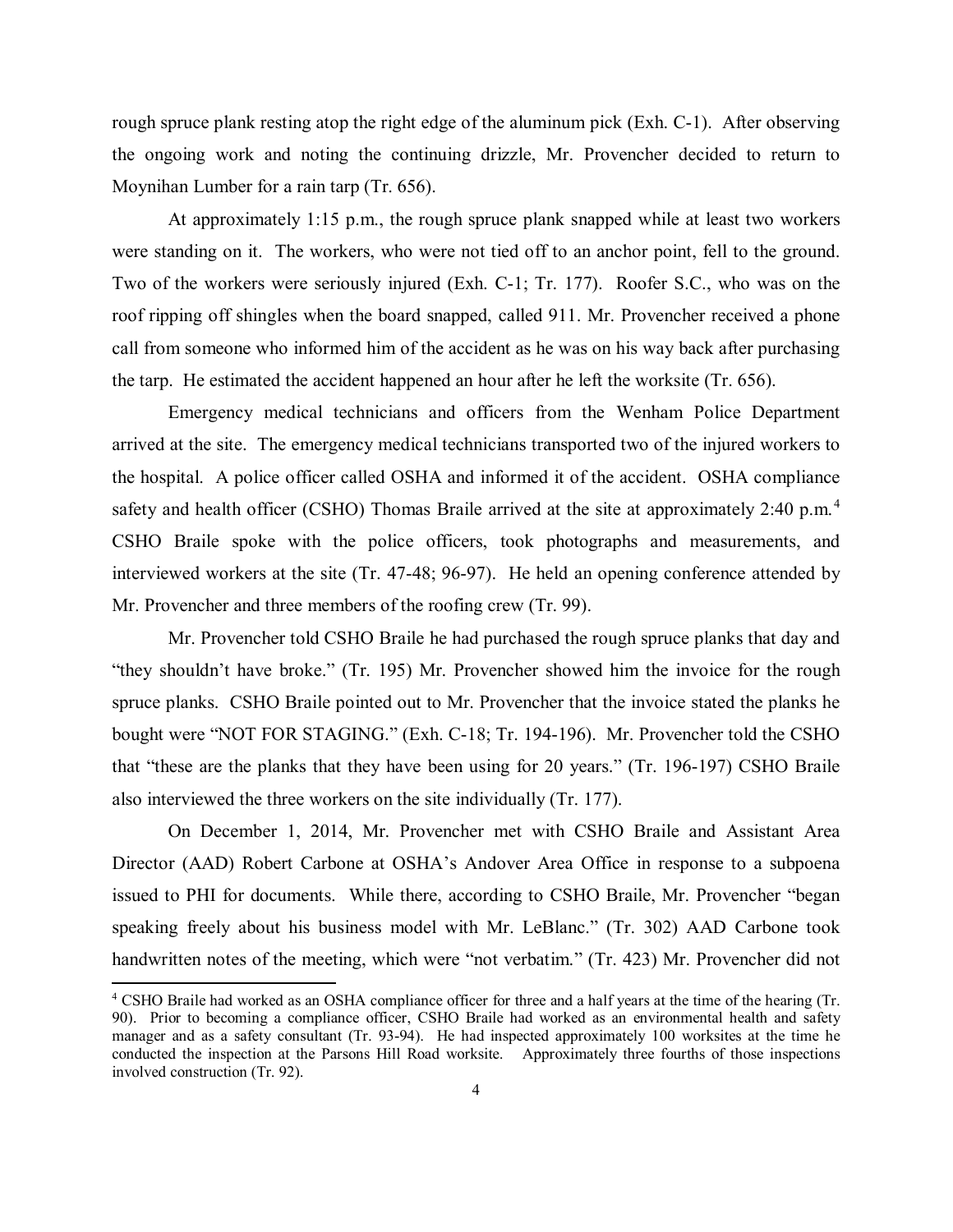sign the statement (Tr. 549). Based on the information provided by Mr. Provencher, the Secretary developed the theory A.C. Castle and PHI were operating as a single employer at the time of the inspection at the Parsons Hill Road worksite. The Secretary decided to issue one citation and notification of penalty naming both A.C. Castle and PHI as the employer.<sup>[5](#page-4-0)</sup>

## *Testimony of Employee Witnesses*

Three roofing crew members who were at the Parsons Hill Road worksite at the time of the accident testified at the hearing (Mr. Provencher had been at the worksite earlier that day, but he was making a return trip to Moynihan Lumber when the accident occurred). The witnesses, referred to as Roofer S.C, Roofer S.H., and Roofer P.C, were reluctant to testify and did so grudgingly. Their respective memories of the events of the day often did not match up. As representatives of the cited respondents, both Mr. LeBlanc and Mr. Provencher were seated in the hearing room during the testimony. Their presence appeared to have a dampening effect on the witnesses. The Court, who observed the witnesses closely, was left with the impression Roofers S.C. and P.C were attempting to provide testimony that would find favor with Mr. LeBlanc. On the other hand, Roofer S.H., who was one of the employees who sustained serious injuries after falling from the scaffold and who was suing both A.C. Castle and PHI, appeared to be intent on doing the opposite.

The employee witnesses seemed evasive and ill at ease. They often replied they could not recall information when asked questions. Establishing the timeline of the day of the accident

 $\overline{\phantom{a}}$ 

<span id="page-4-0"></span><sup>&</sup>lt;sup>5</sup> The Secretary adduced a copy of the notes of Mr. Provencher's statement at the hearing as Exhibit C-28. A.C. Castle objected to Exhibit C-28 on hearsay grounds (Tr. 424-428). The Secretary argued the statement was not hearsay under Fed. R. Civ. P. 801(d)(2(A) (not hearsay if "[t]he statement is offered against an opposing party and. . .was made by the party in an individual or representative capacity,") and  $801(d)(2)(D)$  (statement not hearsay if made by "party's agent or employee on a matter within the scope of that relationship and while it existed.") (Tr. 427). The Court admitted Exhibit C-28 "contingent upon the Secretary being able to establish the employment relationship with respect to both alleged employers in this case." (Tr. 428) (At the time, the Secretary indicated he would supplement the record with a typed copy of the notes, to be designated as Exhibit C-28A, for easier reading. By letter to the Court dated June 29, 2016, the Secretary advised he would not be submitting the proposed exhibit C-28A.) The Court has now determined A.C. Castle and PHI operated as a single employer at the Parsons Hill Road worksite, but gives no weight to Exhibit C-28. AAD Carbone's notes do not indicate whether Mr. Provencher's statements were in response to questions (including leading questions) posed by OSHA representatives or were volunteered. Mr. Provencher's remarks are not verbatim and he did not sign the written statement. Mr. Provencher testified at the hearing and in a deposition. The Court finds this transcribed testimony, given under oath, to be more reliable. The Court also gives no weight to Exhibit R-29, an affidavit signed by Mr. Provencher on November 20, 2015, and admitted over the Secretary's objection (Tr. 19-21). Counsel for the Secretary correctly characterized the affidavit as "down the line, in the interest of A.C. Castle." (Tr. 552) The affidavit, drafted by counsel for A.C. Castle and not read by Mr. Provencher prior to signing it, has no probative value (Tr. 698-703).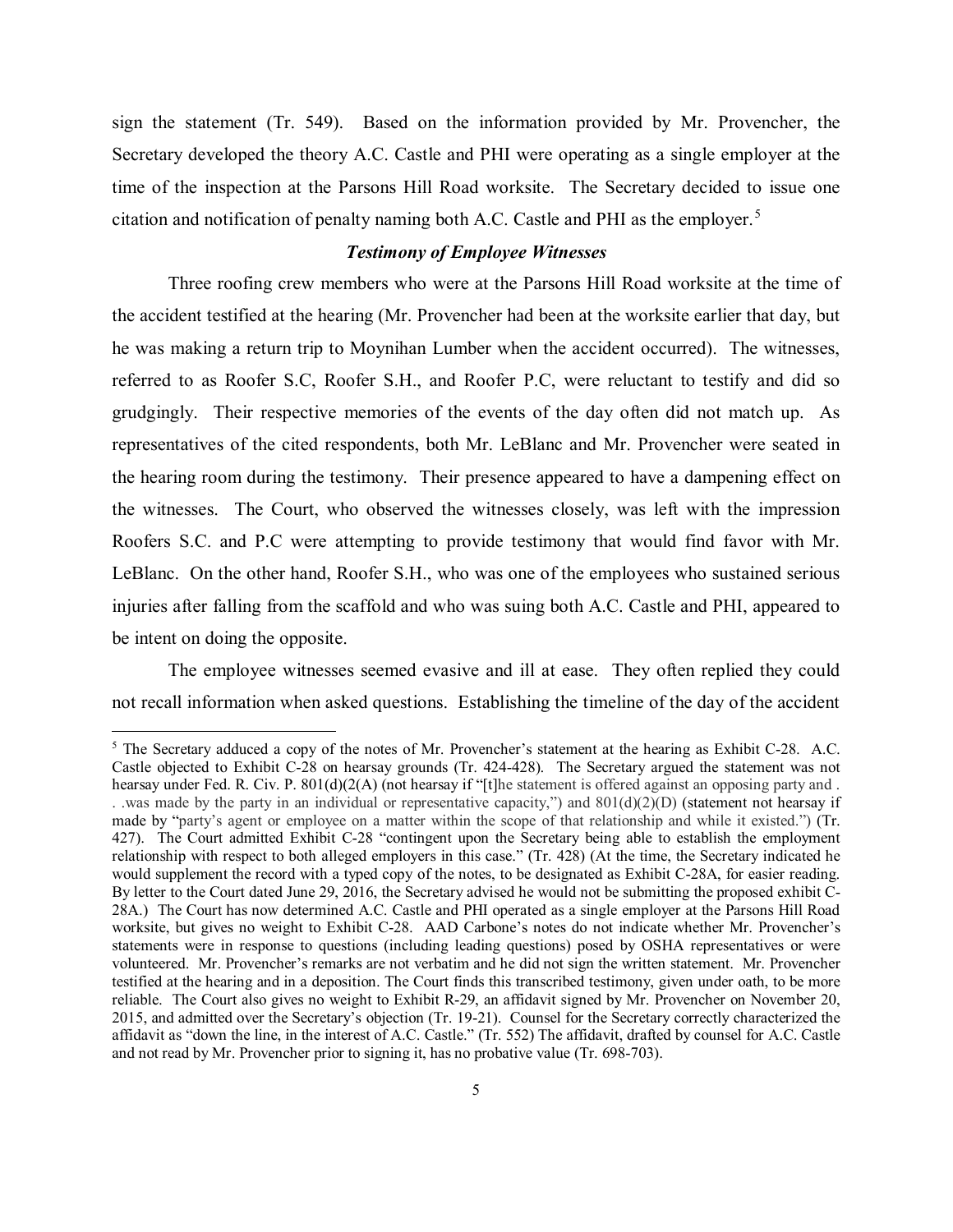presented difficulty for each of them. Their collective narrative seemed to be they had only recently arrived at the worksite and were waiting for the roof anchors to be installed so they could secure their lanyards to them. The evidence establishes, however, some of the crew members were on the roof ripping off shingles at the time of the accident, without waiting for the installation of the roof anchors (if, in fact, they were actually being installed) and without tying off. The Court does not find the testimony of the witness employees, summarized below, credible for the most part. The Court does credit, however, the statement made by Roofer P.C., identifying himself as "foreman on the roofing crew." (Tr. 593) Neither party raised the issue with him on cross-examination or otherwise disputed his statement. Mr. Provencher testified he left Roofer P.C. in charge when he was not at a worksite (Tr. 633).

# *Roofer S.C.*

Roofer S.C. had worked for Mr. Provencher for two years (Tr. 39). He could not remember the time the roofing crew arrived at the Parsons Hill Road worksite on October 2, 2014, but thought it was in the morning (Tr. 41). He believed the day of the accident was also the roofing crew's first day on the job  $(Tr. 57)$ .<sup>[6](#page-5-0)</sup> He did not recall the number of employees in the crew (Tr. 45). He stated all the roofing projects he worked on for Mr. Provencher were "A.C. Castle jobs." (Tr. 53)

 Upon arrival, the crew unloaded equipment and set up the scaffold (Tr. 42). At the time of the accident, Roofer S.C. was on the left side of the roof ripping off old shingles. He thought the other employees were "ripping as well." (Tr. 47) Roofer S.C. learned the board had broken and the workers had fallen when "[s]omeone said that they had fallen and to call the ambulance." (Tr. 4[7](#page-5-1)) Roofer S. C. believed two employees had fallen (Tr. 48).<sup>7</sup> He had "no idea" how long the workers had been on the wooden board before it had snapped (Tr. 50).

l

<span id="page-5-0"></span><sup>6</sup> Roofer S.H. also believed the day of the accident was the first day on the Parsons Hill Road worksite (Tr. 380). Mr. Provencher and Roofer P.C. testified the day of the accident was the second day on the job (Tr. 594, 651). CSHO Braile estimated "close to 90 percent" of the shingles on the back side of the roof had been removed when he arrived the day of the accident (Tr. 99). The Court determines the weight of the evidence supports a finding that October 2, 2014, was the second day of the job at the Parsons Hill Road worksite.

<span id="page-5-1"></span><sup>&</sup>lt;sup>7</sup> There is a discrepancy in the record as to whether two or three employees were on the wooden plank when it snapped (Tr. 177). The reporting officer of the Wenham Police Department stated in his report that he and the other responding officers found two seriously injured workers when they arrived at the worksite. Roofer S.C. told them two workers had been on the wooden board when it snapped and Roofer P.C. told them there may have been three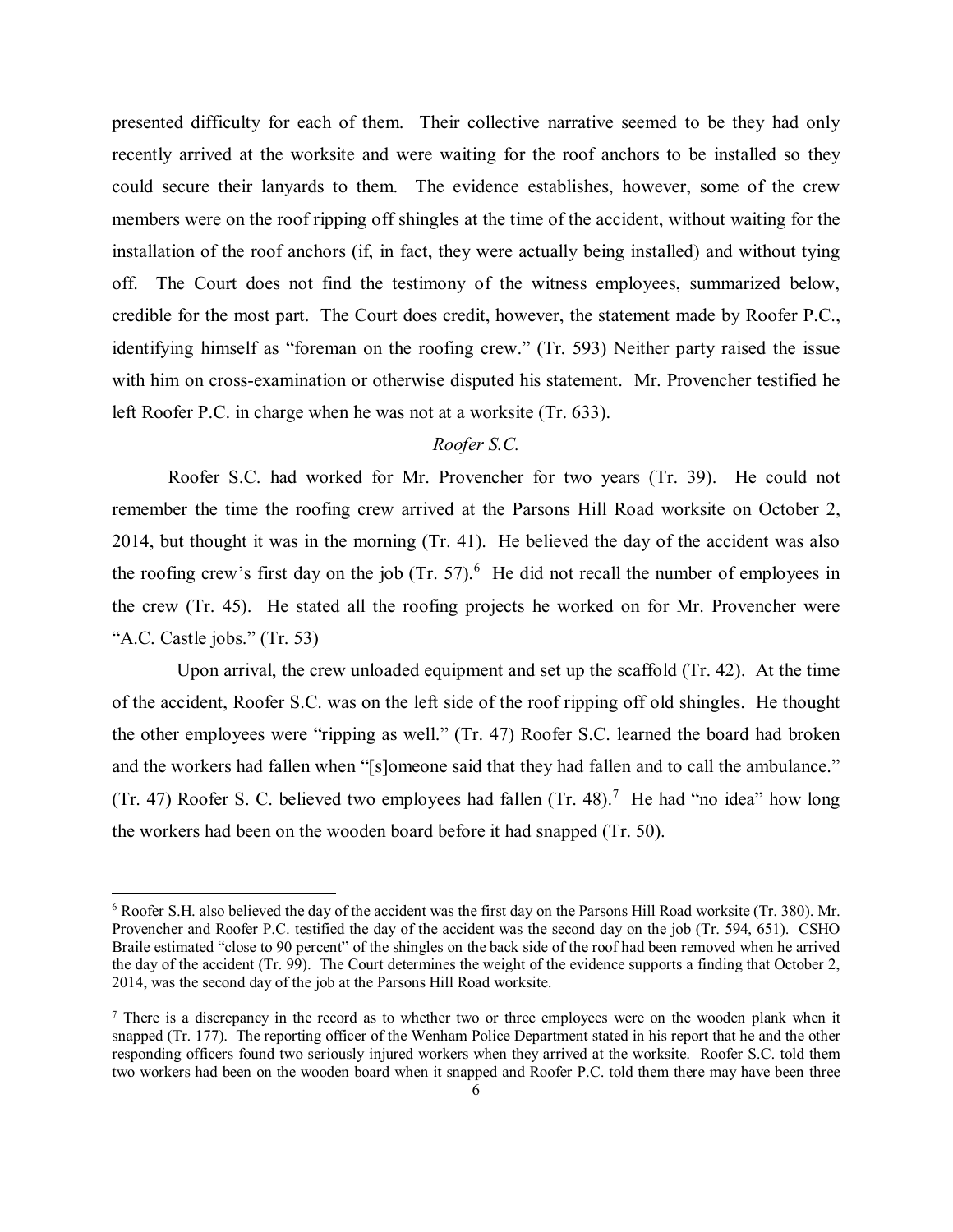#### *Roofer S.H.*

Roofer S.H. has been in the roofing business for approximately 17 years. Most of that time he worked for A.C. Castle. Around 2011, Roofer S.H. started working for PHI (Tr. 371- 372). He was one of the workers who was seriously injured in the fall from scaffold platform.

Roofer S.H. testified that the morning of October 2, 2014, he went to Mr. Provencher's garage. From there, Mr. Provencher drove him and another worker to Moynihan Lumber and picked up the wooden planks (Tr. 373). They then drove to the Parsons Hill Road worksite, where they proceeded to set up (Tr. 375). At some point, Roofer S.H. and several other crew members used the scaffold to access the roof to rip off shingles (Tr. 377). When asked to describe the accident, Roofer S.H. responded, "I believe that I was up on the roof, to my knowledge, and the next thing I knew, I was on the ground." (Tr. 379) He acknowledged he was not tied off while on the roof (Tr. 379). He did not believe the other crew members were tied off that day. He stated the roofing crew members tied off on most jobs, but sometimes did not (Tr. 380-381). On cross-examination, counsel for A.C. Castle played an excerpt of a recording of a meeting between Roofer S.H. and an insurance representative. Roofer S.H. states on the recording he is always tied off with a harness when working on a roof (Tr. 403). In response to the playing of the recording, Roofer S.H. stated,

Most of the conversation I had with that gentleman, as you can tell with me slurring and everything that I was quite whacked out on pills. Most of the conversation that I had with that gentleman I do not remember. . . . Obviously, I did say that, but once again, I wasn't in the right frame of mind at that point.

# (Tr. 404)

 $\overline{\phantom{a}}$ 

Roofer S.H. testified Mr. Provencher ran the "[d]ay-to-day operation" on the worksite and Mr. LeBlanc made the overall decisions about how the job was to be done (Tr. 384). He stated Mr. LeBlanc considered Mr. Provencher "to be his foreman." (Tr. 386) Roofer S.H. stated, "Overall, I was working for Brian." (Tr. 389) He testified most of the roofing jobs Mr. Provencher's crew worked on were A.C. Castle jobs, but Mr. Provencher did some small jobs on his own (Tr. 396, 407).

workers on the board. The reporting officer states the third injured employee "may have been hit in the head by the board and was driven to Beverly Hospital by another worker." (Exh. R-33, p.2)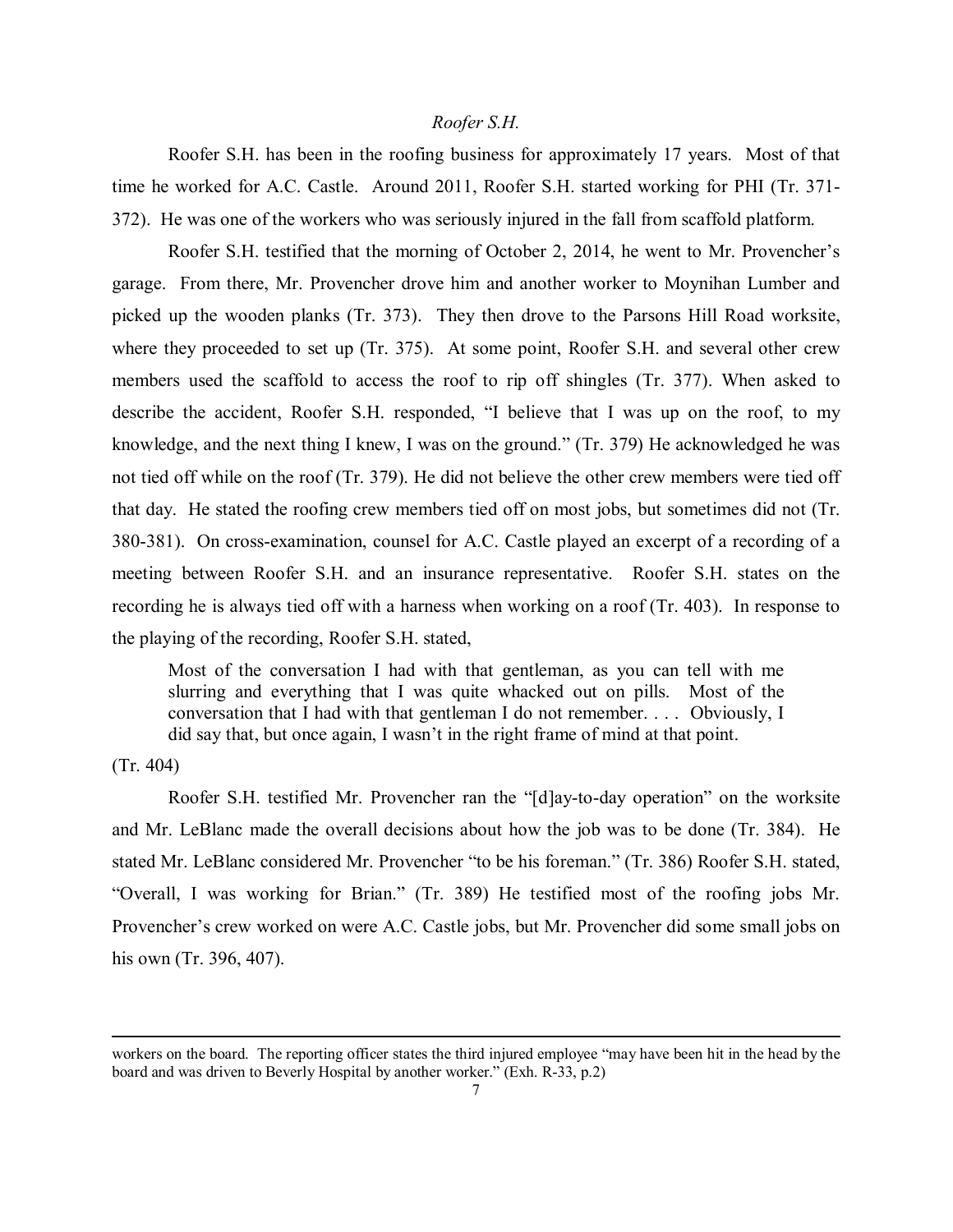Roofer S.H. testified Mr. LeBlanc complained to Mr. Provencher about the size of his work crew, wanting him to hire more workers to increase production (Tr. 393-394). Sometimes Mr. LeBlanc wanted the crew to work an extra day, such as Sunday (Tr. 395). If Mr. LeBlanc did not like a certain worker on the crew, "[t]hat person would go home." (Tr. 396)

After his accident, Roofer S.H. filed a workers' compensation claim under Mr. Provencher's workers' compensation policy, as he had done following an ankle injury on a worksite in 2013 (Tr. 398).

# *Roofer P.C.*

Roofer P.C. had worked for Mr. Provencher for approximately three and a half years at the time of the accident (Tr. 592). He stated his position was "foreman on the roofing crew." (Tr. 593) He saw Mr. LeBlanc once a week or every two weeks. He considered Mr. Provencher his supervisor (Tr. 593). He did not consider A.C. Castle his employer, but listed A.C. Castle under "Company Name" on the OSHA *Employee Contact Sheet* he completed during the inspection and listed Mr. Provencher as his "Supervisor/Foreman" (Exh. C-35; Tr. 597, 610).

Roofer P.C. stated the crew had begun work on the Parsons Hill Road worksite the day before the accident, when they began work at 8:30 or 9:00 a.m. He and the other crew members wore fall protection that day and had installed five roof anchors (Tr. 594-595). He testified the day of the accident the roofing crew arrived at the worksite "late that day because it was raining in the morning. So we probably go there at noontime, I would say." (Tr. 596) "The day before we had set up the equipment and tore the roof off, and we got rained on so we had to tarp the roof off the day before." (Tr. 595) On October 2, 2014, Roofer P.C. "had to reinstall [the roof anchors] because the day before we had to take them off to tarp the roof down." (Tr. 595) He stated he was in the middle of installing the first roof anchor when the accident occurred so "I dropped what I was doing to go down to see what happened to the guys that fell." (Tr. 596) He was not tied off to the anchor point as he installed it. Roofer #1 was also on the roof with him. Roofer #1 was not tied off (Tr. 608). During the inspection, Roofer P. C. told CSHO Braile he was stripping the roof at the time of the accident and was anchored at the ridge (Tr. 615).

Roofer P.C believed three crew members were on the board when it snapped (Tr. (Tr. 605). He estimated the crew may have been at the worksite 30 minutes to an hour when before the accident occurred. He stated he and the crew members were wearing harnesses (Tr. 595-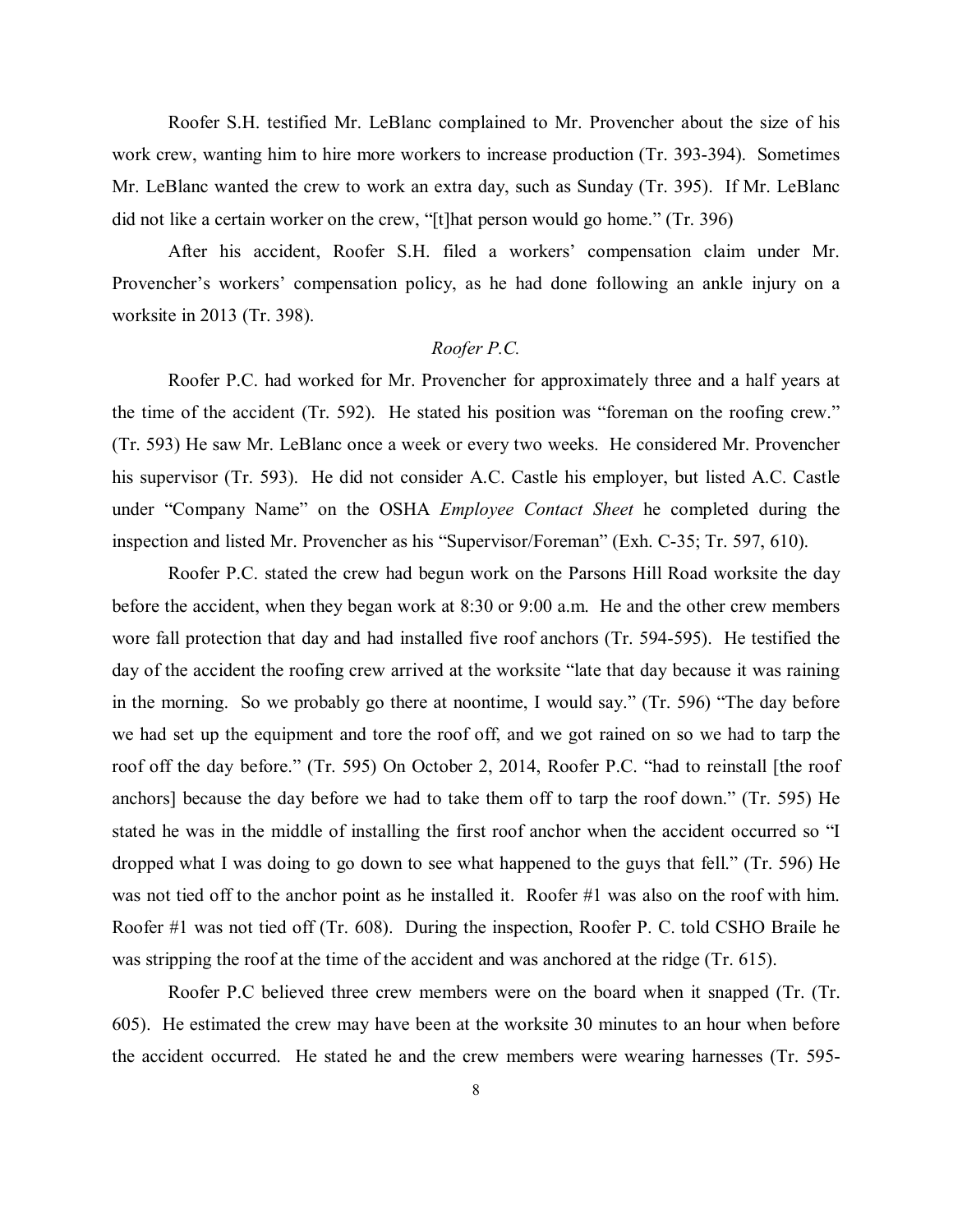596). He told the other crew members "to double up the bottom plank on the ladders," which was PHI's standard practice (Tr. 597).

#### **JURISDICTION**

### *A.C. Castle's Notice of Contest*

Section 10(a) of the Act requires an employer, upon receipt of an OSHA citation and proposed penalty, to notify the Secretary within fifteen working days if it wishes to contest the citation or the penalty, or both. 29 U.S.C. § 659(a). If the employer fails to notify the Secretary, the citation and proposed penalty assessment are deemed a final order of the Commission and not subject to review by any court or agency:

Any employer to whom a citation or notice of proposed penalty has been issued may, under section 10(a) of the Act, notify the Area Director in writing that he intends to contest such citation or proposed penalty before the Review Commission. Such notice of intention to contest shall be postmarked within 15 working days of the receipt by the employer of the notice of proposed penalty. Every notice of intention to contest shall specify whether it is directed to the citation or to the proposed penalty, or both.

29 C.F.R. § 1903.17(a).

In a letter dated April 15, 2015, requesting an informal conference with OSHA, counsel

for A.C. Castle expressed puzzlement over the form of the citation.

I am a little perplexed by the citation, however. A.C. Castle is a stand-alone entity that contracted with Daryl Provencher d/b/a Provencher Home Improvements (Provencher) to complete the work in Wenham, MA. As I understand it, the only employees onsite on October 2, 2014, were employees of Provencher—not A.C. Castle. I also understand that OSHA has inspected A.C. Castle worksites in the past under the exact same circumstances (*e.g.* Inspection No. 931043) and acknowledged the separation between A.C. Castle and its subcontractor Provencher. My client is confused as to why OSHA considers A.C. Castle and Provencher to be one in the same. Any information you can share on this point would be greatly appreciated.

(April 15, 2015, Letter of James F. Laboe.)

A.C. Castle filed a timely notice of contest (NOC) on April 20, 2015.

## *PHI's Notice of Contest*

Based on A.C. Castle's NOC, the Commission issued a *Notice of Docketing* on April 29,

2015, stating, "Notice is given that the above-captioned case contesting the citations issued from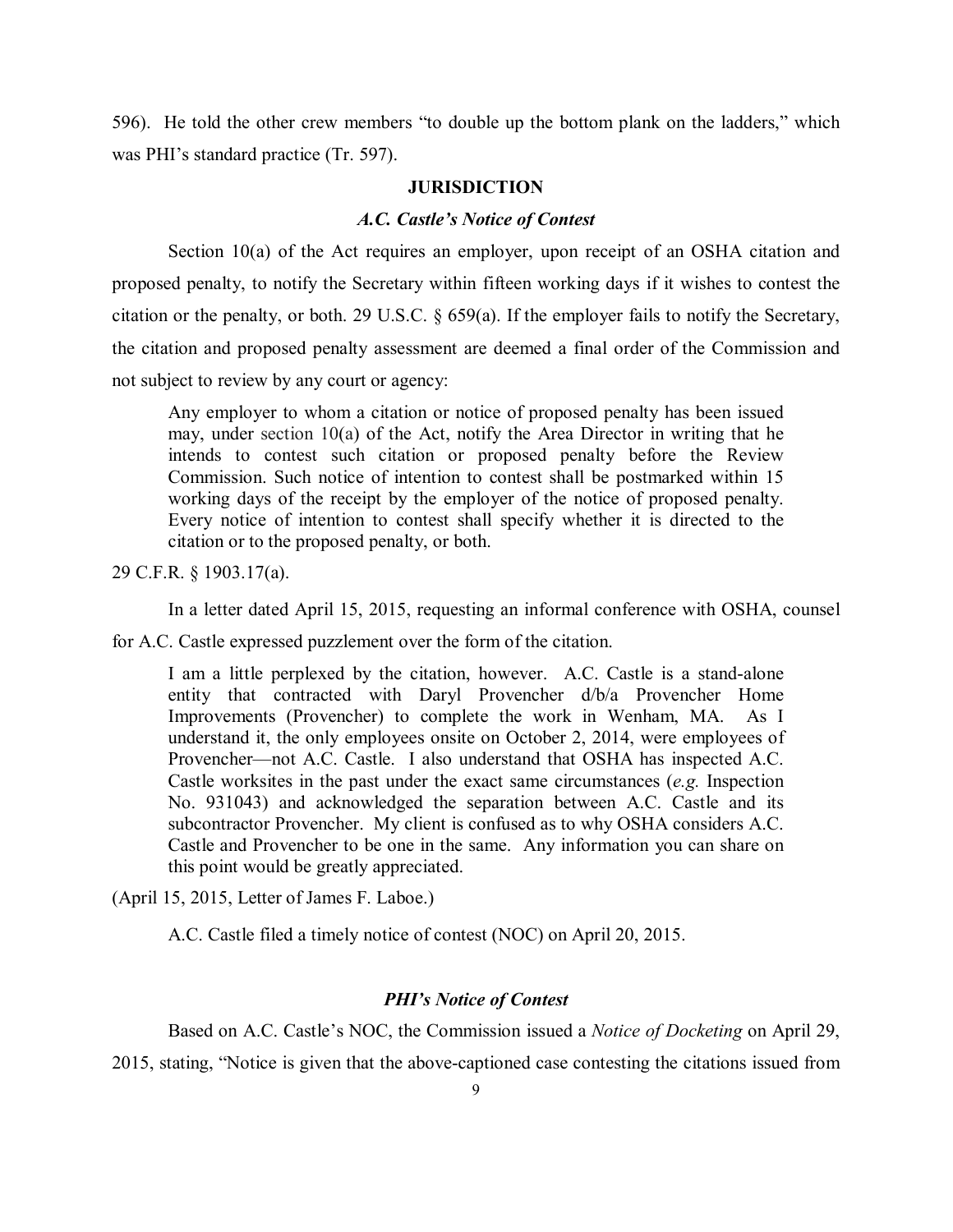the above-cited inspection was received by the Commission on 4/28/2015, and assigned the docket number listed above." The *Notice of Docketing* lists both company names in the caption and assigns one docket number to the action. A.C. Castle's name appears first on the citation and on all the documents filed in this proceeding, separated from PHI's name only by a forward slash  $($ <sup> $\prime$  $)$ .</sup>

Judge Carol Baumerich presided over the Mandatory Settlement Proceedings in this case. On July 9, 2015, (more than three months after OSHA issued the citation) counsel for A.C. Castle faxed a copy of an NOC written by Daryl Provencher to Judge Baumerich. The handwritten notice states, "I Daryl J. Provencher doing work as Provencher Home Improvement contest any or all violations on inspection number # 997999."

Also on July 9, 2015, the Secretary filed a *Complaint* listing both A.C. Castle and PHI as respondents. Paragraph IV of the *Complaint* states:

A.C. Castle and Provencher at all relevant times constitute a single employer for the purposes of the Act with respect to the violations alleged herein. Provencher operates as a *de facto* foreman for A.C. Castle, and/or is controlled by A.C. Castle to such an extent that A.C. Castle's operations and Provencher's operations are closely interrelated and integrated. A.C. Castle and Provencher share common construction worksites and a common labor policy. A.C. Castle and Provencher have common supervision and management by virtue of their relationship, method of operation and the control exercised by A.C. Castle over Provencher.<sup>[8](#page-9-0)</sup>

A.C. Castle filed an *Answer* to the Secretary's *Complaint* on July 15, 2015, in which it denied it and PHI were a single employer. PHI did not file an answer. This case was reassigned to the Court on November 25, 2015, for conventional proceedings.

On May 12, 2016, the Court issued to PHI an *Order to Show Cause* why its July 9, 2015, NOC "should not be dismissed for its failure to file an Answer to the Complaint served on July [9](#page-9-1), 2015." In a conference call that same day, the Court questioned whether PHI's NOC, sent

 $\overline{\phantom{a}}$ 

<span id="page-9-0"></span><sup>8</sup> The Secretary argues in the alternative respondents are joint employers (*Complaint,* ¶ V). Also in the alternative, the Secretary argues if the Court determines A.C. Castle is not an employer under the Act with respect to the alleged violations, "Provencher is the employer for purposes of the Act with respect to the violations alleged herein." (*Complaint,* ¶ VI.)

<span id="page-9-1"></span><sup>9</sup> On June 1, 2016, Mr. Provencher faxed a handwritten letter to the Court in response to the *Order to Show Cause.*  Mr. Provencher states in his letter, "I agree with people got hurt on my job site but disagree with the amount OSHA is trying to fine me and can't afford it. I'm now out of business." By an order issued June 2, 2016, the Court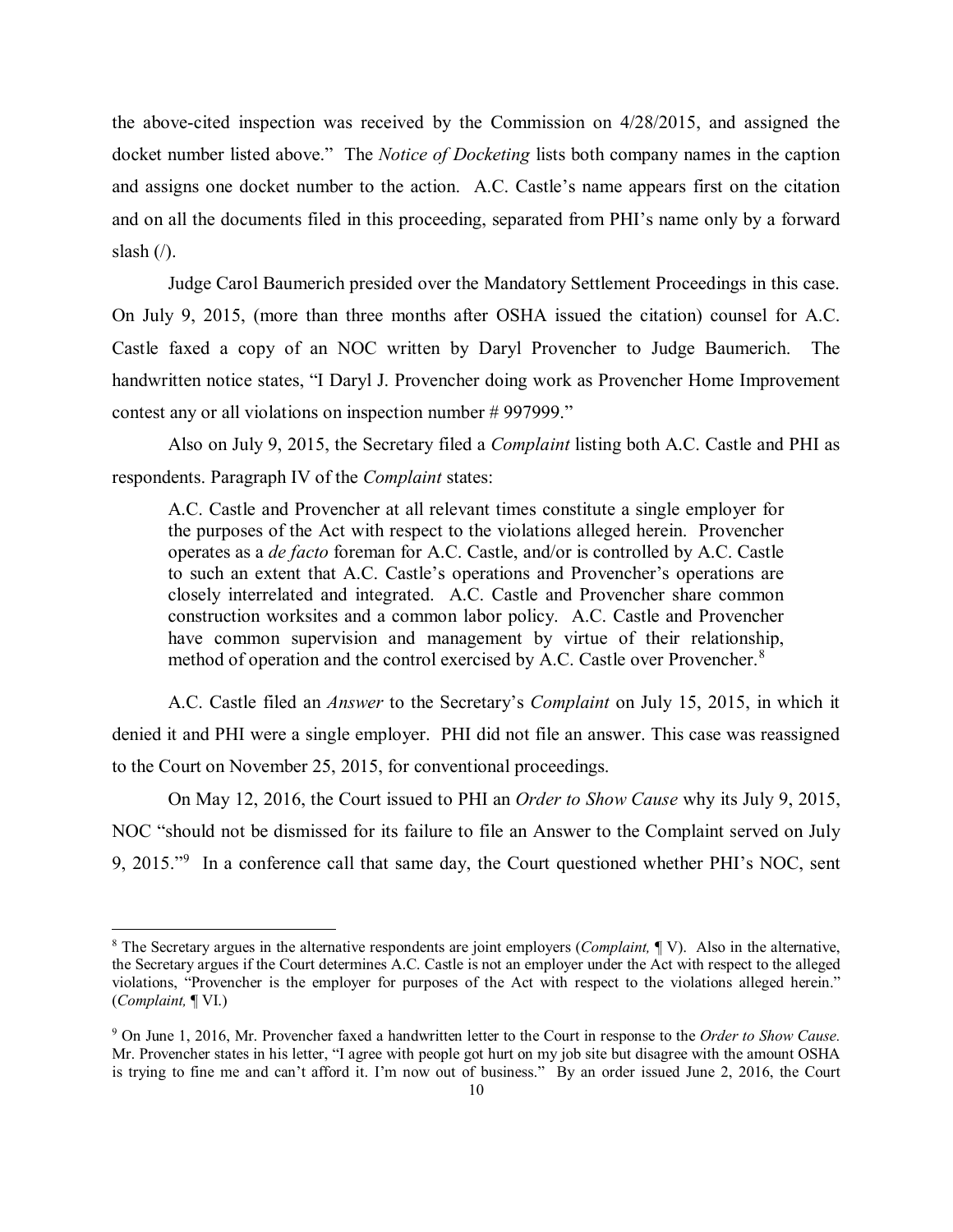three months after the Secretary issued the citation and notification of penalty and approximately two and a half months after A.C. Castle's NOC, was timely. The Secretary and A.C. Castle informed the Court they were not taking issue with the timeliness of PHI's NOC. The Court advised the parties the Commission lacks jurisdiction over the proceeding unless the employer files a timely NOC and ordered the parties to brief the issue.<sup>10</sup>

The Court held another conference call with the parties on June 2, 2016. Mr. Provencher acknowledged he had received the citation and notification of penalty, but did not state on what date he received it. The Court, upon consideration of Mr. Provencher's statement during the June 2, 2016, conference call and the arguments put forth by the Secretary and A.C. Castle in their memoranda on the issue, construed PHI's NOC as a request for relief under Fed. R. Civ. P.  $60(b)(1).$ <sup>[11](#page-10-1)</sup> The Court concluded,

[I]t is not clear on the Citation issued in this matter that [PHI] was identified as a separate employer and thus required to file a notice of contest. Further, the Court finds [Mr.] Provencher's statements to the Court during the June 2, 2016, conference call that he was confused and did not know if he should take action to be credible. Accordingly, the Court finds [PHI's] failure to file a timely notice of contest was due to excusable neglect.

(*Order Vacating Final Order on Respondent Daryl J. Provencher d/b/a Provencher Home Improvement's Notice of Contest,* pp. 3-4)

Upon reflection, the Court now concludes that PHI's NOC was timely. Section 10(a) of the Act requires the Secretary to "notify the employer by certified mail of the penalty" once the Secretary determines a citation is warranted. In *Complainant's Memorandum on Party Status and Late Notice of Contest of Daryl Provencher,* the Secretary states,

The citations were served on both entities, consistent with the Secretary's primary single employer theory, by service on A.C. Castle by certified mail on March 30, 2015. To provide additional notice to Provencher, OSHA also mailed the citations via regular mail to Provencher at his home address on March 31, 2015.

 $\overline{\phantom{a}}$ 

construed this letter as PHI's answer to the *Complaint* and determined PHI had shown good cause as to why its NOC should not be dismissed.

<span id="page-10-0"></span><sup>10</sup> "[A]n untimely NOC deprives the Commission of jurisdiction. 29 U.S.C. § 659(a)." *GT Tile Loading*, 25 BNA OSHC 1470, n. 1 (No. 15-0190, 2015).

<span id="page-10-1"></span><sup>&</sup>lt;sup>11</sup> Fed. R. Civ. P.  $60(b)(1)$  provides, "On motion and just terms, the court may relieve a party or its legal representative from a final judgment, order, or proceeding for the following reasons: **(1)** mistake, inadvertence, surprise, or excusable neglect[.]"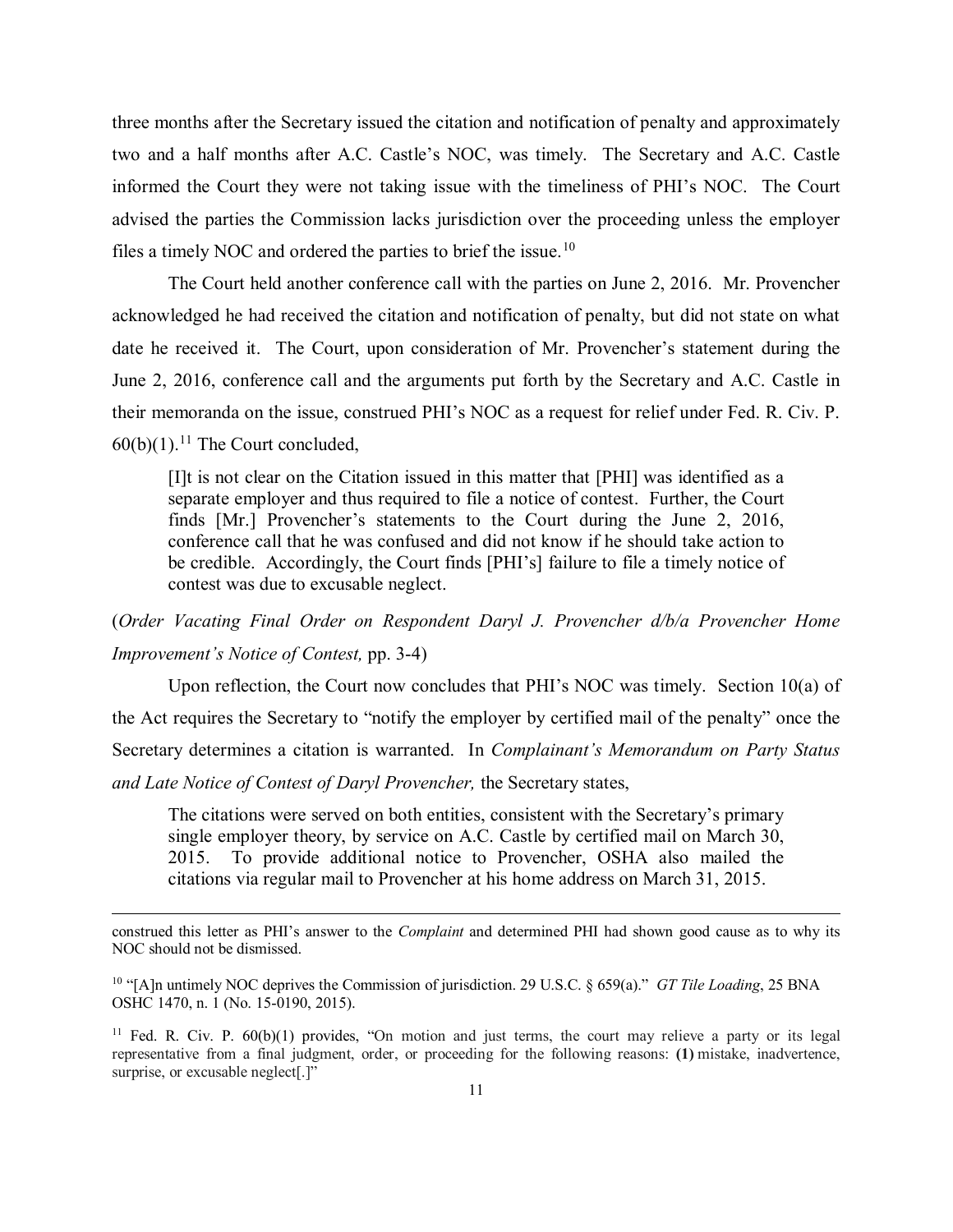Section 10(a) of the Act requires the Secretary to notify the employer of the penalty by certified mail. The Commission subsequently held personal service is also acceptable as proper service.<sup>[12](#page-11-0)</sup>

Personal service is recognized as a superior form of service of process in federal civil proceedings generally. *E.g*., Fed.R.Civ.P. 4(d). The Secretary's regulation interpreting the Act's provision for service by certified mail expressly authorizes personal service as an alternative. 29 C.F.R. § 1903.15(a). A citation and notification of proposed penalties are not the same as court process, *e.g., P & Z*, 7 BNA OSHC [1589,] 1591 [No. 14822, 1979)]. However, we believe that the Secretary has reasonably construed the Act to permit personal service of citations and penalty notices in lieu of certified mail.

*Gen. Dynamics Corp.,* 15 BNA OSHD 2122, 2126 (No. 87-1195, 1993).

 $\overline{\phantom{a}}$ 

Here, the Secretary concedes he did not notify PHI of the penalty by certified mail, nor did the CSHO personally serve PHI. The Secretary used regular mail as the method for notification to PHI of the penalty. The Secretary failed to use either of the two authorized methods of service to notify PHI of the penalty. During the June 2, 2016, conference call, Mr. Provencher acknowledged he had received the citation and notification of penalty notice, but he did not state the date of the receipt.<sup>[13](#page-11-1)</sup>

Section 10(a) requires the employer to file its NOC "within fifteen working days from the *receipt* of the" notice of penalty (emphasis added). The Secretary must establish when PHI received the citation and penalty notice in order to establish the date from which the fifteen working days period should be calculated. Mr. Provencher's statement during the June 2, 2016, conference call established he did, in fact, receive the citation and notification of penalty. ("[I]f an employer receives actual notice of a citation, it is immaterial to the exercise of the Commission's jurisdiction that the manner in which the citation was sent was not technically

<span id="page-11-0"></span> $12$  Section 1903.15(a) provides in pertinent part, "After, or concurrent with, the issuance of a citation, and within a reasonable time after the termination of the inspection, the Area Director shall notify the employer by certified mail or by personal service by the Compliance Safety and Health Officer of the proposed penalty in accordance with paragraph (d) of this section, or that no penalty is being proposed."

<span id="page-11-1"></span><sup>&</sup>lt;sup>13</sup> In *Complainant's Memorandum on Party Status and Late Notice of Contest of Daryl Provencher, the Secretary* refers to statements Mr. Provencher made in June 2015 during the mandatory settlement proceedings in this case. Mr. Provencher's statements are not part of the record in this matter. "All statements made and all information presented during the course of settlement proceedings under this section shall be regarded as confidential and shall not be divulged outside of these proceedings except with the consent of the parties." 29 CFR 2200.120(d)(3).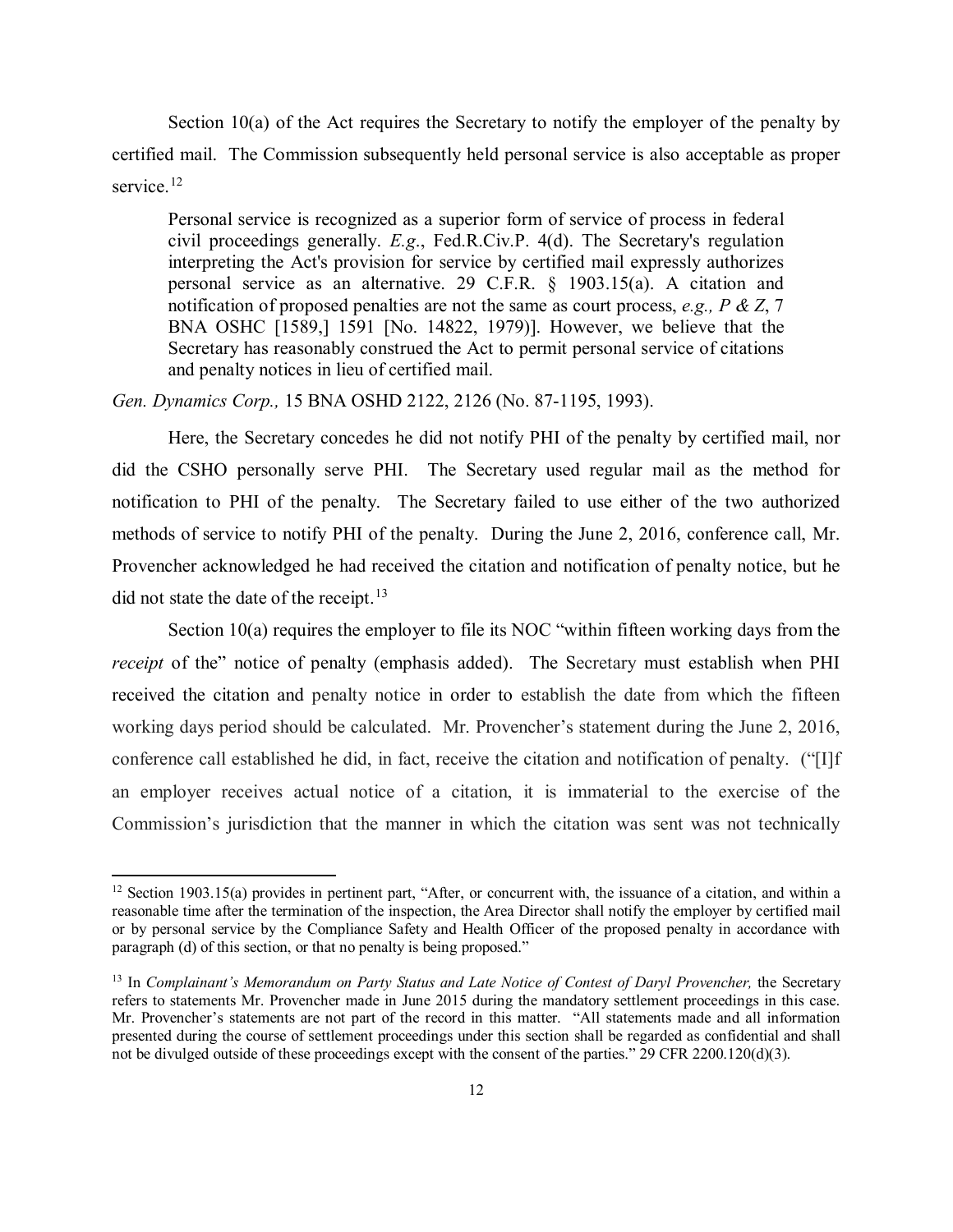perfect." *P & Z*, 7 BNA OSHC at 159. The Secretary has failed, however, to establish the actual date of the receipt. Without a specific date, it is not possible to determine from which day to begin the calculation of fifteen working days. Because the record is silent regarding the actual date PHI received the notification of penalty, the Court determines July 9, 2015, (the date A. C. Castle's counsel sent a copy of PHI's NOC to Judge Baumerich) is the constructive date of PHI's receipt of the notification of penalty and concludes PHI's NOC is timely.

Based on the record, the Court finds the Commission has jurisdiction over this proceeding regarding A.C. Castle. The Commission had jurisdiction over this proceeding with regard to PHI as of July 9, 2015.

## *Effect of Mr. Provencher's Death on Jurisdiction*

 On January 31, 2017, the Secretary and A.C. Castle filed briefs in response to the Court's briefing notice directing the parties to address what effect Mr. Provencher's untimely death has on this proceeding. In a reversal of their initial positions taken during the conference call, the Secretary "concedes that the claim against Mr. Provencher likely does not survive his death," (Secretary's January 31, 2017, brief, p.1), while A.C. Castle argues, "Mr. Provencher's death does not extinguish the claim." (A.C. Castle's January 31, 2017, brief, p.1) Both parties agree the Commission retains jurisdiction over this matter with regard to A.C. Castle.

Apparently the Commission has never issued a ruling addressing jurisdiction in the event a *pro se* litigant dies. The Commission's Rules of Procedure do not address the issue. The Federal Rules of Civil Procedure, which apply in the absence of a Commission Rule (*see* § 2200.2(b)), does address the situation. Fed.R.Civ.Proc 25 provides:

### (a) **DEATH**.

(1) *Substitution if the Claim Is Not Extinguished.* If a party dies and the claim is not extinguished, the court may order substitution of the proper party. A motion for substitution may be made by any party or by the decedent's successor or representative. If the motion is not made within 90 days after service of a statement noting the death, the action by or against the decedent must be dismissed.

(2) *Continuation Among the Remaining Parties.* After a party's death, if the right sought to be enforced survives only to or against the remaining parties, the action does not abate, but proceeds in favor of or against the remaining parties. The death should be noted on the record.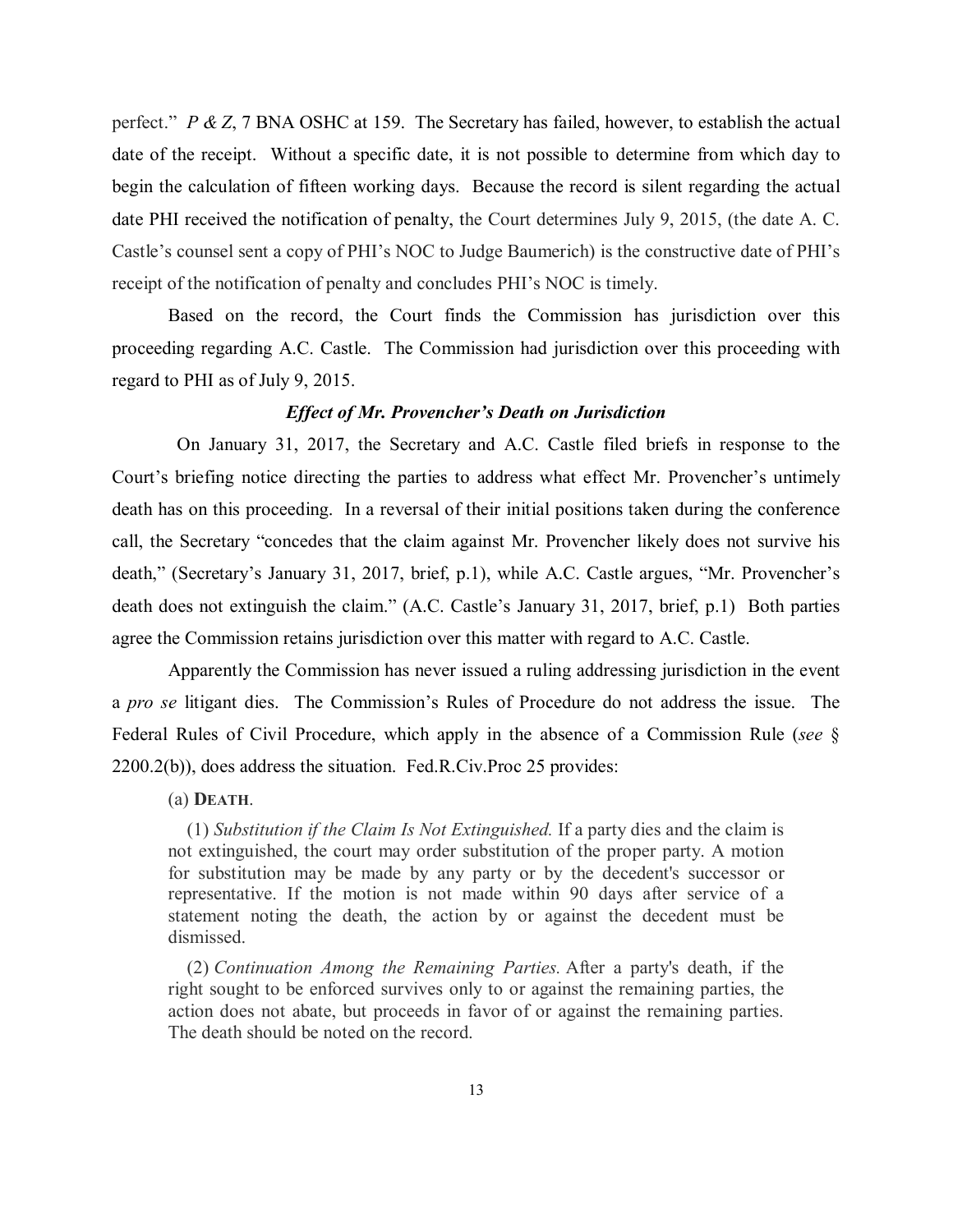A.C. Castle declines to move for substitution of a proper party on the grounds "there would be no proper party for substitution purposes as Daryl Provencher, d/b/a Provencher Home Improvements was a sole proprietor." (A.C. Castle's January 17, 2017, brief). A.C. Castle argues, however, the Secretary's claim against Mr. Provencher is not extinguished, based on the Commission's holding in *Yandell,* 19 BNA OSHC 1623 (No. 94-3080, 1999).

In *Yandell,* the Commission held an employer who has ceased doing business may be liable for OSHA violations because the critical time for determining whether an entity is an "employer" is at the time the violation is alleged to have taken place.

[We] hold that the Secretary has the authority under section 9(a) of the Act to issue a citation to an individual or entity that was an "employer" at the time it allegedly violated the Act, even if it is no longer engaged in business and no longer has employees at the time the citation is issued. In other words, we hold that "the critical time for taking the jurisdictional snapshot" in order to determine whether the Secretary has statutory jurisdiction to initiate a civil enforcement action under the OSH Act "is when the violation is alleged to have taken place." *See Taynton* (dissenting opinion), 17 BNA OSHC [1205,] 1208 [No. 92-0498, 1995)].

# *Yandell*, 18 BNA OSHC at 1626.

In analyzing this decision, the Commission quoted with approval an opinion from the Court of Appeals for the Eleventh Circuit in which the court discussed the potential adverse effects of dismissing Commission proceedings against employers who cease doing business subsequent to receiving an OSHA citation.

To let the cessation of business by an employer render a civil penalty proceeding moot might greatly diminish the effectiveness of money penalties as a deterrence. Employers in violation of OSHA could become complacent in the knowledge that future civil penalties could be avoided by ceasing operations on the eve of the Commission hearing. Violators would be encouraged "to delay litigation as long as possible, knowing that they will thereby escape liability even for postcomplaint violations, so long as violations have ceased at the time the suit comes to trial." *Tyson,* 897 F.2d at 1137. We worry about creating an economic incentive to avoid a penalty by going out of business and, perhaps, then reincorporating under a different name.

More important, employers who were going out of business for ordinary commercial reasons would have little incentive to comply with safety regulations to the end if monetary penalties could be evaded once the business quit altogether. As long as a business operates, it should feel itself to be effectively under the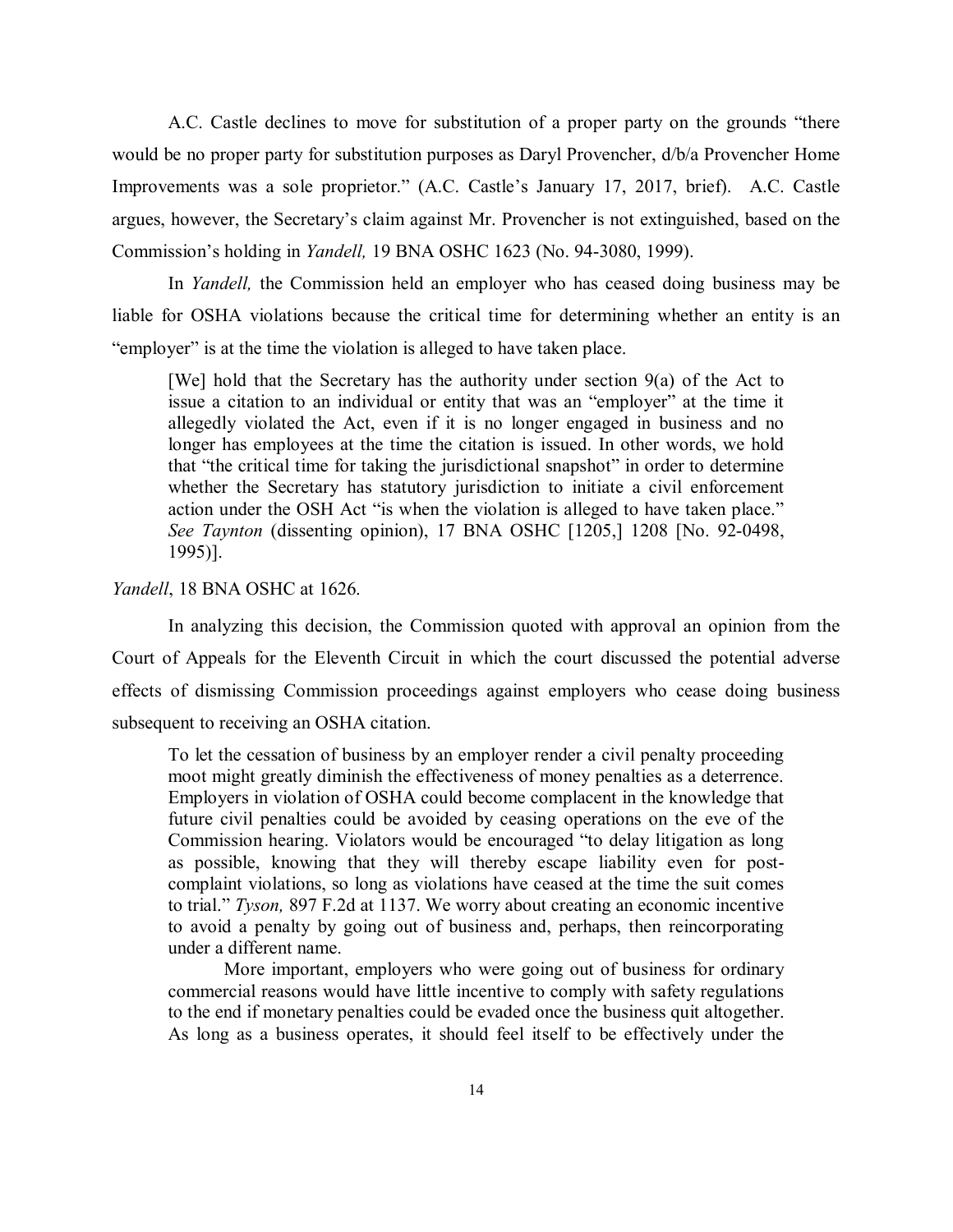applicable laws and regulations—even on the last day. And, the continuing potential of penalties—more so than injunctive relief—makes these feelings real.

*Reich v. Occupational Safety & Health Review Comm'n*, 102 F.3d 1200, 1203 (11th Cir. 1997).

The concerns expressed by the Eleventh Circuit and echoed by the Commission in *Yandell* clearly are not present with respect to the death of a sole proprietor. The death of a sole proprietor creates a separate issue from the dissolution of a business entity, whether it is a corporation, a sole proprietorship, or some other business organization. The Court concludes the Commission's analysis in *Yandell* is not the analysis that should be applied in this situation, where the issue is survival of an action after the death of a party.

The first step is to determine whether the Secretary's claim against PHI is extinguished by the death of Mr. Provencher. The Court of Appeals for the First Circuit discussed this issue in the context of a tax fraud case, finding the determining factor is whether a statutory claim is remedial or penal in nature.

The federal courts over the years have given a great deal of study to the general problem of survival . . . We see no occasion here to canvass the general problem again or to trace its gradual development. It will suffice for present purposes to say that it was authoritatively established many years ago in *Schreiber v. Sharpless*, [110 U.S. 76, 80 (1884)] that 'At common law, actions on penal statutes do not survive  $* * *$ , and that 'The right to proceed against the representatives of a deceased person depends, not on forms and modes of proceeding in a suit, but on the nature of the cause of action for which the suit is brought', in other words 'Whether an action survives depends on the substance of the cause of action, not on the forms of proceeding to enforce it.' . . . Our basic question is whether the fraud addition is a money penalty, however it may be enforceable, and this, of course, poses a question of Congressional intent, for if Congress intended the addition as a penalty, it is clear from the authorities that liability therefore does not survive.

*Kirk v. C.I.R.,* 179 F.2d 619, 620 (1st Cir. 1950).

 The Court of Appeals for the Sixth Circuit found a bankrupt's cause of action under the Truth in Lending Act passed to the trustee in bankruptcy because the recovery provisions of the Truth in Lending Act were not penal in nature. The court outlined three factors for determining whether a statutory action is remedial or penal.

Three factors in particular deserve attention: 1) whether the purpose of the statute was to redress individual wrongs or more general wrongs to the public; 2) whether recovery under the statute runs to the harmed individual or to the public;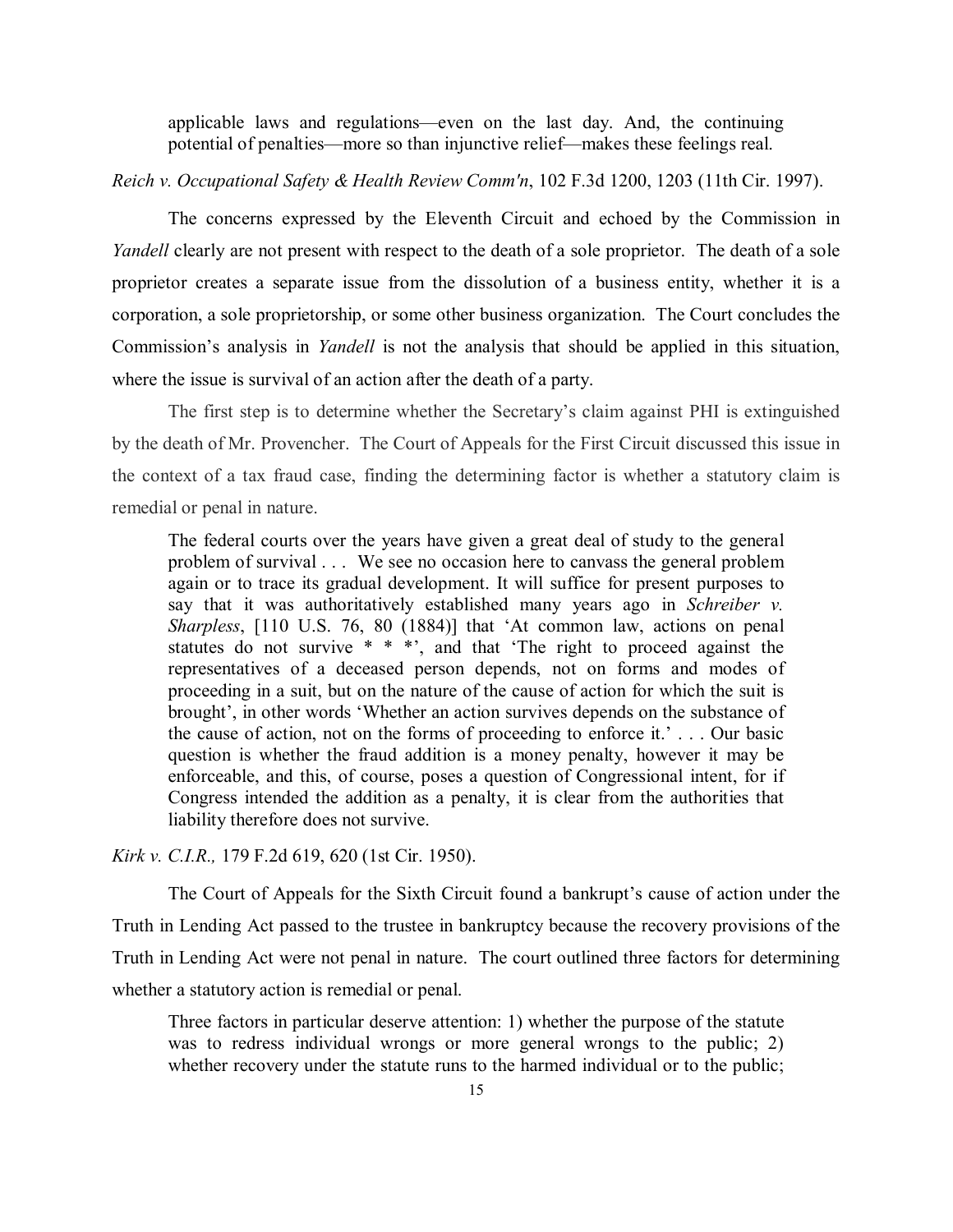and 3) whether the recovery authorized by the statute is wholly disproportionate to the harm suffered.

*Murphy v. Household Finance Corp.,* 560 F.2d 206, 209 (6th Cir.1977) (citing *Huntington v. Attrill,* 146 U.S. 657, 666–69 (1892)).

While the Supreme Court has stated the OSH Act has a "remedial orientation," *Whirlpool Corp. v. Marshall,* 445 U.S. 1, 12 (1980), the Secretary persuasively argues "the statutory claims at issue in this proceeding appear to be penal and not remedial in nature under Federal Rule of Civil Procedure 25(a)(1), and therefore likely does not survive." (Secretary's January 31, 2017, brief, p. 4). Applying the three-factor analysis for determining whether a statutory action is remedial or penal to this proceeding, the Secretary argues:

First, this enforcement proceeding does not seek to redress individual harm done to the affected employees. . . .Second, recovery (penalties) runs to the public, not any individual. . . . Third, OSHA penalties are not set in proportion to the harm suffered by an individual, but rather are set pursuant to statute and regulations. . . . Therefore, the claim against Provencher likely does not survive his death. Accordingly, the Secretary will not be seeking to move for substitution of a proper party in Provencher's place under Federal Rule of Civil Procedure  $25(a)(1)$ .

(*Id.*)

 $\overline{a}$ 

The Court agrees with the Secretary's analysis. The Secretary's claim against Daryl J. Provencher d/b/a Provencher Home Improvements is extinguished by the death of Mr. Provencher. The case against Mr. Provencher is moot.

Under Fed. R. Civ. Proc. 25(a)(2), "After a party's death, if the right sought to be enforced survives only to or against the remaining parties, the action does not abate, but proceeds in favor of or against the remaining parties." Accordingly, the Secretary's citation and complaint survives against A.C. Castle. This action is not abated, but proceeds against A.C. Castle.

#### **COVERAGE**

A.C. Castle and PHI stipulated at the hearing they are employers engaged in a business affecting commerce under § 3(5) of the Act (Tr. 17-18).  $1^{14}$  The central issue of this proceeding,

<span id="page-15-0"></span><sup>&</sup>lt;sup>14</sup> A. C. Castle and PHI were under contract to remove and replace roof shingles, a construction activity. Commission precedent has long held that construction work necessarily is covered by the Act. *Clarence M. Jones d/b/a C. Jones Co*., 11 BNA OSHC 1529 (No. 77-3676, 1983) (finding construction work affects interstate commerce because there is an interstate market in construction materials and services). The Court finds A.C. Castle and PHI were engaged in a business affecting commerce.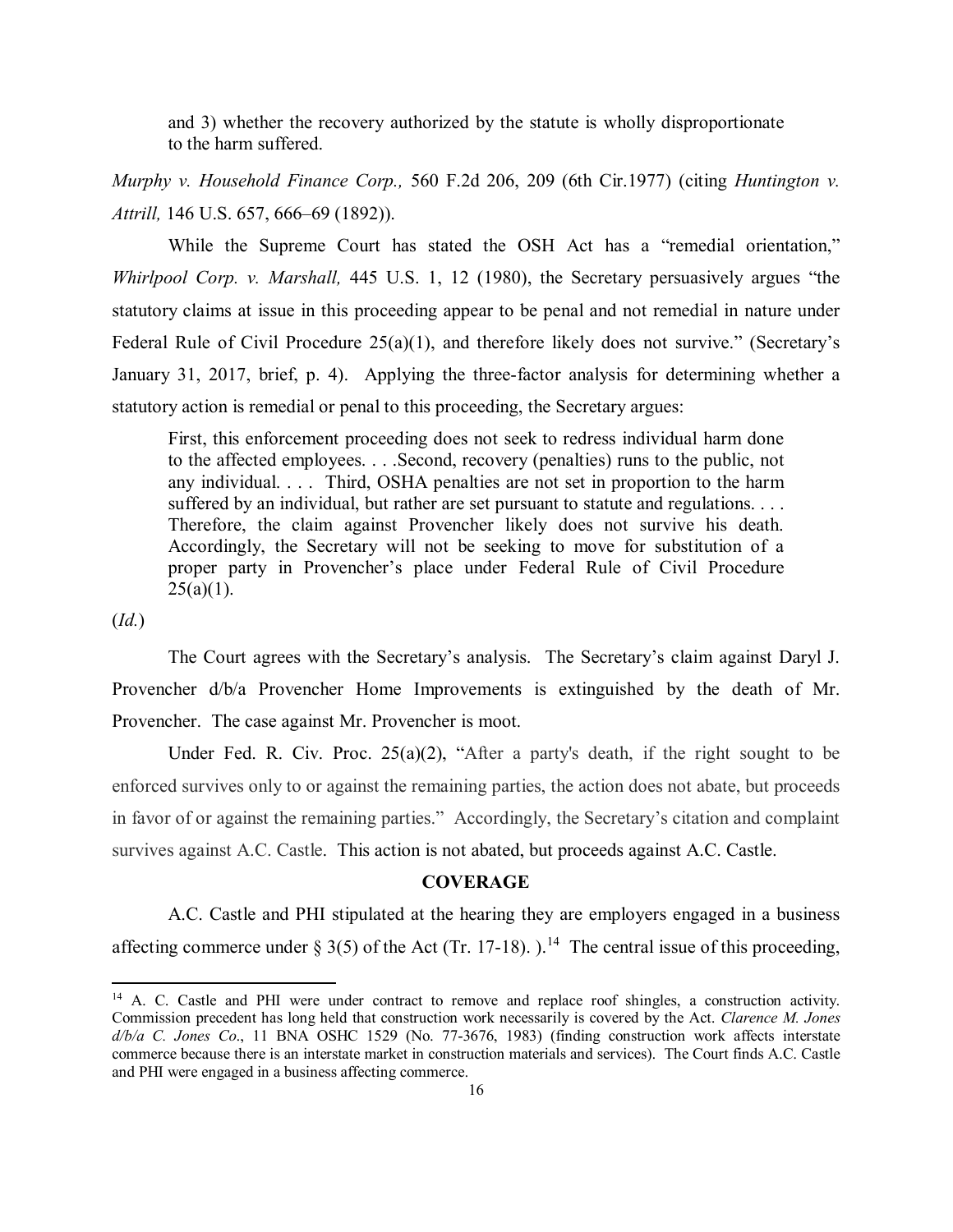however, is whether A.C. Castle was the employer of the workers at the cited worksite in Wenham, Massachusetts, on October 2, 2014. "Only an 'employer' may be cited for a violation of the Act, see 29 U.S.C. § 658(a), and the Secretary has the burden of proving that a cited respondent is the employer of the affected workers at the site." *Allstate Painting & Contracting Co.,* 21 BNA OSHC 1033, 1035 (Nos. 97-1631 & 97-1727, 2005) (consolidated)).

The Secretary contends A.C. Castle and PHI "maintained a highly integrated and interdependent business relationship, compelling the conclusion that they are both liable for the cited OSHA violations as a single entity." (*Secretary's brief,* p. 1) A.C. Castle argues the Secretary has not proven that A.C. Castle and PHI are a single employer and "the citations should be vacated—at least as to A.C. Castle." (*A.C. Castle's brief,* p. 45)

Even though PHI is no longer a party to this proceeding, the Court must determine whether A.C. Castle and PHI operated as a single employer, as alleged by the Secretary.

### **SINGLE EMPLOYER**

Under Commission precedent, separate entities have been regarded as a single employer when three elements are present: (1) a common worksite; (2) interrelated and integrated operations; and (3) a common president, management, supervision, or ownership.

*Altor, Inc.,* 23 BNA OSHC 1458, (No. 99-0958, 2011).

It is the Secretary's burden to establish the existence of the single employer relationship. *Loretto-Oswego Residential Health Care Facility*, 23 BNA OSHC 1356 (No. 02-1164, 2011) (consolidated).

# *History of A.C. Castle and PHI*

Brian LeBlanc, who owns A.C. Castle Construction Co., Inc., has been in the roofing business since 1988. He incorporated his business in 1999 (Tr. 742). A.C. Castle works predominately on the North Shore of Boston, Massachusetts. The *Business Entity Summary* for A.C. Castle on file with the Secretary of the Commonwealth of Massachusetts lists Mr. LeBlanc as the president, treasurer, secretary, and director of the corporation. The *Business Entity Summary* states A.C. Castle's principal office is in Beverly, Massachusetts (Exh. R-34). Mr. LeBlanc testified, however, A.C. Castle's principal office is in Danvers, Massachusetts, at his home address (Tr. 744).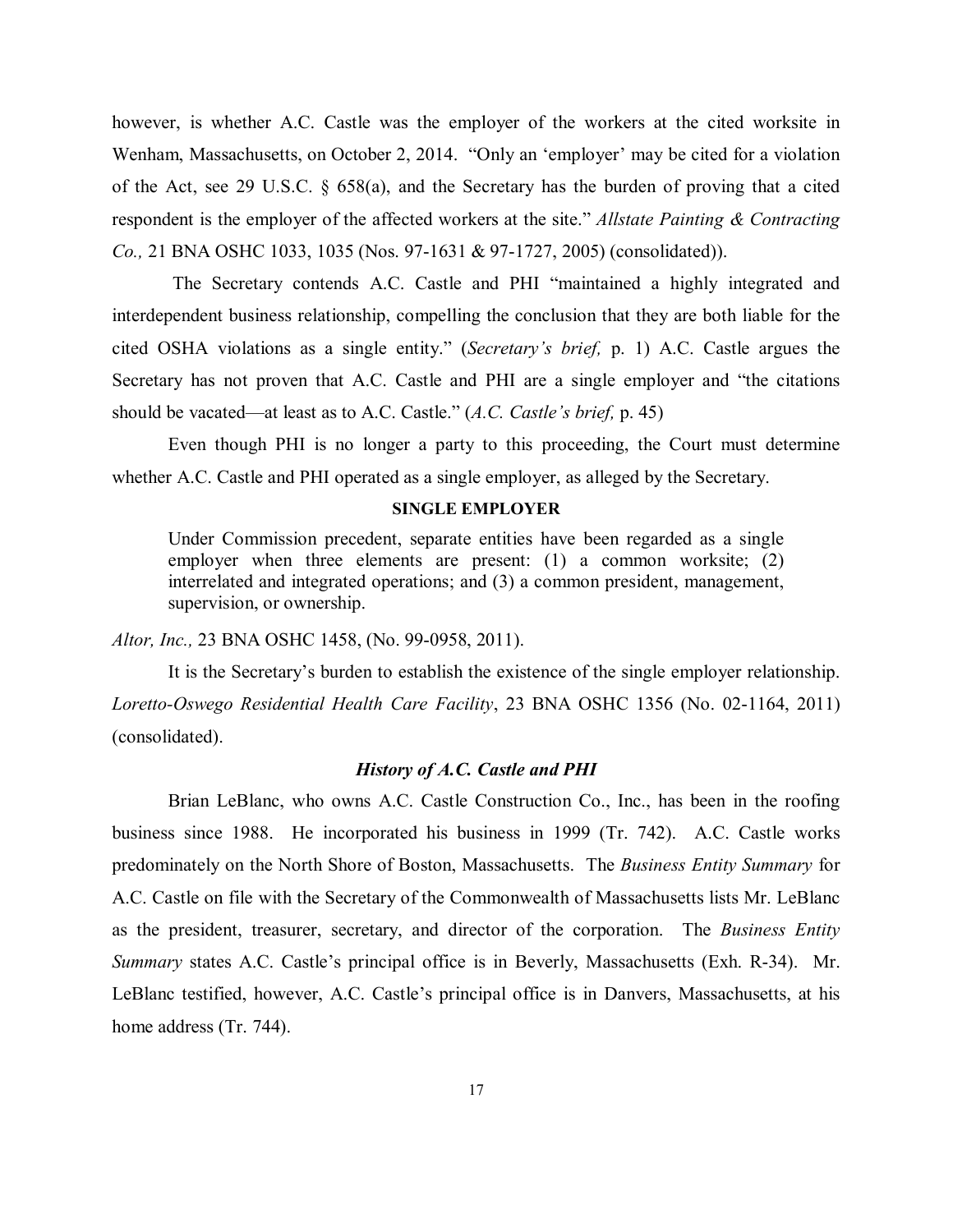Daryl Provencher performed subcontracting work under the name Provencher Home Improvements. Mr. Provencher had been in the roofing business for approximately 30 years. He had worked under other business names over the years and he performed other construction work, including painting and siding. PHI's business address was the same as Mr. Provencher's home address, located in Beverly, Massachusetts (Tr. 620). Mr. LeBlanc and Mr. Provencher had known each other since the mid-1980s (Tr. 748).

Mr. LeBlanc contends that since 2011, A.C. Castle has not employed any workers performing physical labor on a roofing worksite. He explained,

I started my company in 1993. And I had all my own employees. And leading up to, like, 1999, I've gotten—I kind of, like, got really big as far as there's just too many guys who—and all the, you know, all the headaches that go with it, you know, so I didn't want employees anymore because of all the headaches.

So I talked to a really good lawyer, and, you know he told me I should get incorporated and how to be a general and then start subcontracting. . . . So I started subcontracting shortly after I became incorporated in 1999, and I subcontracted for 10 years. . . . [B]ut the real estate market crashed in 2008, 2009, and everybody was out of work. . . . I got back up on the roof with a pitchfork and I started ripping roofs again . . . for a brief period of time, for a year, year and a half, as an employer/employees until the latter part of 2010. And then as soon as work started picking back up where I could survive as a general/subcontractor . . . I went back to being a general contractor into 2011. Somewhere towards the end of 2010 into 2011, I went back to subcontracting until the present day.

(Tr. 784-785.)

Mr. LeBlanc testified A.C. Castle has worked with "around eight to ten subcontractors within that time frame" between 2011 to the time of the accident (Tr. 746). A.C. Castle requires subcontractors "to have adequate workmen's comp, adequate general liability policy, and ... OSHA training." (Tr. 747) On September 1, 2011, A.C. Castle and PHI entered into a *Master Contractor Agreement* (Exh. C-25). After that, A.C. Castle and PHI executed a separate *Project Specific Agreement* for each roofing job (Exh. C-26; Tr. 623).

#### *(1) Common Worksite*

The business addresses of A.C. Castle and PHI were the same as the home addresses of Mr. LeBlanc and Mr. Provencher, respectively. The actual worksite on any job they completed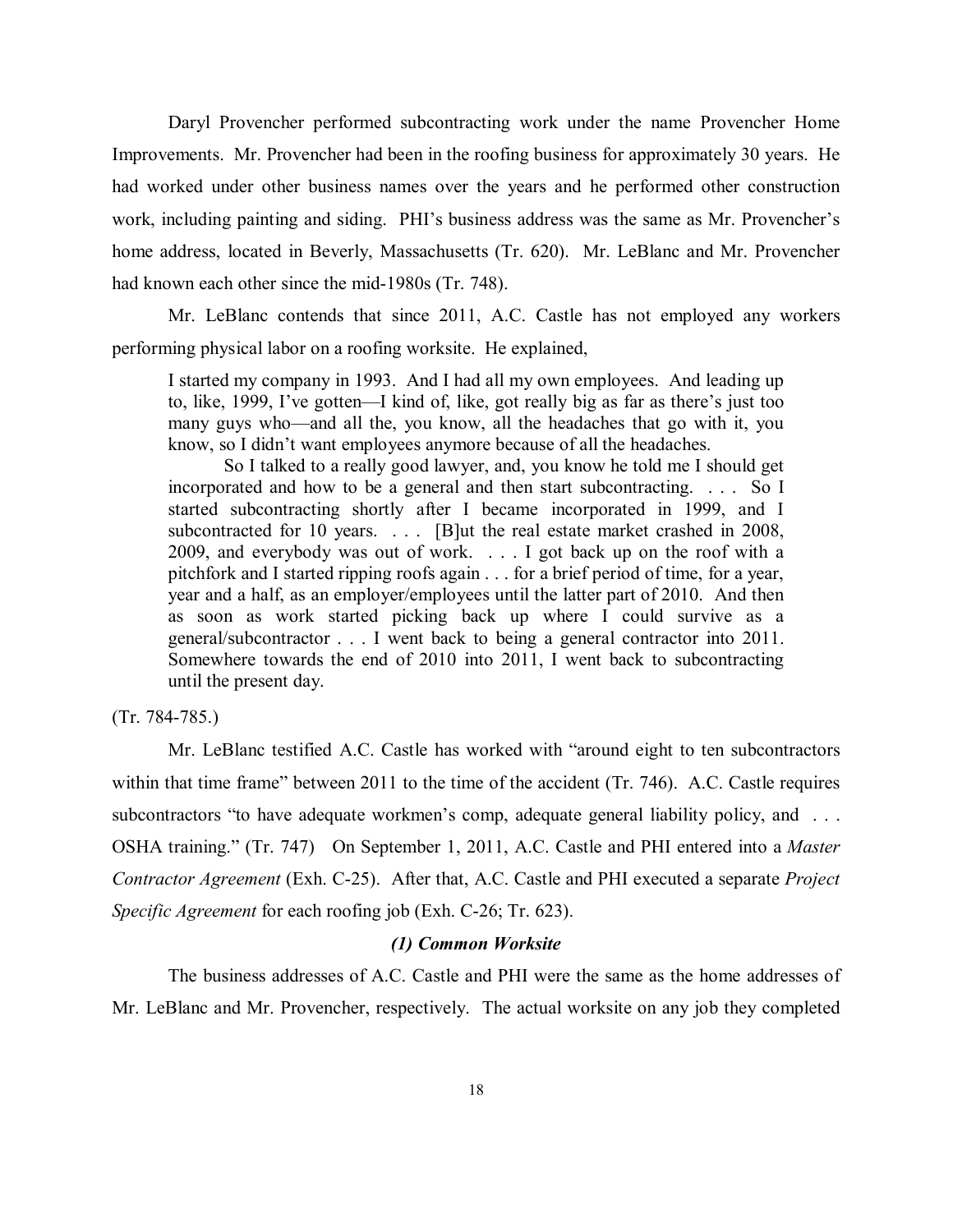in accordance with a *Project Specific Agreement* was the building being reroofed. In this case, the worksite was the house located on Parsons Hill Road in Wenham, Massachusetts.

Mr. LeBlanc described the work he does for A.C. Castle on projects his company secures.

I get a phone call from a potential customer. I go out and set an appointment with that potential customer. Then I go out and measure the job, figure out a fair price. I fill out a job proposal, three-ply job proposal. And, you know, if I do get the job, they call me up. They send me the contract with the down payment in the mail. I receive that. And then, you know, I call up, you know, one or two of my subcontractors to see if they're available to do the job.

(Tr. 745)

Mr. LeBlanc performed work (meeting with the potential customer and measuring the house) at the same site PHI was working at the time of the accident. The Court determines A.C. Castle and PHI shared a common worksite, the Parsons Hill Road house, at the time of the accident.

### *(2) Interrelated and Integrated Operations*

Mr. Provencher stated "the bulk of" PHI's business came from A.C. Castle, which he estimated to be 75 percent of his projects (Tr. 644). However, the only year for which PHI offered documentation of PHI's income (adducing two IRS 1099 forms for 2015), shows PHI earned \$15,553.00 from Laughlin Homes and \$290,910.00 from A.C. Castle. Thus, in 2015, approximately 95 percent of PHI's income came from A.C. Castle, indicating a high level of economic dependence (Exh. R-19).

Exhibit C-25 is a copy of a contract between "Distributor" (A.C. Castle) and "Contractor" (PHI). Paragraph 17.6 of the contract states, "Contractor represents and warrants that Contractor holds all necessary licenses for each project including lead removal/lead-safe renovation licenses." Mr. Provencher held no business licenses, which prevented him from bidding on jobs (Tr. 358, 706). Mr. Provencher had no credit accounts or money on hand necessary to buy materials or equipment for jobs (Tr. 707). Mr. LeBlanc provided PHI with interest-free loans to buy equipment (Tr. 704). Mr. LeBlanc placed newspaper advertisements on behalf of Mr. Provencher when he needed to hire new workers (Tr. 713-714, 825-826).

Kenneth Lord is the yard manager for Moynihan Lumber in Beverly, Massachusetts, where A.C. Castle bought its lumber and other supplies. He had worked for Moynihan Lumber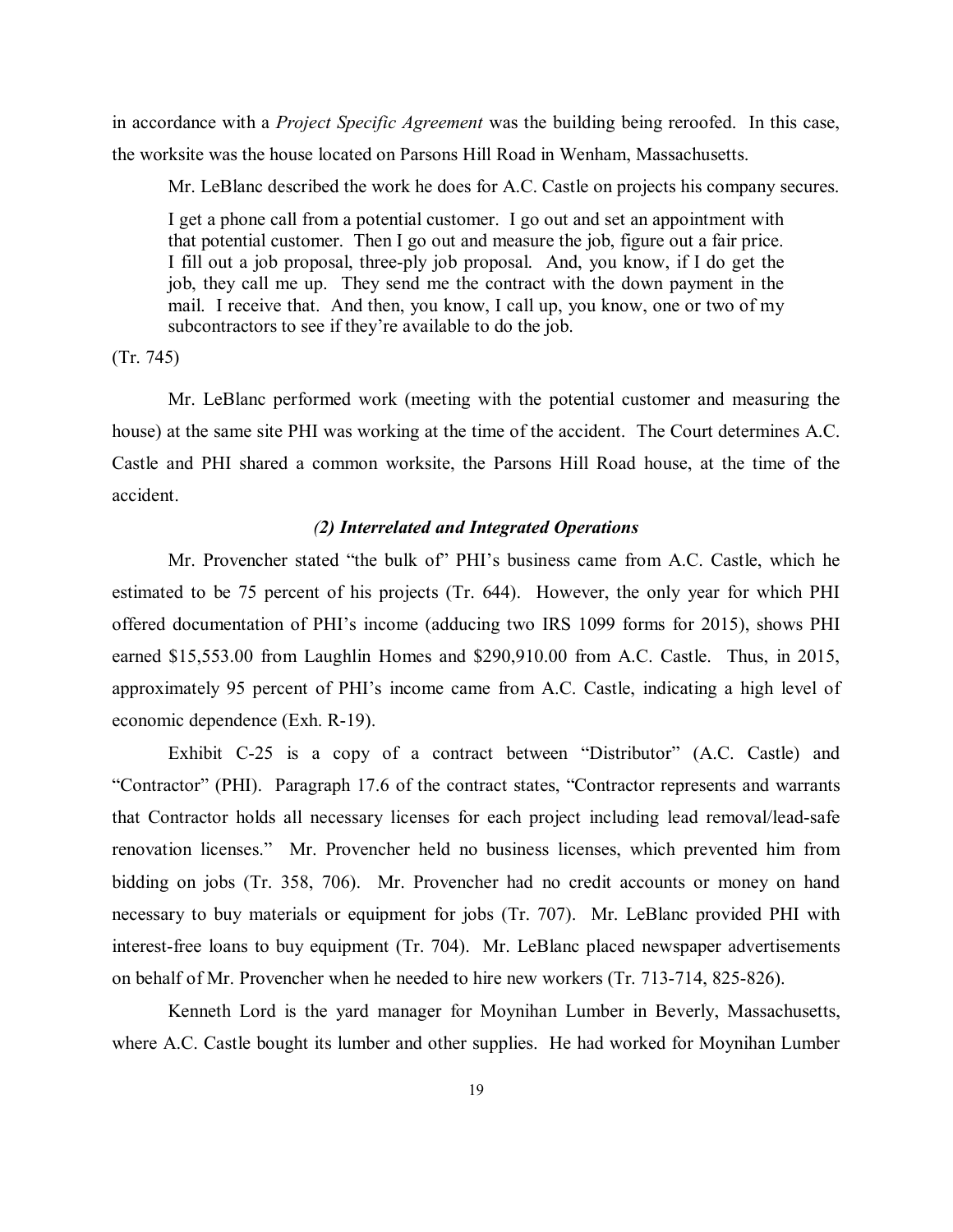for approximately 35 years at the time of the hearing and had worked as yard manager for approximately 25 years (Tr. 64-65). A.C. Castle had an account with Moynihan Lumber for 10 to 15 years at the time of the hearing (Mr. Provencher did not have an account there). Mr. Lord testified A.C. Castle had an arrangement with Moynihan Lumber regarding purchases Mr. Provencher made for materials to be used on A.C. Castle projects. Mr. Provencher would select the materials needed and charge them to A.C. Castle's account. The sales clerk would then call Mr. LeBlanc to get his approval for the purchase. Mr. Lord testified this procedure occurred for every transaction where Mr. Provencher charged items to A.C. Castle's account (Tr. 76-78). If Mr. LeBlanc could not be contacted immediately, Mr. Lord stated, "We would wait or the gentleman would wait at the front sales counter till we got ahold of him or he'd call back." (Tr. 79) Mr. LeBlanc would be sent a copy of the receipts for Mr. Provencher's purchases (Tr. 717, 831). Mr. Lord testified no other contractors had this arrangement with their subcontractors at Moynihan Lumber (Tr. 80).<sup>[15](#page-19-0)</sup>

Mr. LeBlanc told CSHO Braile that Mr. Provencher had his permission to charge his account for tools and materials and Mr. LeBlanc would "charge Mr. Provencher back at a rate of \$500 a week until the debt is paid." (Tr. 208-209) Mr. Provencher submitted weekly worksheets to Mr. LeBlanc, who wrote checks to him based on the worksheets, minus \$500 a week (Tr. 209).

Mr. Provencher testified regarding A.C. Castle's assignment of projects to PHI. Brian goes out and sells the jobs. And then usually he'll give me a call . . . and he'll give me addresses to the jobs. And usually he'll give me, like anywhere from three to six addresses for jobs and he'll say, "Them are your next jobs," and he'll list them, one through three or one through—up to six. And he'll say, "Do number one, two, three, four, five, six, as you can."

(Tr. 659)

 $\overline{\phantom{a}}$ 

<span id="page-19-0"></span><sup>&</sup>lt;sup>15</sup> Mr. LeBlanc and Mr. Provencher disputed this account of the arrangement with Moynihan Lumber (Tr. 654, 793). The Court finds Mr. Lord is more credible on this issue than either Mr. LeBlanc or Mr. Provencher. Mr. Lord was straightforward and confident in his demeanor on the stand. He had no motive to testify untruthfully. Mr. LeBlanc's testimony, on the other hand, was self-serving and combative regarding Mr. Lord's testimony (Tr. 802- 803). Mr. Provencher was defensive (Tr. 654-655). The invoice for the four rough spruce planks picked up by Mr. Provencher and paid for with Mr. LeBlanc's account on October 2, 2014, states, under "Customer Instructions," "NO NOT UNLESS PROVENTURE [sic] CHG A: MUST CALL BRIAN." (Exh. C-18)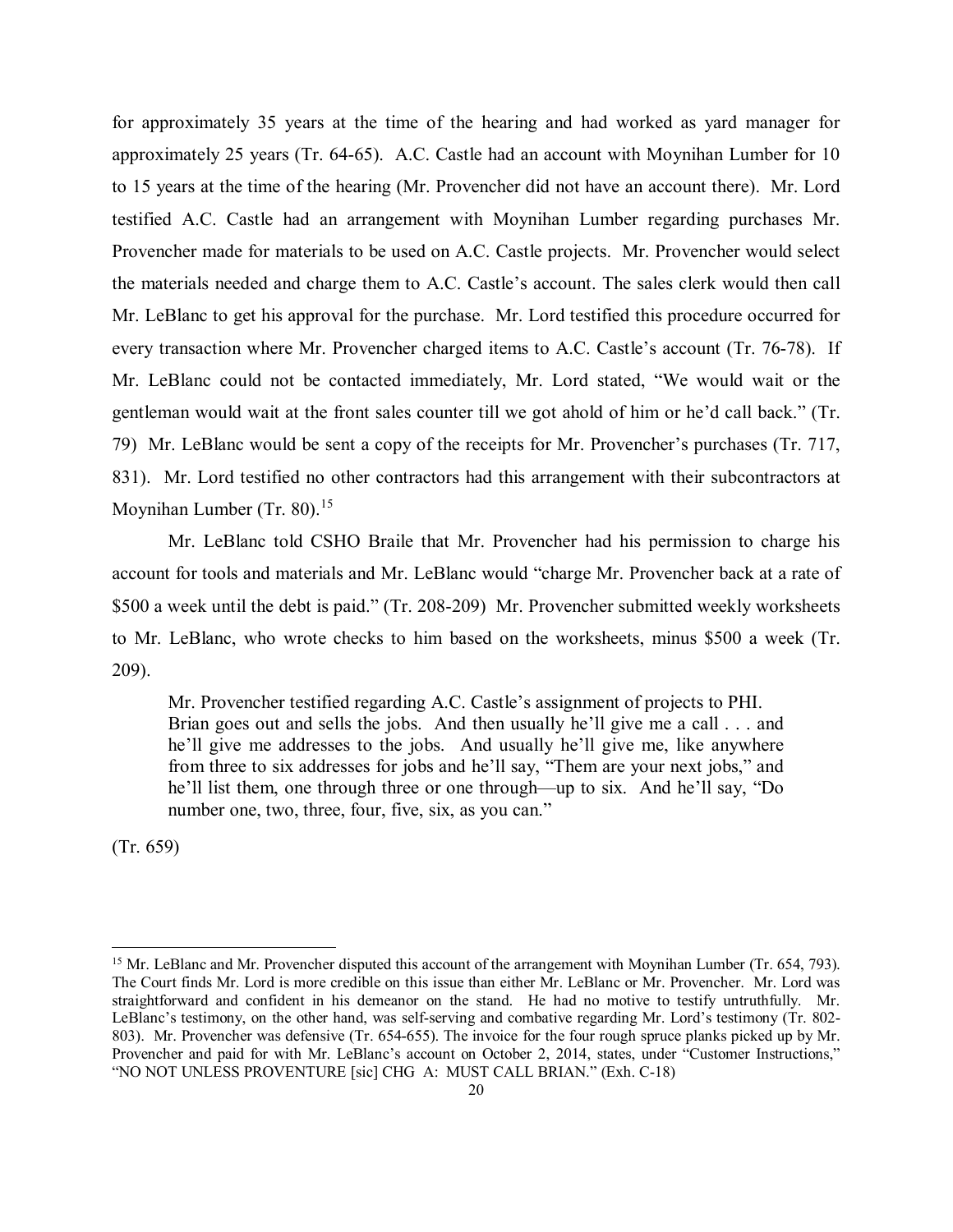Mr. Provencher could tell Mr. LeBlanc if he was not able to complete all the assigned jobs and Mr. LeBlanc would "give it to another crew." (Tr. 659) CSHO Braile stated A.C. Castle's arrangement with PHI demonstrated Mr. Provencher's dependence on A.C. Castle.

Mr. Provencher did not have the means to purchase materials. . . . Mr. LeBlanc dictated the schedule of this business model, when materials would be delivered, and he would not have them delivered a week early. He'd have them delivered right when the job needed to be done and then tell Mr. Provencher where to go and when to be there. What it means was that Mr. Provencher did not have the means to go out and buy materials to act as an independent contractor, and it also spoke to the scheduling component as well.

#### (Tr. 343-344)

A.C. Castle supplied the dump truck PHI used on all its worksites, on which A.C. Castle's business sign was attached. A.C. Castle did not charge Mr. Provencher for the use of the dump truck. Mr. Provencher also placed an A.C. Castle sign on his personal truck he drove to the worksites. The signs placed in the yards of the homes on which PHI worked advertised A.C. Castle, not PHI. A.C. Castle provided tee-shirts and sweatshirts to PHI's work crew which displayed A.C. Castle's name (Tr. 53-54, 647-649). At one point Mr. LeBlanc noticed the tires on Mr. Provencher's truck "were really bald" and he paid for four new tires for the truck (Tr. 648). Mr. Provencher would have to wait until Mr. LeBlanc paid him on Fridays before he could pay his crew for the work done that week (Tr. 55-56, 730-731). Mr. LeBlanc created the form Mr. Provencher used for PHI's invoices (Tr. 808-809). He also required Mr. Provencher to open a checking account in the name of PHI before A.C. Castle would do business with him (Tr. 836).

Although Mr. Provencher and Mr. LeBlanc testified A.C. Castle provided no supervision over PHI at the purported subcontracted worksites between 2011 and the date of the accident, their subsequent testimony undermined this position. Mr. LeBlanc told Mr. Provencher when he needed to buy new equipment. "He'd say, 'You probably need new ladders, Daryl. They're getting a little beat up.'" (Tr. 704) A.C. Castle loaned money to Mr. Provencher so he could buy a ladder after Mr. LeBlanc instructed him to do so. "[H]e had a couple of busted ladders in his driveway when I pulled up into his driveway, and I says, 'You know, those really need to be, you know, dismantled and thrown away or replaced.'" (Tr. 792) Mr. LeBlanc would instruct Mr. Provencher to hire more employees. "He'd say, 'You might need—you know, you need to have a good amount of guys because these are big jobs.'" (Tr. 714) Mr. LeBlanc testified once every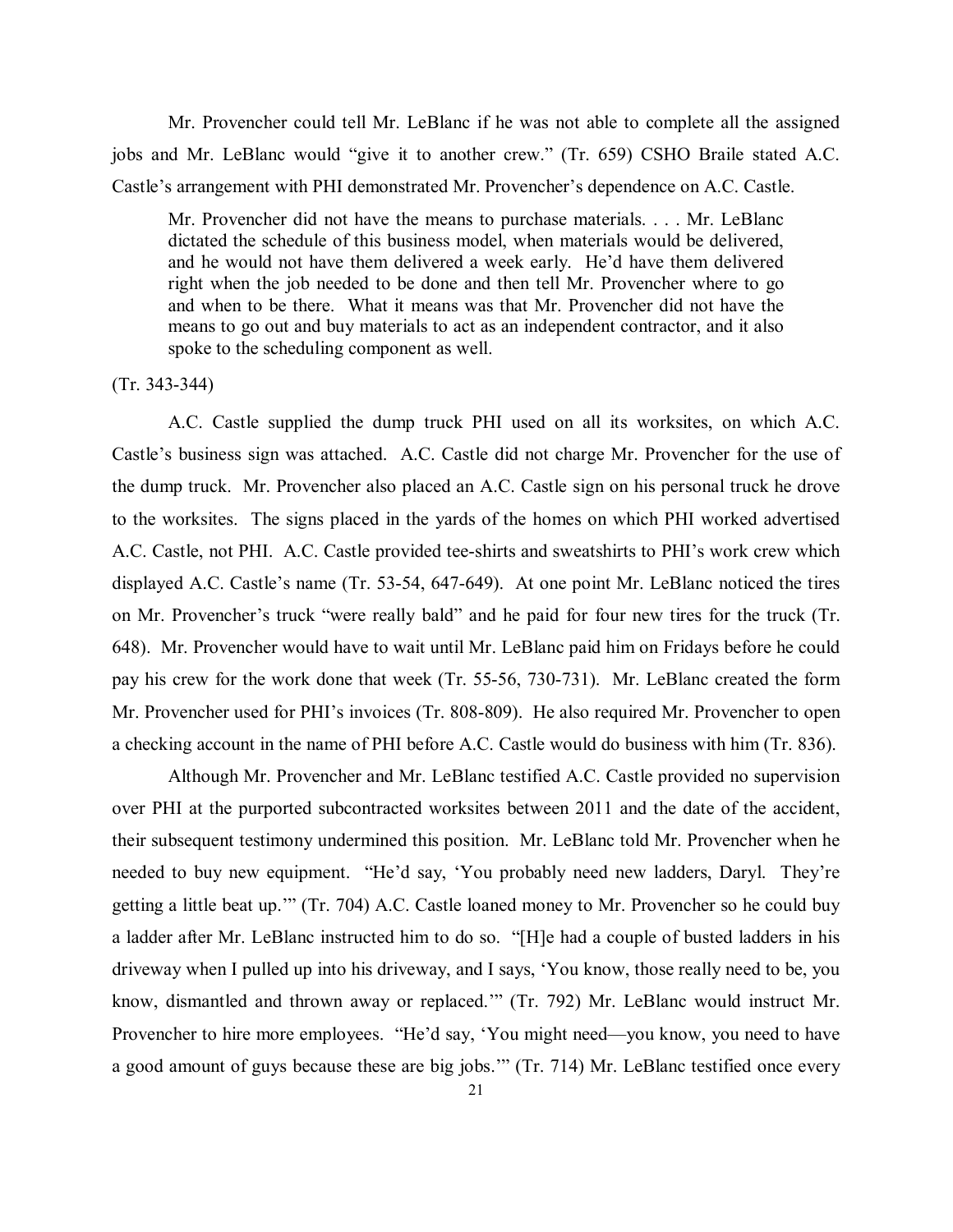week or every other week, he would visit an A.C. Castle worksite where Mr. Provencher's crew was working. "[M]ostly because of safety, to make sure they had their harnesses and their hard hats on, you know. But sometimes it was like, you know, how much rotted wood did you put on or how many fascia boards or how many feet of fascia board or something like that. . . . But a lot of it was to stop by to see if they were, you know, doing their safety thing." (Tr. 801) Mr. LeBlanc stated, "I primarily pay attention to the harnesses and, you know, the anchors, the ropes, the harnesses, safety glasses and hard hats, is like the first things that I look for when I go to his jobs. I'll call up Daryl and say, you know, 'You've got to get this—they don't have their hard hats on the ground crew. Better make sure you're clipped in." (Tr. 833)

Mr. LeBlanc testified Mr. Provencher would inform him when crew members failed to show up for a job.

[Mr. Provencher] had guys that did everything, and he always had twelve to fifteen guys. And then sometimes three would show up, you know. And he'd call me up and, you know, complain and be in a bad mood and "I only had three guys show up today" And you know, we're having conversation of like, you know, "You can't go to the job with three guys and try to open up a house." . . . [W]hen [Mr. Provencher] was bummed out and he had only three guys sitting there out of his twelve or fifteen guys, then he would say, you know, "*You need to get rid of this guy.* This guy ripped me off. This guy never shows up." . . . And I say, you know, "Why don't you put an ad in the paper?" And he goes, "You know I don't have a credit card, so I offered to put an ad in the paper probably two or three times in the past six or eight years.

(Tr. 796-797) (emphasis added) Mr. LeBlanc's own testimony indicates Mr. Provencher looked to him to fire problem employees and assist with hiring new ones.

Mr. Provencher conceded PHI had no safety program. "I never had a safety course or anything through my company for my men." (Tr. 717) Due to an OSHA citation issued to PHI following an inspection of a worksite for a purported A.C. Castle subcontract, "A.C. Castle required Provencher Home Improvement and its crew to attend OSHA safety training with Logan Leary." (Tr. 721) Each crew member paid for his own training with Logan Leary, which was held at Mr. LeBlanc's house. Mr. LeBlanc arranged for a second safety training session for Mr. Provencher's work crew at his house, taught by Ralph Hamel. Mr. LeBlanc paid for this safety training (Tr. 721-723). Mr. LeBlanc told Mr. Provencher he expected the work crew to abide by OSHA's safety standards and he would remind Mr. Provencher in their daily phone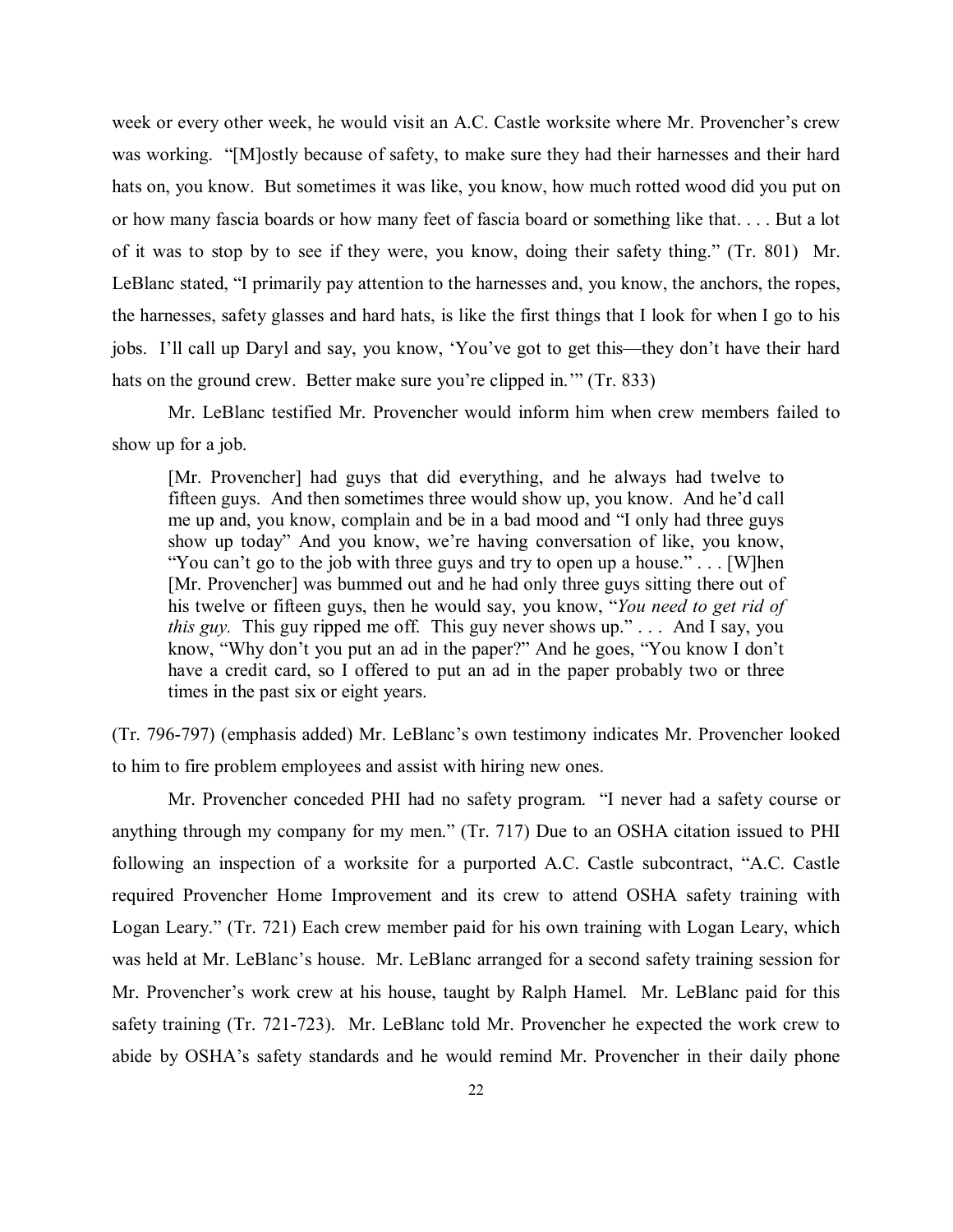conversations to make sure the crew members were working safely (Tr. 723). Mr. LeBlanc acknowledged A.C. Castle provided safety training for Mr. Provencher's crew. "I asked Daryl and his crew to come on in and get retrained for—that would be like, what the second time or third time, something like that. . . I just felt like it was the right thing to do. I wanted to, you know, keep, you know, people safe." (Tr. 763) Mr. LeBlanc gave Mr. Provencher a white binder containing a copy of A.C. Castle's safety policy and instructed him to read it and follow it (Tr. 837-838).

In *C.T. Taylor Co., Inc., and Esprit Constructors, Inc.,* 20 BNA OSHC 1083 (Nos. 94- 3241 & 94-3327, 2003), the Commission upheld the ALJ's conclusion that C.T. Taylor Co., Inc., and Esprit Constructors, Inc. were a single business entity. The Commission found "treating these two companies as one is an effective way of addressing the fact that, on this particular worksite, Taylor and Esprit handled safety matters as one company. . . In other words, Taylor assumed the responsibility for employee safety on the job." *Id.* The same reasoning applies in this case. A.C. Castle assumed the responsibility for employee safety on all the worksites where PHI engaged in roofing work contracted by A.C. Castle. A.C. Castle arranged for OSHA training for the crew members and provided a copy of a written safety program to Mr. Provencher. Mr. LeBlanc performed spot inspections of the worksites and regularly reminded Mr. Provencher to ensure the crew members worked safely.

The record establishes the operations of A.C. Castle and PHI were highly integrated and interrelated. Mr. LeBlanc exercised an unusual amount of control over Mr. Provencher's actions, atypical of a traditional contractor/subcontractor relationship. Mr. LeBlanc arranged and paid for safety training for Mr. Provencher's work crew at his house. He told Mr. Provencher when he needed to replace his ladders and he gave him an interest-free loan to do so. Mr. LeBlanc told Mr. Provencher when he needed to hire more employees for a project and he placed advertisements for employees on behalf of Mr. Provencher. He scheduled the roofing projects and told Mr. Provencher what order to do them in. The only advertising done at the worksites, in the form of yard signs, clothing, and truck signs, was for A.C. Castle and not PHI. When Mr. Provencher was asked if Mr. LeBlanc charged him interest, he responded, "No. He's my friend. Why would he charge me interest?" and then acknowledged they had known each other 30 years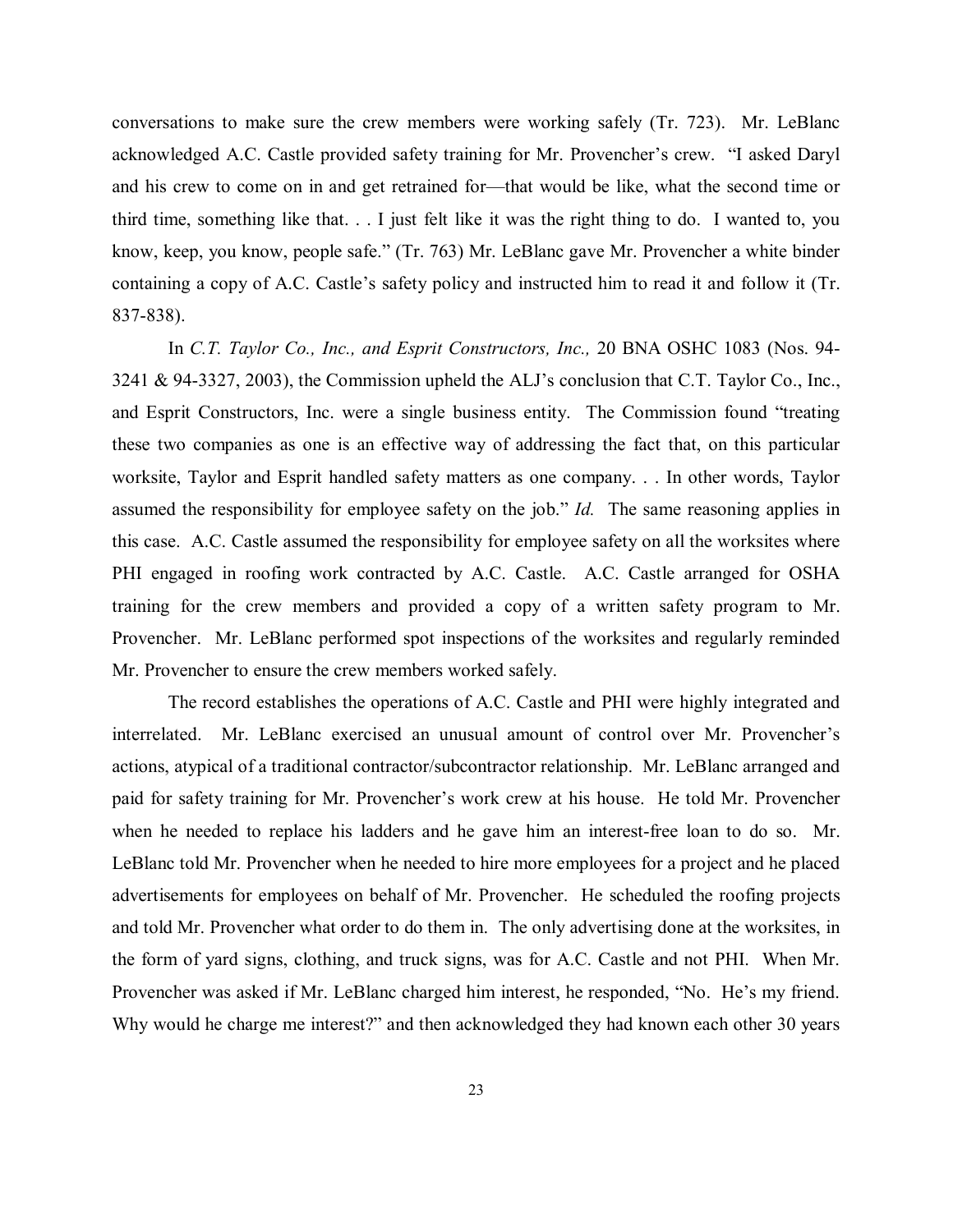(Tr. 704). These practices indicate a lack of arm's length dealing and are evidence A.C. Castle and PHI are a single employer.

#### *(3) Common President, Management, Supervision, or Ownership*

A.C. Castle held itself out as the sole employer of the workers engaged in the roofing projects to its customers and on workers' compensation insurance affidavits submitted to the Commonwealth of Massachusetts. Mr. LeBlanc and Mr. Provencher kept PHI's purported subcontractor status hidden so customers believed A.C. Castle was the only business entity employing the crew members roofing their houses. Exhibit C-24 is a copy of the contract between the homeowner at the Parsons Hill Road worksite and A.C. Castle. There is no mention of a subcontractor in the document (Tr. 221-222). Mr. LeBlanc explained "subcontractor" is "a dirty word in my business. . . . [W]hen you're dealing with a homeowner, a subcontractor is like a taboo word that, you know, people don't want to hear." (Tr.779-780) Mr. Provencher conceded he held himself and his crew out as employees of A.C. Castle.

Q.: Brian [LeBlanc] didn't allow you to talk to the customers and let them know that you had your own business, Provencher Home Improvements, isn't that right?

Provencher: Not initially. It's not in good—you know, when I first show up, I don't just come out and say that, "I'm the subcontractor." That wouldn't look good to people.

Q.: Brian doesn't allow you to tell them that a subcontractor at all is doing the roofing, isn't that right?

Provencher: I do toward the end. A lot of times, I'll tell them. If I want to get work off of them, yes, that I have my own company. Sometimes I end up getting side jobs off the customers. If it's to do with other than roofing.

Q.: Other than roofing?

Provencher: Yes.

Q.: You wouldn't be able to do roofing jobs for customers?

Provencher: Not for Brian's customers, no.

Q.: And the customer doesn't know that a subcontractor is doing roofing jobs for Brian.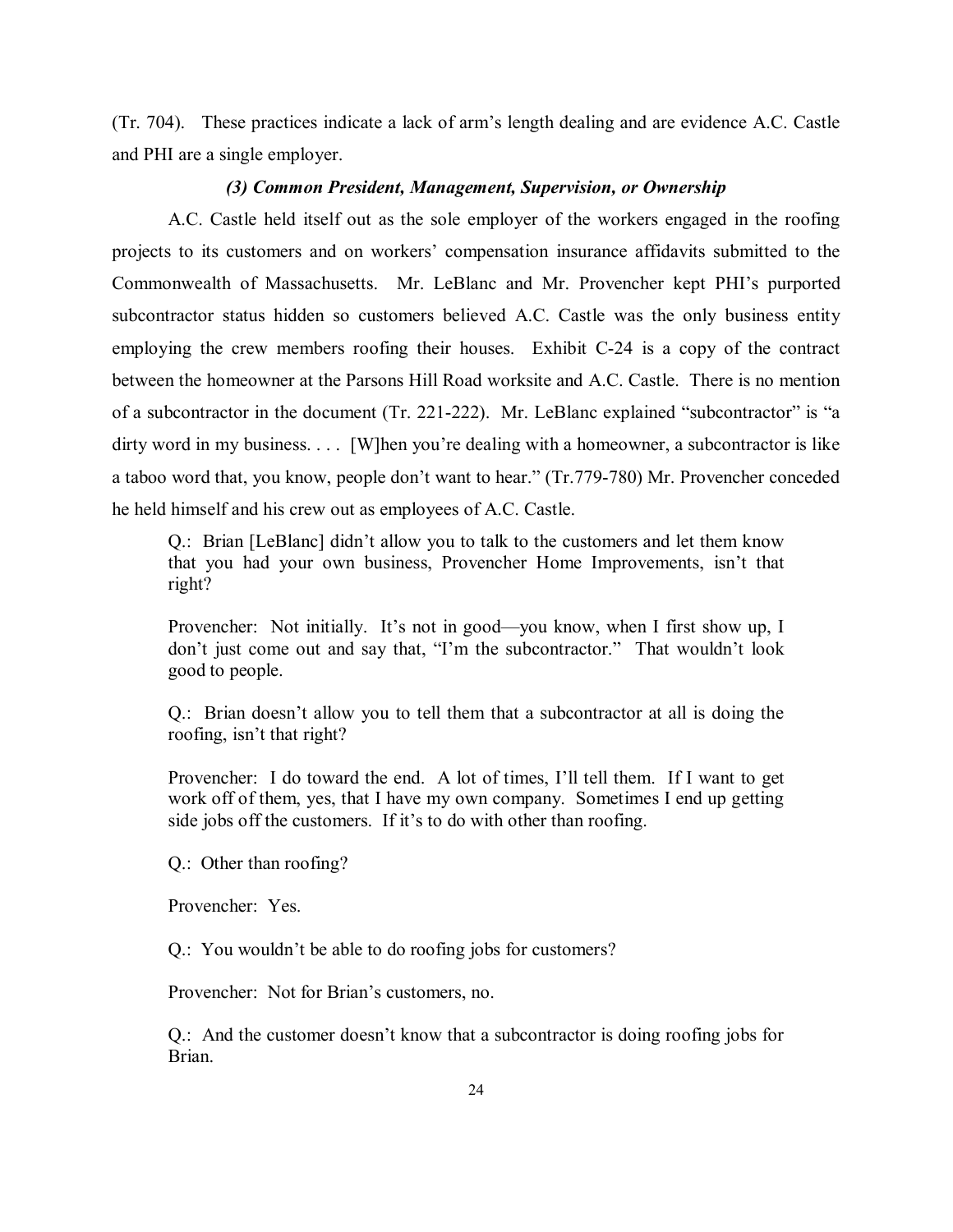Provencher: Not at the initial start, no. If a contractor were to go sell a job and said, "Hi, I'm A.C. Castle, and I want to sell you a roof job. But I'm going to have a subcontractor come in and do it," he would never get the work.

### (Tr. 687-688)

As further evidence A.C. Castle represented Mr. Provencher's crew as its own employees, the Secretary points out the contract provides a warranty to the homeowner and states, "The warranty shall be limited to the work *performed by A.C. Castle Construction Company, Inc., and limited to either repair or replacement by A.C. Castle Construction Company, Inc.,* at its sole discretion." (Exh. C-24; Tr. 827-828) (emphasis added)

Exhibit C-34 comprises copies of two affidavits Mr. LeBlanc completed for projects ostensibly subcontracted to PHI. The name of the form is *Workers' Compensation Insurance Affidavit: Builders/Contractors/Electricians/Plumbers* and the Commonwealth of Massachusetts requires employers to file it to obtain building permits. Employers filling out the form must check a box indicating whether they are the employer of the employees working on the project or the general contractor. Box No. 1 states, "I am an employer with \_\_ employees (full and/or parttime)." Box No. 4 states, "I am a general contractor and I have hired the sub-contractors listed on the attached sheet. These sub-contractors have employees and have workers' comp. insurance." A footnote to Box No. 4 states,

Contractors that check this box must attach an additional sheet showing the name of the sub-contractors and state whether or not those entities have employees. If the sub-contractors have employees, they must provide their workers' comp. policy numbers.

Above the signature line on the affidavit, the form states, "I do hereby certify under the pains and penalties of perjury that the information provided above is true and correct." For both projects, Mr. LeBlanc checked the Box No. 1, indicating A.C. Castle was the employer and filled in the blanks for the number of employees expected for each project. He did not check Box No. 4 indicating he is a general contractor and he did not attach an additional sheet stating PHI was a subcontractor with employees. Mr. LeBlanc signed each form beneath the language certifying "under the pains and penalties of perjury" that the information he provided on the form was correct.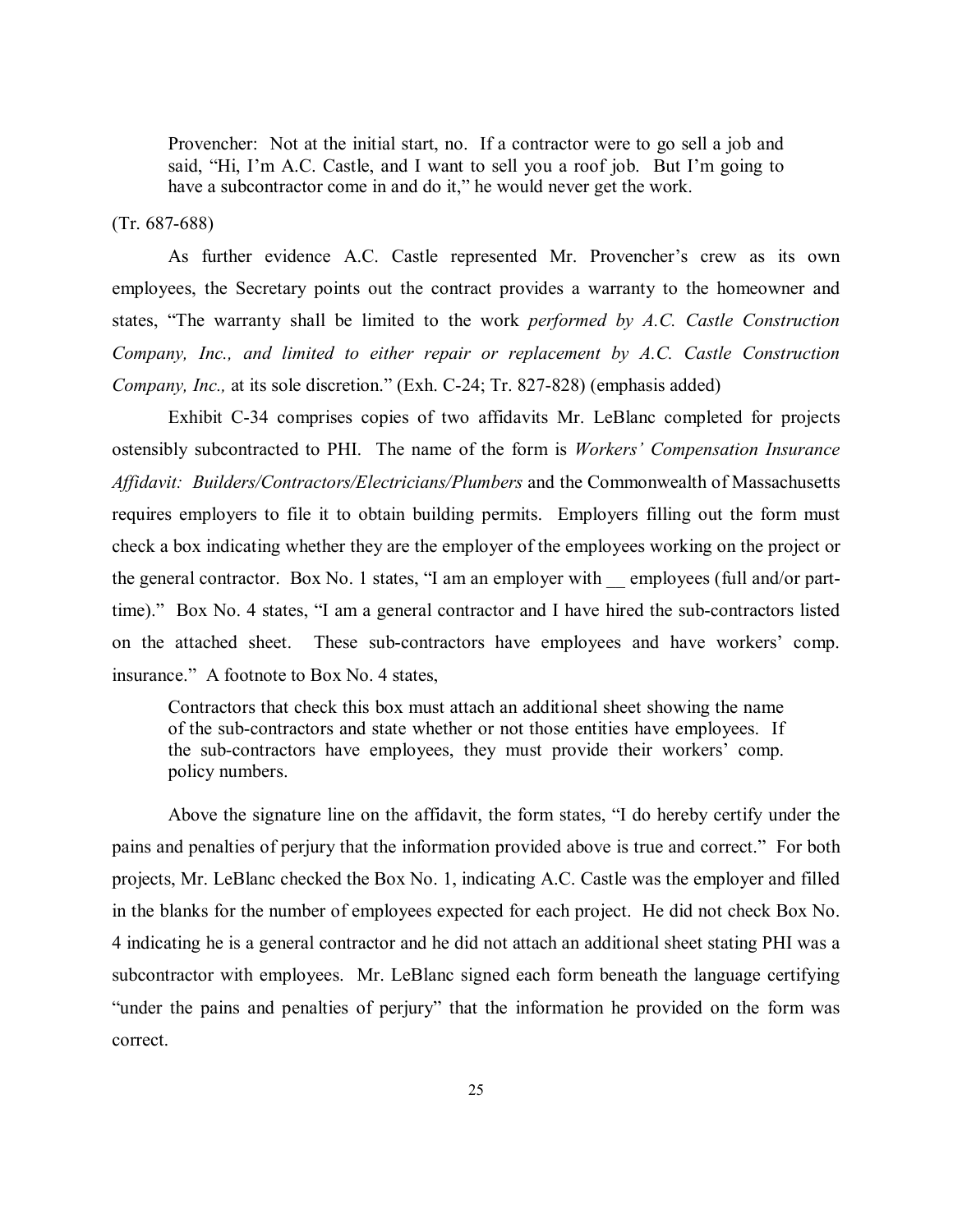Mr. LeBlanc's testimony regarding the inconsistencies between the signed affidavits and his position that he subcontracted the projects to PHI is not credible.

LeBlanc: I didn't really read the fine print . . . [A]fter doing it for like, you know, 3,000 times in 27, 28 years, it's a very quick-quick thing. I mean, that's the fastest writing that I can do.

Q.: You know from using the form for all those years, this is a form you sign under the pains and penalties of perjury?

LeBlanc: Again, I didn't even read that part of it. It's just something that I filled out like, as you say, three times a day.

Q.: And these forms are given to the towns and the towns base the issuance of a building permit on these forms?

LeBlanc: Yes. It's to make sure that you have workmen's compensation policy, and I know for a fact that I have workmen's compensation policy for these subcontractors. . . . So I'm not really perjuring myself. I'm just signing it's all, you know, as part of the permit.

Q.: You know there are different boxes here, don't you?

LeBlanc: I—you know, now that you guys brought it to my attention like five or six months ago, I started to read the other boxes again after all these years, to be perfectly honest with you.

Q.: You didn't just sign your name. You checked certain boxes on this form.

LeBlanc: I've been checking that same box for 27 years.

Q. And you didn't just check a box. You put a number of –

LeBlanc: That's a scribble mark. That is really just a scribble mark.... It's really just a scribble mark. I don't think "number 3." That is just kind of like a scribble mark.

Q.: Well, on the other one you wrote "7" for seven employees.

LeBlanc: That's not a "7." I seen it. It's not a "7." It looks more like a "1" to me. . . . That's a very fast scribble.

(Tr. 811-813)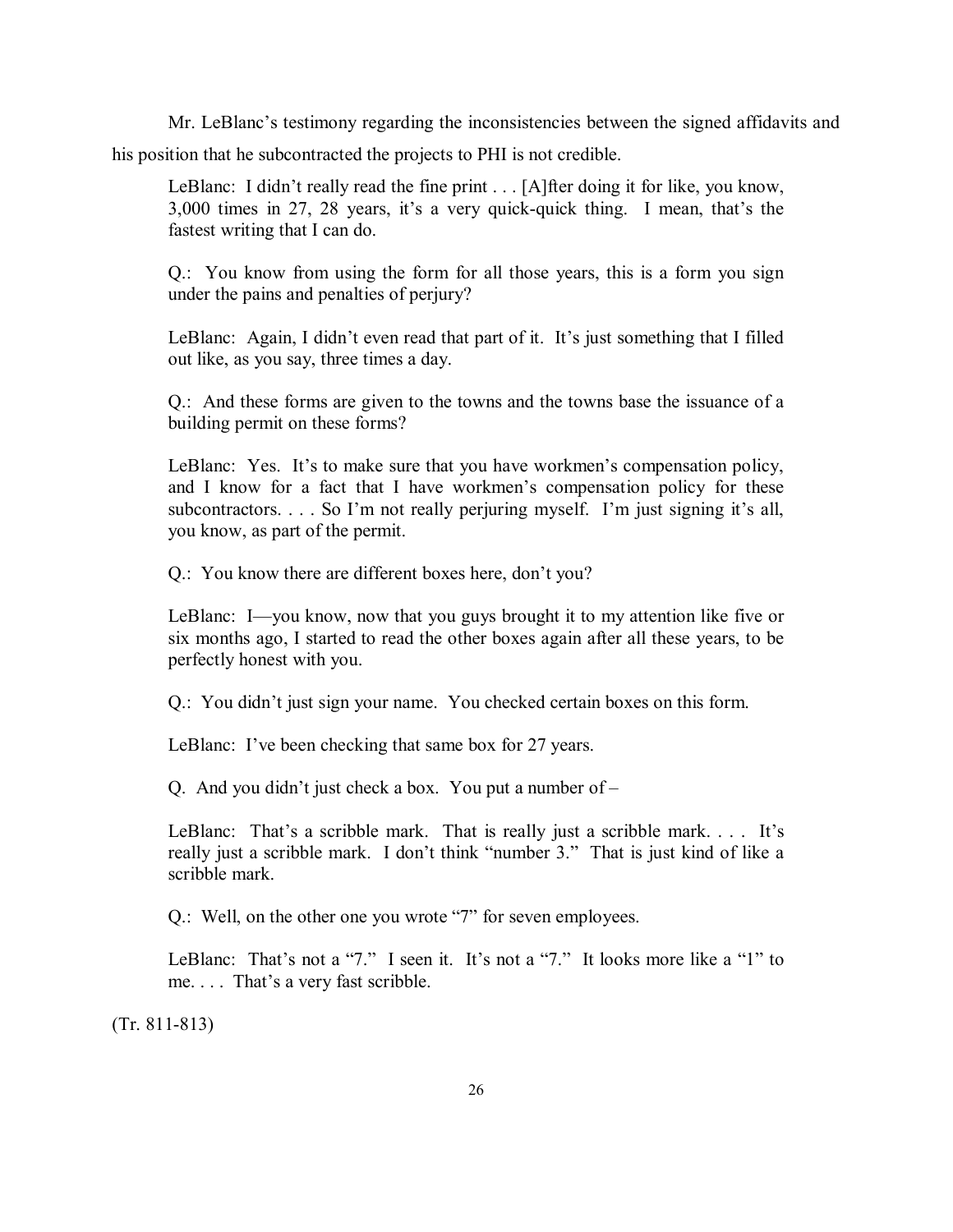The "scribble marks" appear only over the blank spaces (  $\_\$  ) provided for the written number of employees. The "scribble marks" are also unequivocally a "3" and a "7," as is evident from the scanned copies of Exhibit C-34:

| <b>Applicant Information</b><br>Name (Business/Organization/Individual);<br>Address:                                                                                                                                                                                                                                               |                                                                                                                                                                                                                                                                                                                                                                                                           |                                                                                                                                                                                                      |
|------------------------------------------------------------------------------------------------------------------------------------------------------------------------------------------------------------------------------------------------------------------------------------------------------------------------------------|-----------------------------------------------------------------------------------------------------------------------------------------------------------------------------------------------------------------------------------------------------------------------------------------------------------------------------------------------------------------------------------------------------------|------------------------------------------------------------------------------------------------------------------------------------------------------------------------------------------------------|
| City/State/Zip:<br>Are you an employer? Check the appropriate box:                                                                                                                                                                                                                                                                 | Phone #:                                                                                                                                                                                                                                                                                                                                                                                                  | Type of project (required):                                                                                                                                                                          |
| $1.21$ am a employer with<br>employees (full and/or part-time). <sup>*</sup><br>2. I am a sole proprietor or partner-<br>ship and have no employees<br>working for me in any capacity.<br>[No workers' comp. insurance<br>required.]<br>3. I am a homeowner doing all work<br>myself. [No workers' comp.<br>insurance required.] 1 | 4. 1 am a general contractor and I<br>have hired the sub-contractors<br>listed on the attached sheet.<br>These sub-contractors have<br>employees and have workers'<br>comp. insurance. <sup>1</sup><br>We are a corporation and its<br>$5. \Box$<br>officers have exercised their<br>right of exemption per MGL<br>c. 152, §1(4), and we have no<br>employees. [No workers'<br>comp. insurance required.] | $\Box$ New construction<br>$\Box$ Remodeling<br>Demolition<br>Building addition<br>9.<br>10. Electrical repairs or additions<br>11. Plumbing repairs or additions<br>12. Roof repairs<br>$13.$ Other |

(Exh.C-34 p. 1) [Exhibit redacted in Decision only]

| Name (Business/Organization/Individual):<br>QUP<br>Address:                                                                                                                                                                                                                                                                                                                                                                                                                                                                                                                                                                                                                                                                                                                                                                                                                                                                                                             | Please Print Legibly                                                                                                                                                                                                     |
|-------------------------------------------------------------------------------------------------------------------------------------------------------------------------------------------------------------------------------------------------------------------------------------------------------------------------------------------------------------------------------------------------------------------------------------------------------------------------------------------------------------------------------------------------------------------------------------------------------------------------------------------------------------------------------------------------------------------------------------------------------------------------------------------------------------------------------------------------------------------------------------------------------------------------------------------------------------------------|--------------------------------------------------------------------------------------------------------------------------------------------------------------------------------------------------------------------------|
| City/State/Zip: VCANVP1<br>Phone #:<br>Are you an employer? Check the appropriate box:<br>4. [1] I am a general contractor and I<br>1. $\Box$ i am a employer with<br>have hired the sub-contractors<br>employees (full and/or part-time).*<br>listed on the attached sheet.<br>2. I am a sole proprietor or partner-<br>These sub-contractors have<br>ship and have no employees<br>employees and have workers'<br>working for me in any capacity.<br>comp. insurance. <sup>1</sup><br>(No workers' comp. insurance<br>We are a corporation and its<br>5.11<br>required.]<br>officers have exercised their<br>I am a homeowner doing all work<br>3.1<br>right of exemption per MGL<br>myself. [No workers' comp.<br>c. 152, §1(4), and we have no<br>insurance required.] 1<br>employees. [No workers'<br>comp. insurance required.)<br>*Any applicant that checks box #1 must also fill out the section below showing their workers' compensation policy information. | Type of project (required):<br>6. New construction<br>7. Remodeling<br>Demolition<br>9. Building addition<br>10. Electrical repairs or additions<br>11. Plumbing repairs or additions<br>12. Roof repairs<br>$13.$ Other |

(Exh.C-34 p. 3) [Exhibit redacted in Decision only]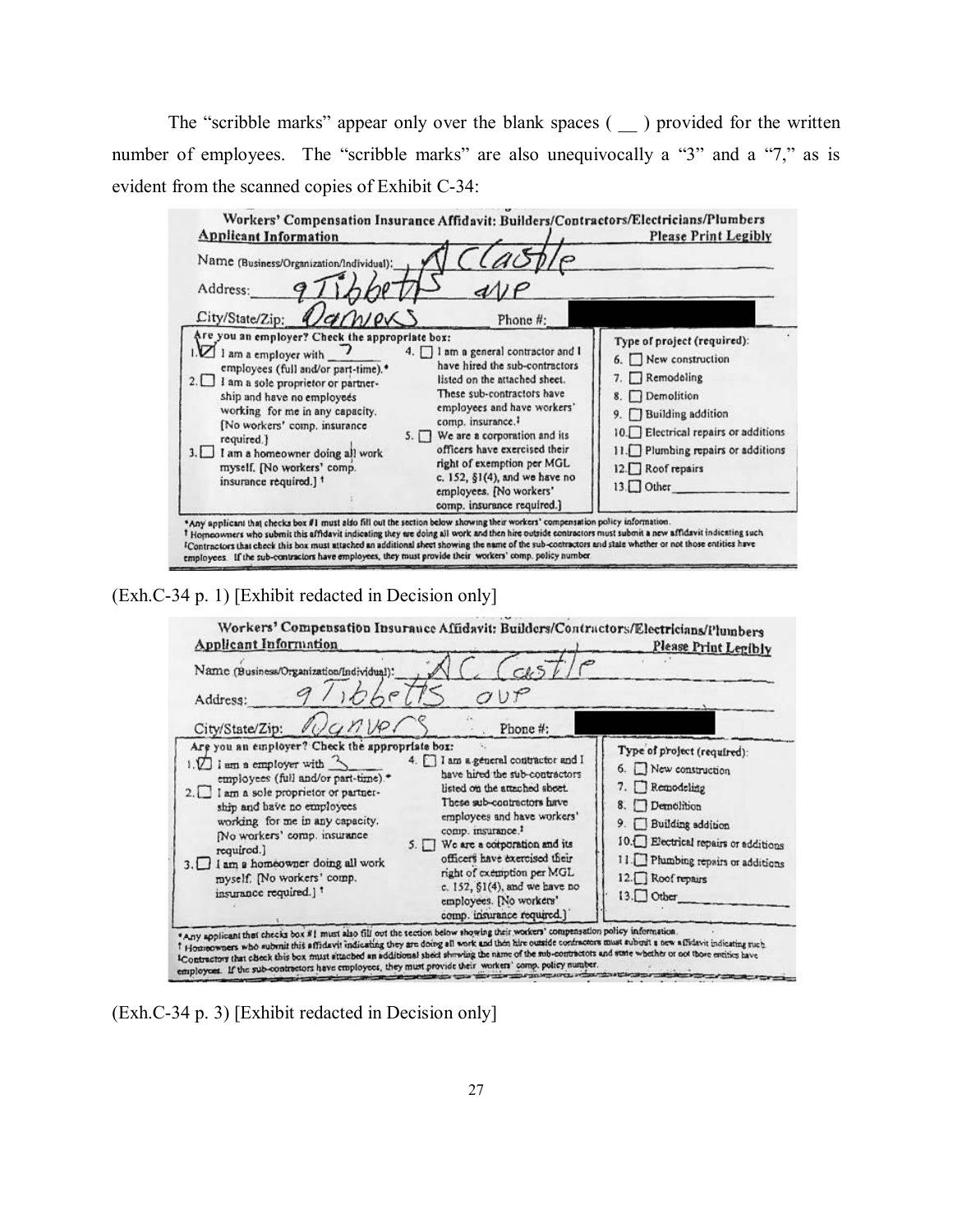The Court finds Mr. LeBlanc's testimony regarding the affidavits unworthy of belief. The Secretary has established A.C. Castle submitted signed affidavits to the Commonwealth of Massachusetts averring it was the employer with employees, and not a general contractor with a subcontractor, on the designated roofing projects. Along with the representations made to its customers that A.C. Castle was the sole business entity engaged in the contracted roofing projects and performing the work under warranty, the Court determines A.C. Castle represented itself as the owner and manager exercising authority over Mr. Provencher and the work crew who performed the roofing labor.<sup>16</sup>

The Secretary contends Mr. Provencher was, "as a matter of economic and legal reality, a supervisory employee of A.C. Castle, and not an independent business entity" and urges the Court to find Mr. Provencher "to be an employee of A.C. Castle under the common law agency test set forth by the Supreme Court's *Darden* analysis, which determines whether an employment relationship exists." (Secretary's brief, p. 19)<sup>17</sup>

[T]he Secretary has the burden of proving that a cited respondent is the employer of the affected workers at the site. . . . In determining whether the Secretary has satisfied that burden, the Commission relies upon the test set forth in *Nationwide Mutual Insurance Company v. Darden,* 503 U.S. 316 (1992) ("*Darden*"). *Don Davis*, 19 BNA OSHC 1477, 2001 CCH OSHD ¶ 32,402 (No. 96-1378, 2001); *Vergona Crane Co*., 15 BNA OSHC 1782, 1991-1993 CCH OSHD ¶ 29,775 (No. 88- 1745, 1992) ("Vergona").

*Allstate Painting & Contracting Co.,* 21 BNA OSHC 1033, 1035 (Nos. 97-1631 & 97-1727, 2005) (consolidated)).

To decide whether the party in question was an employer under common law, the *Darden* Court looked primarily to "the hiring party's right to control the manner and means by which the product [was] accomplished." *Darden*, 503 U.S. at 323. Factors pertinent to that issue include:

the skill required for the job, the source of the instrumentalities and tools, the location of the work, the duration of the relationship between the parties, whether

 $\overline{\phantom{a}}$ 

<span id="page-27-0"></span><sup>&</sup>lt;sup>16</sup> Although the Court finds A.C. Castle's representations are evidence it considered itself and PHI to be a single employer, it is not an element of the Secretary's burden to prove the employer's intent to deceive under the single employer doctrine. "Unlawful motive or intent are critical inquiries in an alter ego analysis, inquiries which are wholly absent in a single employer analysis." *Penntech Papers, Inc. v. N.L.R.B.,* 706 F.2d 18, 24 (1st Cir. 1983).

<span id="page-27-1"></span> $17$  The Secretary considers its theory Mr. Provencher is an employee of A.C. Castle to be separate from his theory A.C. Castle and PHI operate as a single employer. The Court's view is Mr. Provencher's employee status is part of the single employer theory. Mr. Provencher provides the "common supervision" and Mr. LeBlanc provides the "common management."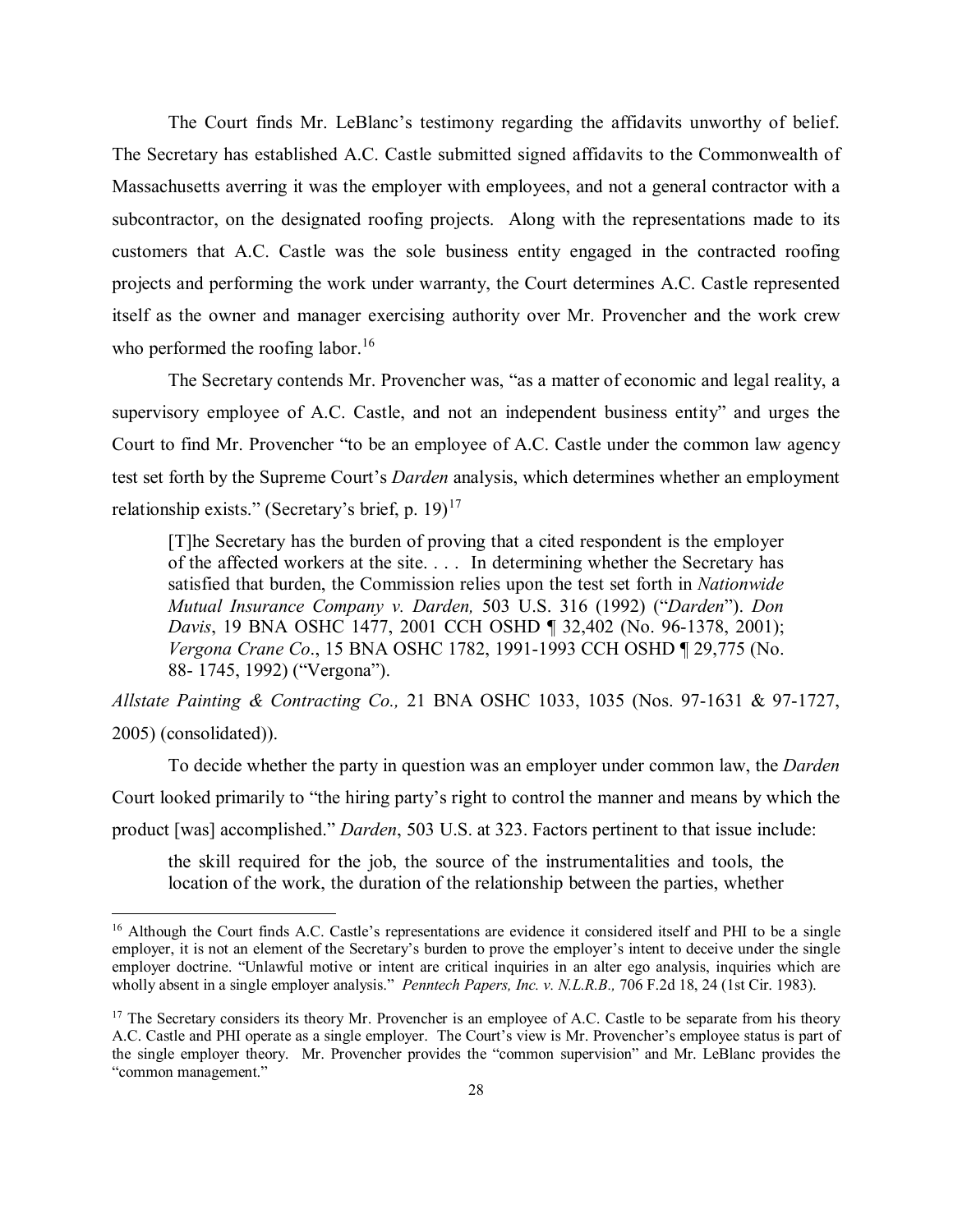the hiring party has the right to assign additional projects to the hired party, the extent of the hired party's discretion over when and how long to work, the method of payment, the hired party's role in hiring and paying assistants, whether the work is part of the regular business of the hiring party, whether the hiring party is in business, the provision of employee benefits and the tax treatment of the hired party.

### *Id.* at 323-24 (citing *Cmty. for Creative Non-Violence v. Reid*, 490 U.S. 730, 751-752 (1989)).

"[T]he Court has emphasized that all of these factors must be considered and no one factor is decisive. *Id*. at 324. Yet, as reflected in the Supreme Court's most recent analysis of the common law meaning of 'employee' in the context of a federal labor statute, the control exercised over a worker remains a 'principal guidepost.' *Clackamas Gastroenterology Assocs., P.C. v. Wells*, 123 S.Ct. 1673, 1679 (2003). . . . Further, *Clackamas* teaches that the relational context in which the issue arises has a bearing on how the multiple factors derived from the common law are to be applied and weighed." *Froedtert Memorial Lutheran Hospital, Inc.,* 20 BNA OSHC 1500, 1508 (No. 97-1839, 2004).

Mr. LeBlanc and Mr. Provencher had a thirty-year working relationship. Mr. LeBlanc scheduled the roofing projects and told Mr. Provencher in what order they were to be done, which necessarily determined the location of the work. Mr. LeBlanc arranged for the building materials to be delivered to the worksites and provided the dump truck (Tr. 54-55). He also arranged for the only safety training provided to the roofing crew and provided Mr. Provencher with a copy of A.C. Castle's safety program and instructed him to implement it. Mr. LeBlanc told Mr. Provencher when he needed to hire more employees to complete the contracted roofing projects on time. Mr. Provencher paid the roofing crew members on Fridays, after he received payment from Mr. LeBlanc. Mr. Provencher did not have a business license and could not bid on projects; he was dependent on A.C. Castle for the great majority of his work. Mr. LeBlanc conducted spot inspections on Mr. Provencher's worksites and instructed him to abate specific safety infractions.

Based on the totality of the evidence, the Court determines Mr. Provencher was a supervisory employee working for A.C. Castle under Mr. LeBlanc's management. Thus A.C. Castle shared common management (Mr. LeBlanc) and a common supervisor (Mr. Provencher). Along with A.C. Castle's representations to its customers and to the Commonwealth of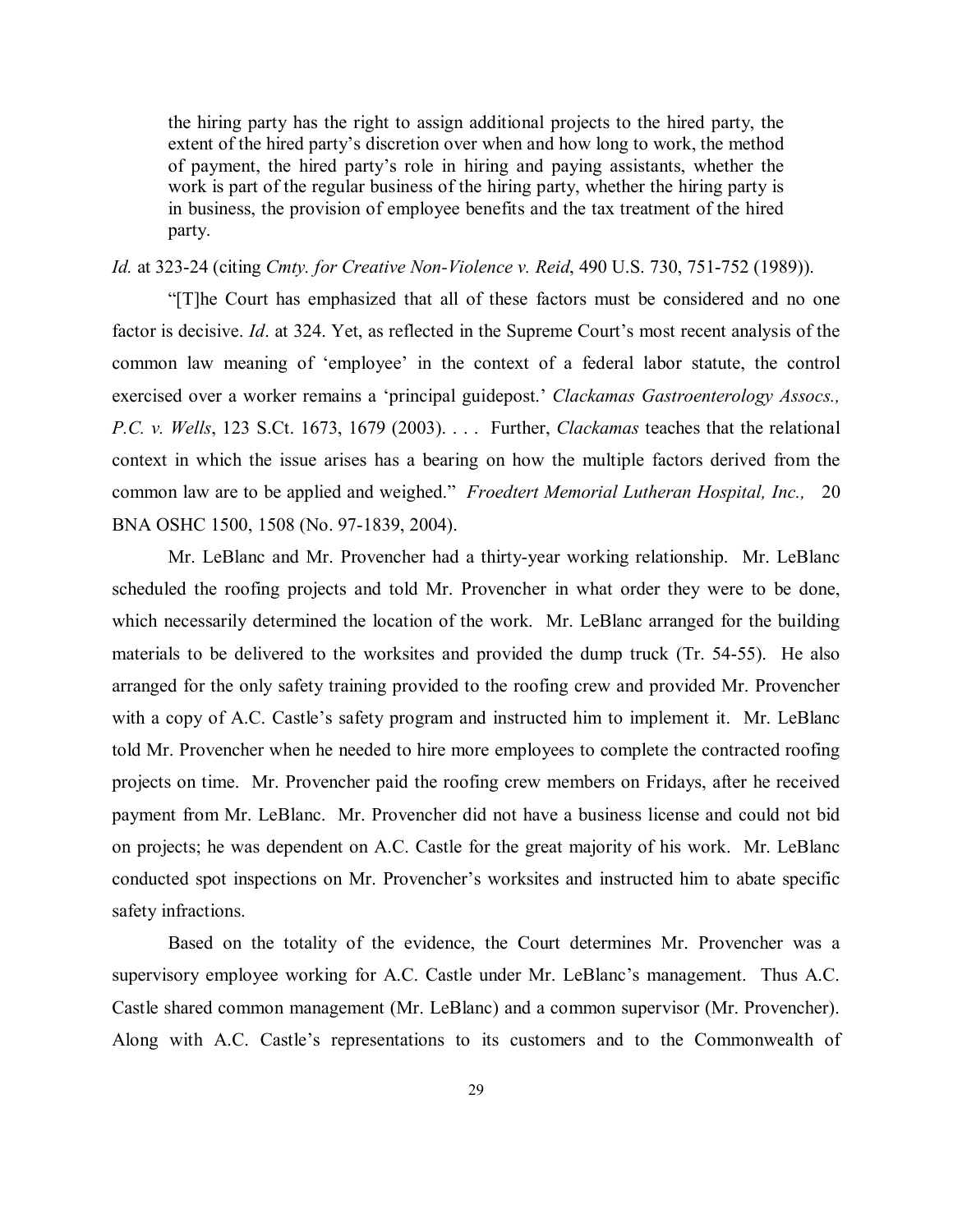Massachusetts in its signed affidavits that it did not subcontract its projects to another employer, the Court concludes A.C. Castle and PHI acted as a single employer in the worksite.<sup>[18](#page-29-0)</sup>

## **FAIR NOTICE**

A.C. Castle contends the Secretary did not provide it with fair notice it could be cited with one of its purported subcontractors under the single employer theory.

Prior to issuing citations in this case, OSHA inspected six A.C. Castle jobsites. In each of those six OSHA inspections the relationships between A.C. Castle and its subcontractors (including Daryl Provencher) were identical. The contracts were the same. The level of supervision (or lack thereof) by A.C. Castle was the same. Each jobsite displayed A.C. Castle signage. The subcontractors paid their respective employees – not A.C. Castle. The subcontractors were all responsible for worker's compensation and general liability insurance. Specifically, on two different A.C. Castle jobsites OSHA concluded that Provencher – not A.C. Castle – was the employer. Each of these six citations became a final order of the Review Commission. In other words, there are six final orders of the Review Commission holding that A.C. Castle subcontractors are "employers" under the OSH Act – including Provencher. The first and only time OSHA took the position that A.C. Castle was the "employer" for a subcontractor was on March 30, 2015 when the citations were issued. These citations were issued in error - because A.C. Castle was entitled to fair notice from OSHA that it would be considered an "employer" for Provencher prior to October 2, 2014.

(A.C. Castle's brief, p. 28)

 $\overline{a}$ 

The Secretary argues that A.C. Castle had fair notice it could be held liable for OSHA violations occurring at a worksite where its purported subcontractor was working. OSHA cited both A.C. Castle and subcontractor CJK on March 15, 2011 (Exh. C-31; Tr. 466-467, 544). "A.C. Castle was, therefore, no stranger to OSHA looking to hold it responsible even where a claimed subcontractor is present on the job." (Secretary's brief, p. 29) The Secretary also contends A.C. Castle cannot claim lack of fair notice with respect to the OSHA's interpretation of *employer*, because the citation was not the initial means of announcing this interpretation. The Secretary has previously cited two or more purported employers under the single employer theory.

<span id="page-29-0"></span><sup>&</sup>lt;sup>18</sup> The record also establishes the Secretary's alternative theories that A.C. Castle and PHI were joint employers and A.C. Castle was a controlling employer and PHI was an exposing employer. It is undisputed, however, Mr. LeBlanc was not at the Parsons Hill Road worksite the day of the accident and had no actual knowledge of how the worksite was set up (Tr. 800). The knowledge of PHI's supervisory personnel cannot be imputed to A.C. Castle under the Secretary's alternative theories for the affirmed items.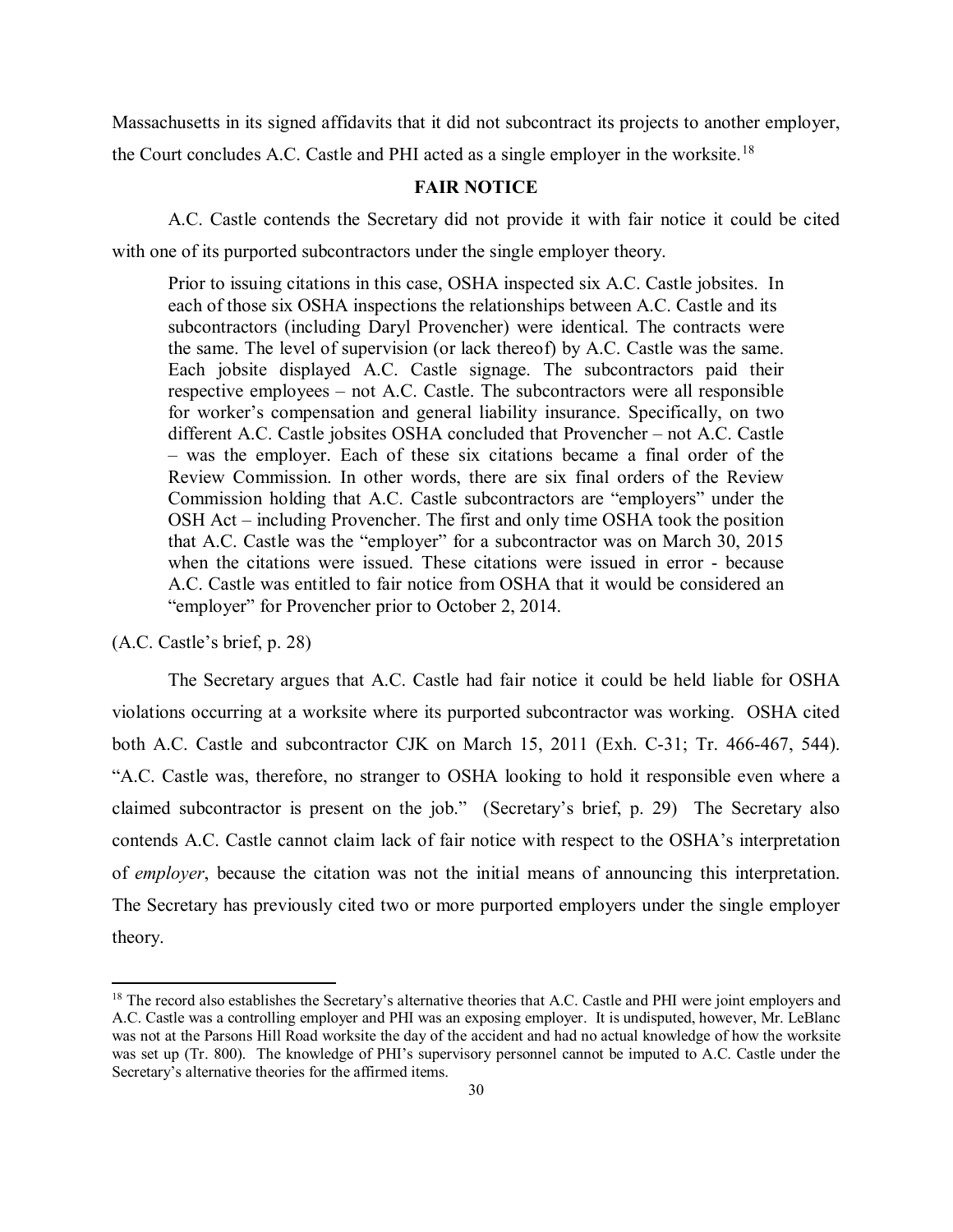The Court agrees with the Secretary that A.C. Castle had fair notice it could be cited as a single employer along with its purported subcontractor.

[A]pplication of the single employer doctrine is well established. *See e.g.*, *C.T. Taylor Co.*, 20 BNA OSHC 1083, 1086-88, 2002-04 CCH OSHD If 32,659, pp. 51,340-41 (No. 94-3241, 2003) (consolidated), *Vergona Crane Co.*, 15 BNA OSHC 1782, 1783, 1991-93 CCH OSHD If 29,775, p. 40,496 (No. 88-1745, 1992); *Trinity Indus.*, *9* BNA OSHC 1515, 1518-19, 1981 CCH OSHD If 25,297, pp. 31,322-23 (No. 77-3909, 1981), *overruled in part on other grounds by Loretto-Oswego Residential Health Care Facility*, 23 BNA OSHC 1356, 2011 CCH OSHD If 33,113 (No. 02-1164, 2011) (consolidated).

*Altor, Inc.,* 23 BNA OSHC 1458, n. 11(No. 99-0958, 2011).

The Court determines A.C. Castle had fair notice the Secretary could cite it and PHI as a single employer. The Secretary applied a settled legal doctrine to an appropriate factual situation. The Secretary's decision not to apply the doctrine in previous inspections does not estop him from doing so in the present case.

[U]nless Congress has indicated otherwise, agencies charged with enforcing the law retain discretion not to prosecute every violation that comes to their attention. This broad discretion would be considerably constrained if declining to prosecute an offender in one instance by itself prevented an agency from ever demanding that the offender come into compliance.

*Millard Refrigerated Service, Inc. v. Secretary of Labor,* 718 F.3d 892, 898 (D.C. Cir. 2013).

The Court determines A.C. Castle did not lack fair notice the Secretary could cite it as a single employer with PHI.

## **RIGHT TO ACCOMPANY**

CSHO Braile stated he did not afford Mr. LeBlanc the opportunity to accompany him on the walkaround inspection on October 2, 2014 (Tr. 328). At the time of the inspection, the Secretary was not proceeding on the theory A.C. Castle and PHI operated as a single employer.

A.C. Castle contends it was denied its right to accompany the CSHO on his walkaround inspection under  $\S$  8(e) of the Act. Section 8(e) provides:

Subject to regulations issued by the Secretary, a representative of the employer and a representative authorized by his employees shall be given an opportunity to accompany the Secretary or his authorized representative during the physical inspection of any workplace under subsection (a) for the purpose of aiding such inspection. Where there is no authorized employee representative, the Secretary or his authorized representative shall consult with a reasonable number of employees concerning matters of health and safety in the workplace.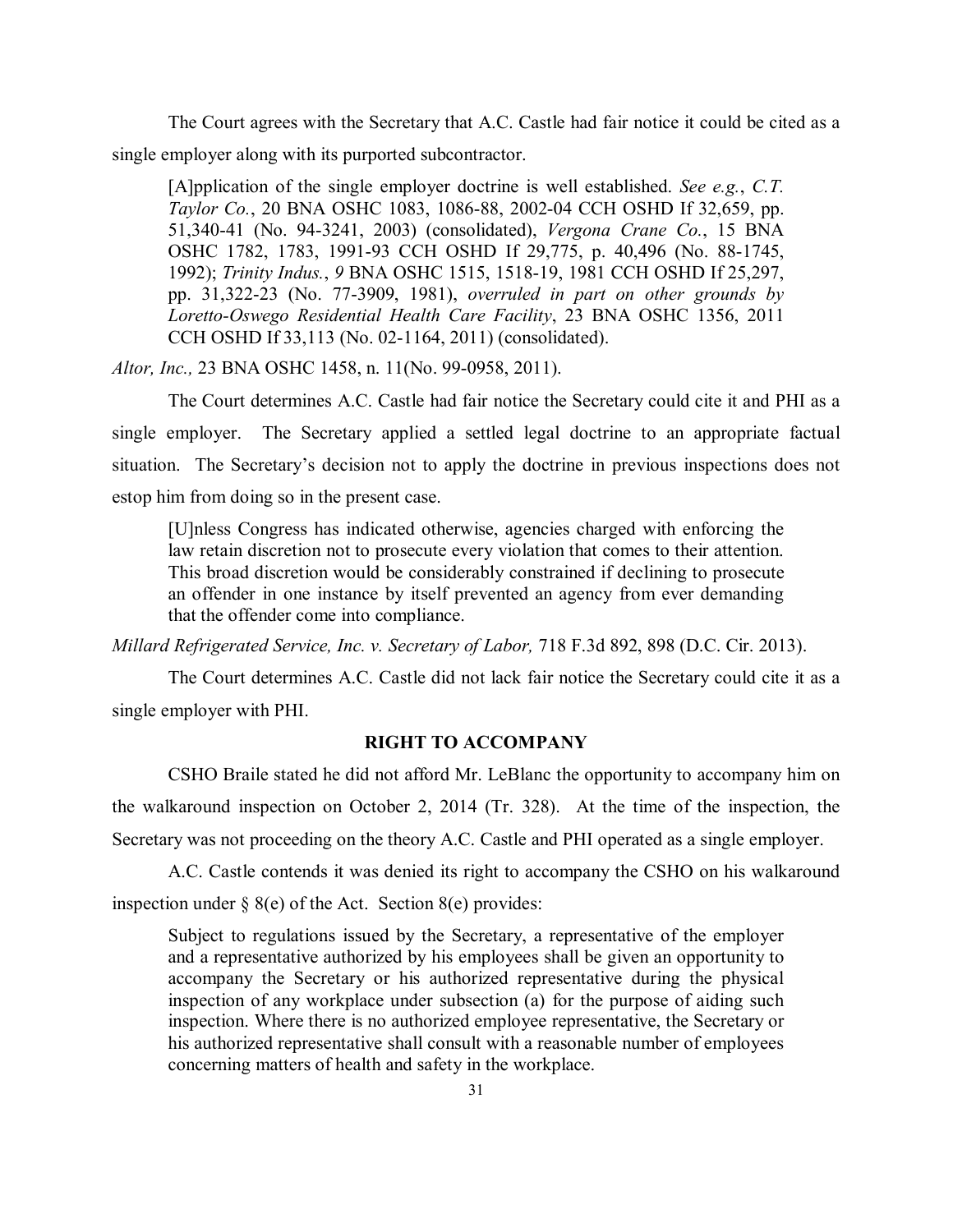The Court has determined Mr. Provencher was a supervisory employee of A.C. Castle. As such, he was "a representative of the employer" in accordance with  $\S$  8(e). A.C. Castle's right to accompany CSHO Braile on his inspection was not violated.

# **CITATION NO. 1**

### *The Secretary's Burden of Proof*

To establish a violation of a safety or health OSHA standard, the Secretary must prove: (1) the cited standard applies; (2) its terms were violated; (3) employees were exposed to the violative condition; and (4) the employer knew or could have known with the exercise of reasonable diligence of the violative condition. *See Astra Pharm. Prods., Inc*., 9 BNA OSHC 2126, 2129 (No. 78-6247, 1981), *aff'd in pertinent part*, 681 F.2d 69 (1st Cir. 1982).

#### **Item 1: Alleged Serious Violation of § 1926.451(b)(2)(i)**

Item 1 of Citation No. 1 alleges, "On or about 10/2/2014, employees were exposed to a damaged (split) roof bracket scaffold board."

Section 1926.451(b)(2)(i) provides:

Each ladder jack scaffold, top plate bracket scaffold, roof bracket scaffold, and pump jack scaffold shall be at least 12 inches (30 cm) wide. There is no minimum width requirement for boatswains' chairs.

## *1. Applicability of the Cited Standard*

Section 1926.451(b)(2)(i) is found in *Subpart L-Scaffolds. Subpart L* "applies to all scaffolds used in workplaces covered by" Part 1926, *Safety and Health Regulations for Construction.* A. C. Castle and PHI were under contract to remove and replace roof shingles, a construction activity. Section 1926.450(b) defines *scaffold* as "any temporary elevated platform (supported or suspended) and its supporting structure (including points of anchorage), used for supporting employees or materials or both." A *ladder jack scaffold* is "a supported scaffold consisting of a platform resting on brackets attached to ladders." *Id.* The scaffold in use on October 2, 2014, at the Parsons Hill Road worksite was a ladder jack scaffold (Tr. 44).

The Secretary has established  $\S 1926.451(b)(2)(i)$  applies to the cited conditions.

## *2. Violation of the Standard's Terms*

CSHO Braile measured the width of the broken board used as the platform plank on the ladder jack scaffold (Exhs. C-8 & C-9; Tr. 129-130). Exhibit C-10 is a copy of a photograph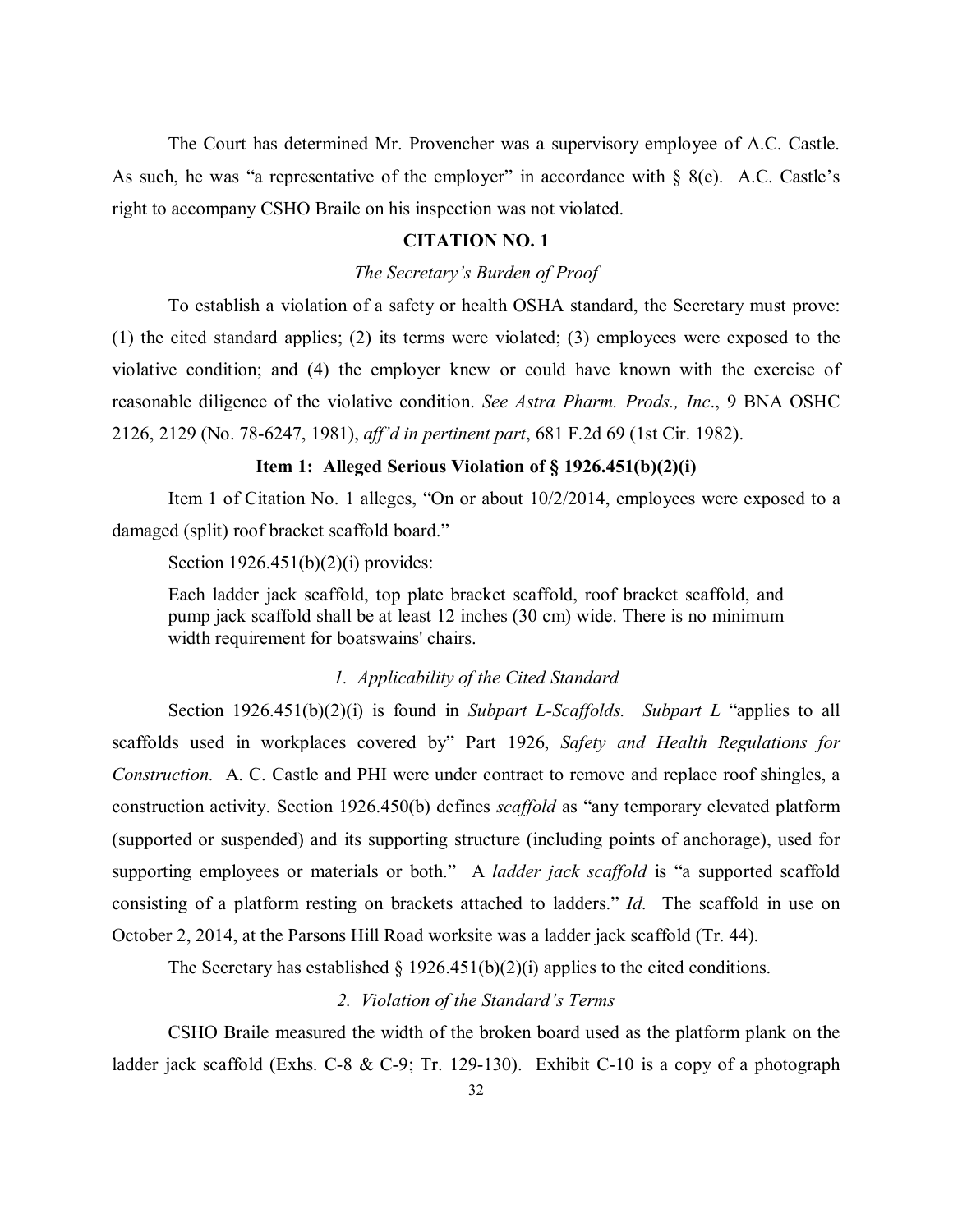showing a tape measure across the width of the plank. The tape measure shows the plank is 10 1/8 inches wide (Tr. 130). This measurement is consistent with the invoice from Moynihan Lumber for the four boards selected by Mr. Provencher and paid for by A.C. Castle at 11:15 the morning of the accident. The invoice is for four "2x10 16 RGH SP [rough spruce]." (Exh. C-18) The notation signifies the boards were each "[t]wo inches by ten inches wide [and] . . . sixteen feet long." (Tr. 71)

The plank used as the platform for the ladder jack scaffold did not meet the minimum width of 12 inches as required by  $\S$  1926.451(b)(2)(i). A.C. Castle failed to comply with the terms of the cited standard.

# *3. Employee Exposure to the Violative Condition*

At least two employees were standing on the 10 1/8 inch-wide board when it snapped, exposing the workers to a fall of approximately 20 feet. Two employees were hospitalized as a result of the fall (Tr. 46-47, 379-380, 605). The employees were exposed to a fall hazard.

## *4. Employer Knowledge*

"Commission precedent holds[s] that a supervisor's knowledge is imputable to the employer." *Empire Roofing Co. Se., LLC, Respondent.*, 25 BNA OSHC 2221, 2222 (No. 13- 1034, 2016). The Court of Appeals for the First Circuit also holds a supervisor's knowledge is imputed to the employer.

[A]n employer can be charged with constructive knowledge of a safety violation that supervisory employees know or should reasonably know about. *See Cent. Soya de P.R., Inc. v. Sec'y of Labor,* 653 F.2d 38, 40 (1st Cir.1981) (where two supervisors in charge of facility knew of hazard, "the knowledge of these supervisory employees [was] properly imputed to the employer"); *Simplex Time Recorder Co. v. Sec'y of Labor,* 766 F.2d 575, 589 (D.C.Cir.1985) (finding employer had constructive knowledge of a "readily apparent" safety violation that "indisputably should have been known to management").

*P. Gioioso & Sons, Inc. v. Occupational Safety & Health Review Comm'n*, 675 F.3d 66, 73 (1st Cir. 2012).

As foreman, it was incumbent on Mr. Provencher to make certain any board he selected for use as a scaffold platform met the requirements of the scaffolding standards. He had actual knowledge the boards he selected were less than the required 12-inch minimum. The invoice for the boards, which Mr. Provencher had in his truck the day of the accident (and which he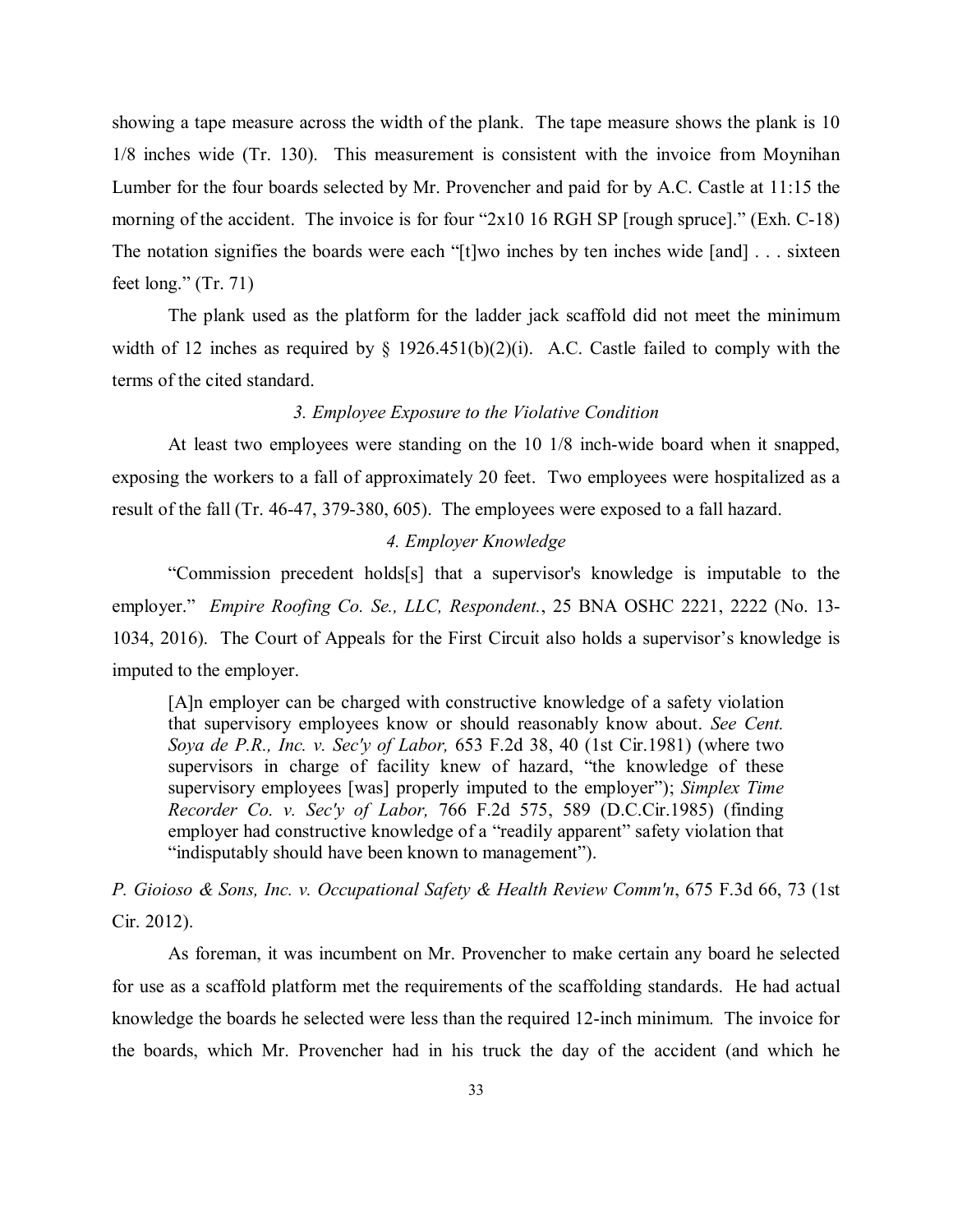provided to CSHO Braile) states the dimensions of the boards in the item description, including the substandard width (Exh. C-18). As foreman, Mr. Provencher's knowledge is imputed to A.C. Castle.

A.C. Castle knew of the violative conditions. The Secretary has established A.C. Castle committed a violation of  $\S$  1926.451(b)(2)(i).

## *Classification of the Violation*

The Secretary classified the violation of  $\S$  1926.451(b)(2)(i) as serious. A serious violation is established when there is "a substantial probability that death or serious physical harm could result [from a violative condition] . . . unless the employer did not, and could not with the exercise of reasonable diligence, know of the presence of the violation." 29 U.S.C. § 666(k). The Court finds that serious physical harm is the likely result if an employee falls 20 feet to the ground from an inadequate scaffold platform, as evidenced by the injuries of the two employees who were hospitalized as a result of the platform collapse. The violation is serious.

# **Item 3: Alleged Serious Violation of § 1926.452(k)(5)**

Item 3 of Citation No. 1 alleges, "On or about 10/2/2014, the employer erected a ladder jack scaffold with the boards bridged on to each other."

Section  $1926.452(k)(5)$  provides:

Scaffold platforms shall not be bridged one to another.

### *1. Applicability of the Cited Standard*

Section 1926.452(k)(5) is found in *Subpart L-Scaffolds. Subpart L* "applies to all scaffolds used in workplaces covered by" Part 1926, *Safety and Health Regulations for Construction.* A. C. Castle and PHI were under contract to remove and replace roof shingles, a construction activity. Section 1926.450(b) defines *scaffold* as "any temporary elevated platform (supported or suspended) and its supporting structure (including points of anchorage), used for supporting employees or materials or both." A *ladder jack scaffold* is "a supported scaffold consisting of a platform resting on brackets attached to ladders." *Id.* The scaffold in use on October 2, 2014, at the Parsons Hill Road worksite was a ladder jack scaffold (Tr. 44).

The Secretary has established  $\S$  1926.452(k)(5) applies to the cited conditions.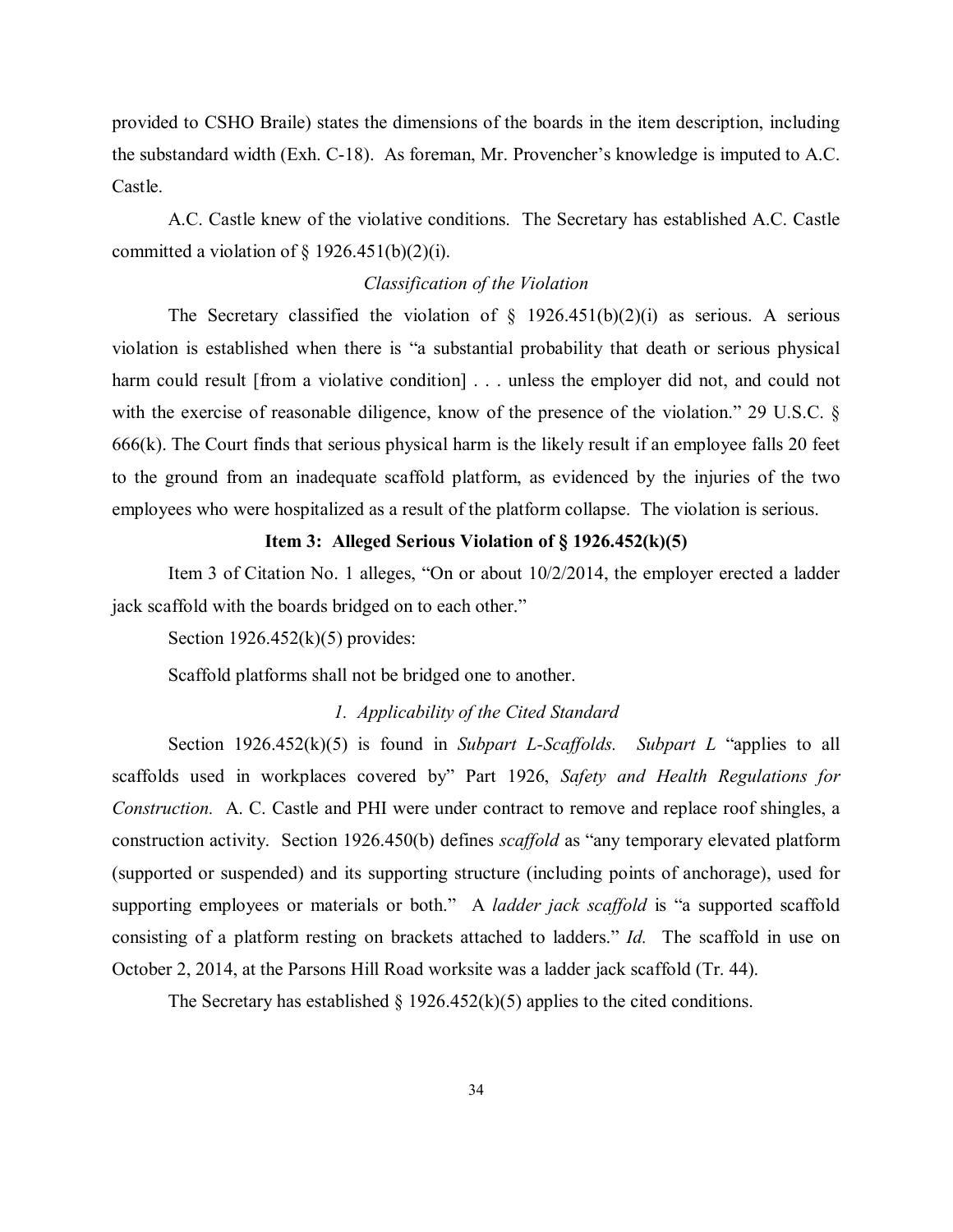### *2. Violation of the Standard's Terms*

*Bridging* occurs "when one plank is on top of or underneath another. It's being supported by another plank." (Tr. 158) Roofer P.C. testified the wooden plank was bridged across the aluminum pick located on the left side of the ladder jack scaffold, rather than being secured in place (Exh. C-1; Tr. 614-615). Roofer S.C. told CSHO Braile the wooden board was bridged to form a platform with the aluminum pick (Tr. 187). CSHO Braile stated that when he arrived at the worksite, the wooden plank "was on the ground because it broke. And there just is no other way to put a board up in midair unless it is on something. It needed to rest on that bracket." (Tr. 159)

The Secretary has established A.C. Castle bridged the scaffold planks, in violation of §  $1926.452(k)(5)$ .

## *3. Employee Exposure to the Violative Condition*

At least two employees were standing on the unsecured wooden plank resting on the aluminum pick of the scaffold platform when the wooden plank snapped, exposing the workers to a fall of approximately 20 feet. Two employees were hospitalized as a result of the fall (Tr. 46-47, 378-380, 605). The employees were exposed to a fall hazard.

## *4. Employer Knowledge*

Mr. Provencher had constructive knowledge of the violative condition. He observed the workers setting up the lumber jack scaffold the morning of the accident (Tr. 173). He selected the wooden plank used to bridge to the aluminum pick. As supervisor, he was aware of the configuration used by his crew when erecting a ladder jack scaffold. Mr. Provencher's constructive knowledge of the bridged platform planks is imputed to A.C. Castle.

Furthermore, Roofer P.C. identified himself as "a foreman of the crew. I [oversaw] like everything on the job that was going on." (Tr. 598) Mr. Provencher testified he left Roofer P.C. in charge when he was not at a worksite (Tr. 633).

The Commission has long recognized that "an employee who has been delegated authority over other employees, even if only temporarily, is considered to be a supervisor" for the purpose of establishing knowledge. *Access Equip. Sys.*, 18 BNA OSHC at 1726, 1999 CCH OSHD at p. 46,782. In deciding whether an employee qualifies as a supervisor, "[i]t is the substance of the delegation of authority that is controlling, not the formal title of the employee having this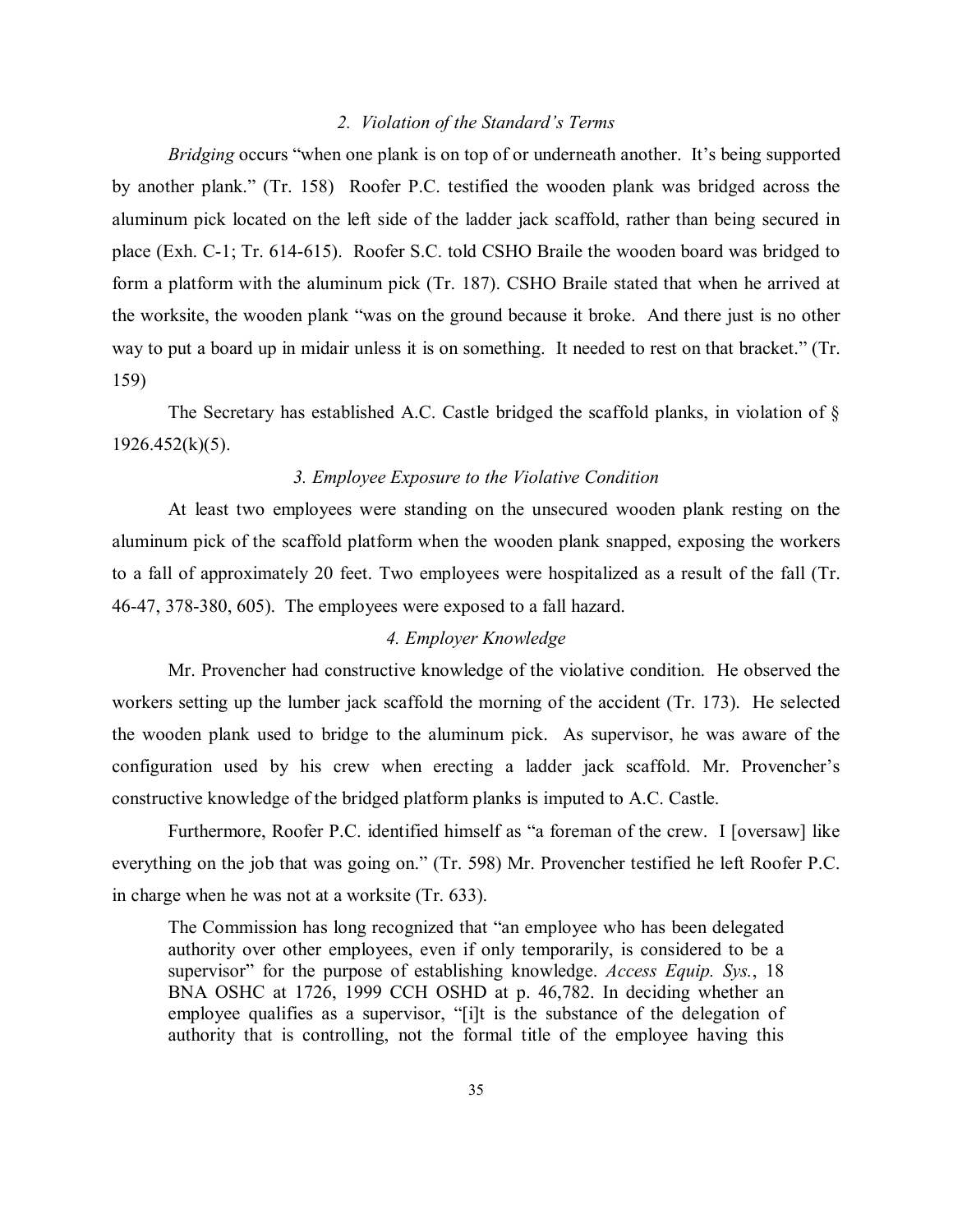authority." *Dover Elevator Co.*, 16 BNA OSHC 1281, 1286, 1993 CCH OSHD ¶ 30,148, p. 41,480 (No. 91-862, 1993).

*Am. Eng'g & Dev. Corp.,* 23 BNA OSHC 2093, 2095 (No. 10-0395, 2012).

Roofer P.C. testified the wooden plank was bridged across the aluminum pick located on the left side of the ladder jack scaffold, rather than being secured in place. He informed CSHO Braile of this fact the day of the inspection (Tr. 614-615). As foreman, Roofer P.C.'s actual knowledge is imputed to A.C. Castle. Knowledge is established.

## *Classification of the Violation*

The Secretary classified the violation of  $\S$  1926.452(k)(5) as serious. The violative condition created an unstable scaffold platform due to the unsecured bridged planks, resulting in a fall hazard. The Court finds that serious physical harm is the likely result if an employee falls 20 feet to the ground, as evidenced by the injuries of the two employees who were hospitalized as a result of the platform collapse. The violation is serious.

## **Items 4a and 4b: Alleged Serious Violations of §§ 1926.454(a) and (b)**

Items 4a and 4b of Citation No. 1 allege, "On or about 10/2/2014, the employer allowed employees to work on scaffolding without adequate training by a competent person to recognize hazards [and] . . . the employer did not ensure that employees were trained to erect and dismantle scaffold systems by a competent person."

Sections 1926.454(a) and (b) provide:

(a) The employer shall have each employee who performs work while on a scaffold trained by a person qualified in the subject matter to recognize the hazards associated with the type of scaffold being used and to understand the procedures to control or minimize those hazards. The training shall include the following areas, as applicable:

(1) The nature of any electrical hazards, fall hazards and falling object hazards in the work area;

(2) The correct procedures for dealing with electrical hazards and for erecting, maintaining, and disassembling the fall protection systems and falling object protection systems being used;

(3)The proper use of the scaffold, and the proper handling of materials on the scaffold;

(4)The maximum intended load and the load-carrying capacities of the scaffolds used; and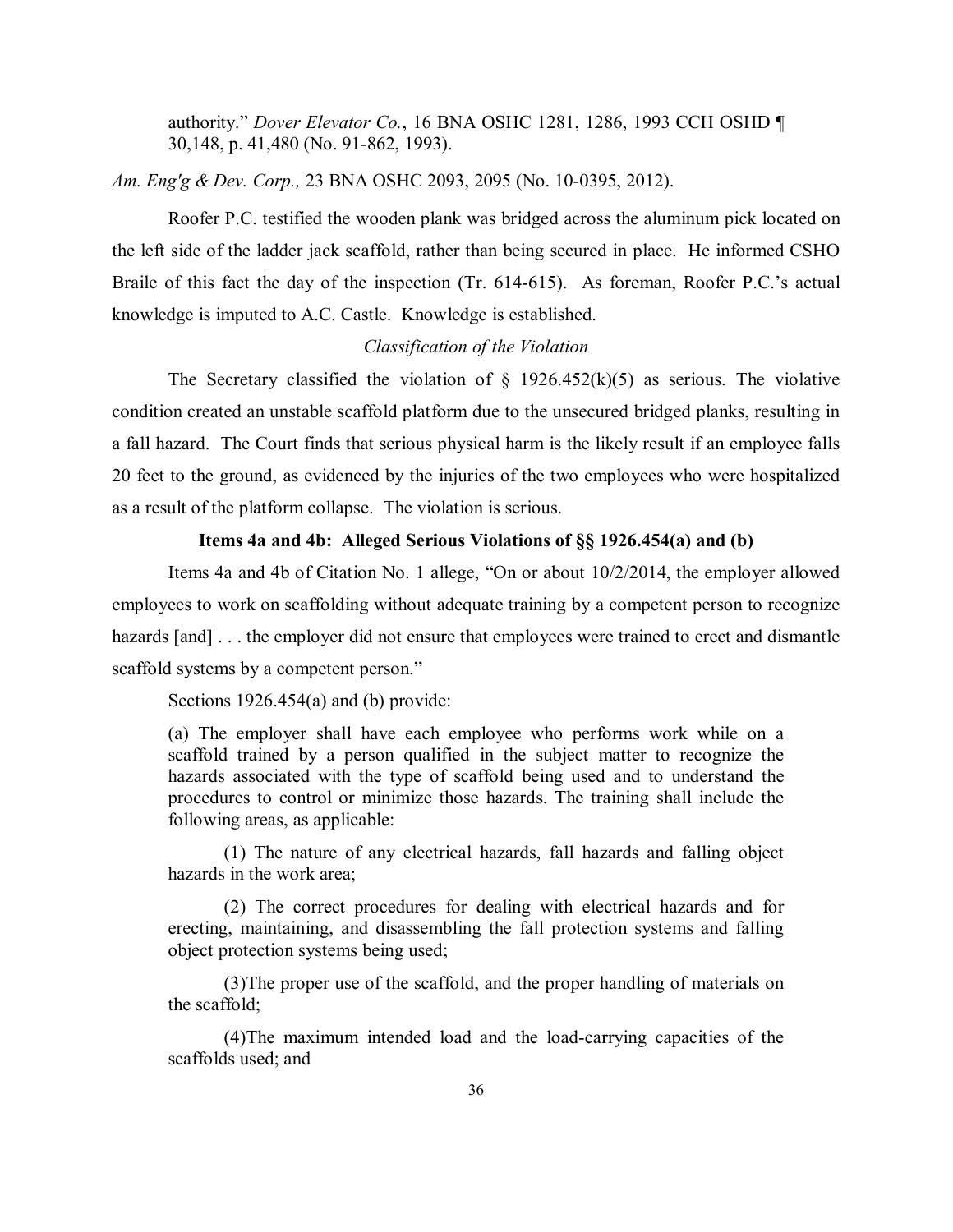(5) Any other pertinent requirements of this subpart.

(b) The employer shall have each employee who is involved in erecting, disassembling, moving, operating, repairing, maintaining, or inspecting a scaffold trained by a competent person to recognize any hazards associated with the work in question. The training shall include the following topics, as applicable:

(1) The nature of scaffold hazards;

 (2) The correct procedures for erecting, disassembling, moving, operating, repairing, inspecting, and maintaining the type of scaffold in question;

 (3) The design criteria, maximum intended load-carrying capacity and intended use of the scaffold;

(4) Any other pertinent requirements of this subpart.

## *1. Applicability of the Cited Standard*

Sections 1926.454(a) and (b) are found in *Subpart L-Scaffolds. Subpart L* "applies to all scaffolds used in workplaces covered by" Part 1926, *Safety and Health Regulations for Construction.* A. C. Castle and PHI were under contract to remove and replace roof shingles, a construction activity. Section 1926.450(b) defines *scaffold* as "any temporary elevated platform (supported or suspended) and its supporting structure (including points of anchorage), used for supporting employees or materials or both." A *ladder jack scaffold* is "a supported scaffold consisting of a platform resting on brackets attached to ladders." *Id.* The scaffold in use on October 2, 2014, at the Parsons Hill Road worksite was a ladder jack scaffold (Tr. 44).

The Secretary has established  $\S$  1926.454(a) and (b) apply to the cited conditions.

#### *2. Violation of the Standard's Terms*

The Secretary contends A.C. Castle "did not offer scaffolding training that was sufficiently comprehensive, and scaffold erection and dismantling was not covered." (*Secretary's brief, p.* 41) The Secretary concedes A.C. Castle provided OSHA 10-hour construction courses to its employees in the basement of Mr. LeBlanc's house. Exhibit C-21 comprises copies of documents establishing training sessions were held at Mr. LeBlanc's house, including copies of OSHA 10-hour cards for Mr. Provencher and Roofer P.C. Roofer S.C. testified he attended a training session at Mr. LeBlanc's house and Roofer #1 informed CSHO Braile he had attended a similar session (Tr. 51-52, 205).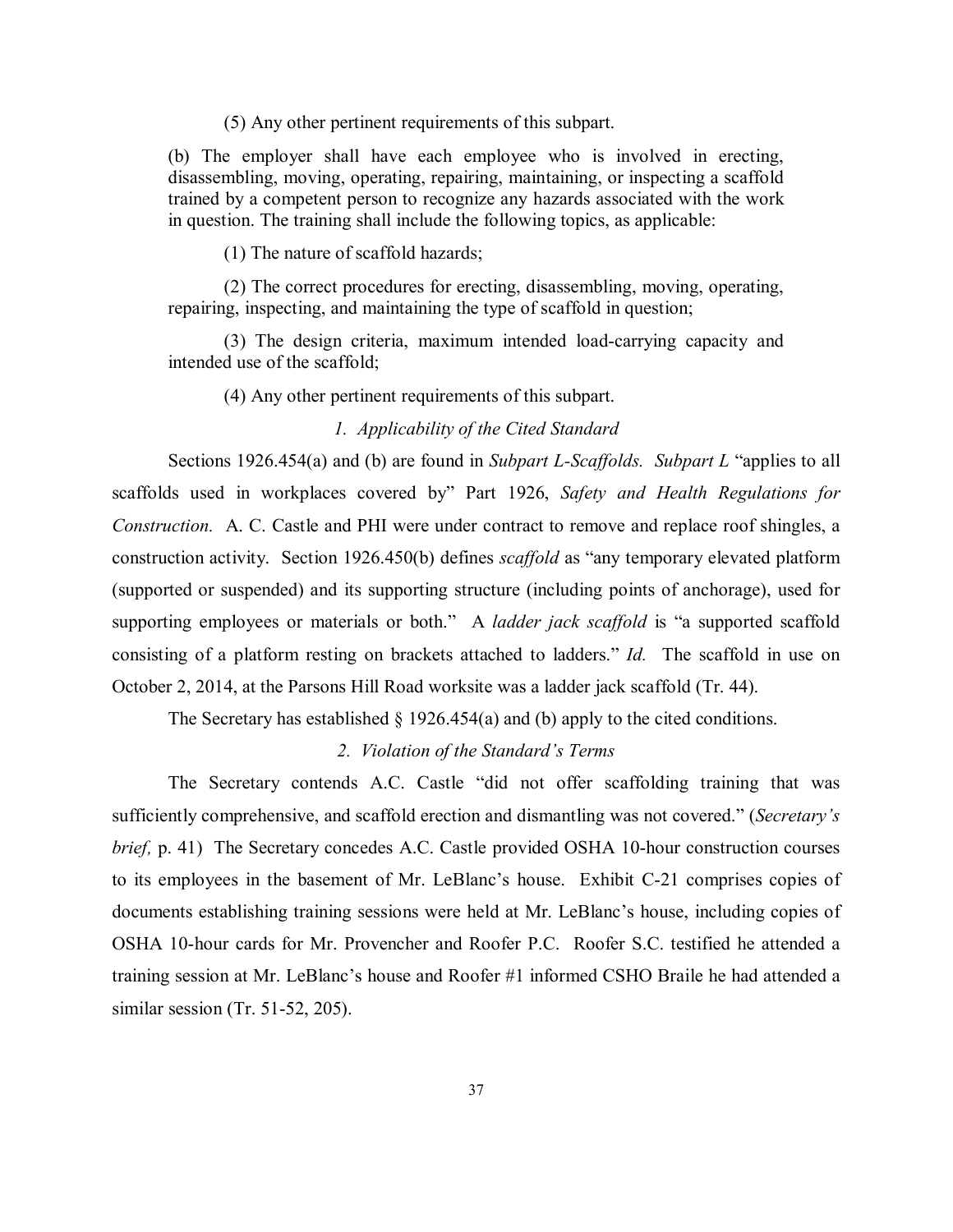The Secretary argues, however, this training did not adequately address scaffold safety as required by §§ 1926.454(a) and (b). The Secretary relies on the interview statements of the roofers and their testimony at the hearing. Roofer P.C. stated, "I didn't have any scaffold training. I had just the OSHA 10 card. That was it. I don't believe it covered scaffolding." (Tr. 604) He also stated the OSHA 10-hour course did not cover the erection and dismantling of scaffolding (Tr. 607). Roofer #1 told CSHO Braile "that he had not received any fall protection training, nor had he received any training with regard to scaffolds. Working on scaffolds, erecting scaffolds, moving scaffolds, anything of that nature." (Tr. 205) Mr. Provencher told CSHO Braile he had taken the OSHA 10-hour course. When the CSHO asked Mr. Provencher if the training covered scaffolding safety, including erecting and dismantling scaffolds, Mr. Provencher "couldn't answer the question. He couldn't tell me that the training actually covered the information." (Tr. 175) Roofer S.H. testified he received training through A.C. Castle at Mr. LeBlanc's house. He recalled the training included discussion of "harnesses, the ropes, the anchors, ridge hooks." (Tr. 382) When prompted, he recalled a discussion addressing erecting and dismantling scaffolds and the requirement of a competent person (Tr. 383).

The record establishes A.C. Castle required roofers on its roofing projects to have OSHA 10-hour cards certifying they had taken the OSHA 10-hour construction course (Tr. 836-837). Mr. LeBlanc arranged for at least two sessions of the OSHA 10-hour construction course to be presented to Mr. Provencher's crew. In a letter dated August 29, 2013, OSHA 10-hour course instructor Ralph Hamel sent copies of a letter to roofers who worked on A.C. Castle jobs, including members of Mr. Provencher's crew. The letter states,

A.C. Castle Construction Co., Inc. has invited select employees and management from its current subcontractors to attend a review of the OSHA laws pertaining to fall protection, ladders and *scaffolding* as they relate to the roofing trades. This review is intended to be a reminder and to reiterate and review the above subjects covered in the attendees recently completed OSHA 10-Hour Construction Safety course.

(Exh. C-21, p. 12) (emphasis added) A.C. Castle's safety manual was developed by Mr. Hamel (Tr. 838). It has a page devoted to *Scaffold Safety Rules* (Exh. C-22, p. 24).

It is the Secretary's burden to establish A.C. Castle failed to comply with the terms of §§ 1926.454(a) and (b). A.C. Castle has proven it provided 10-hour construction courses in OSHA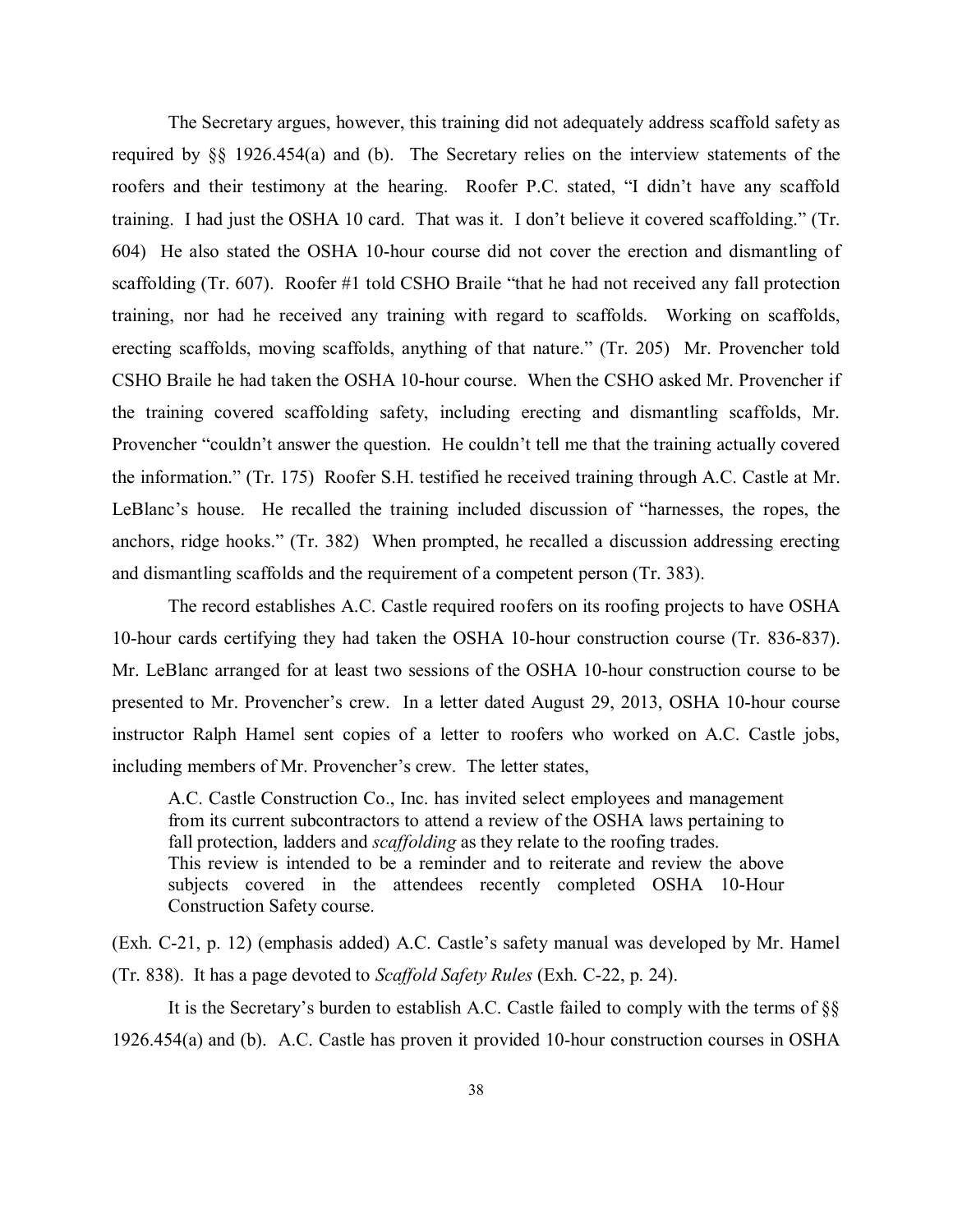safety. The company has produced documentation the courses addressed scaffold safety. The Secretary contends this training was not "sufficiently comprehensive and scaffold erection and dismantling was not covered," but offers no documentation of this assertion. The Secretary did not adduce the course materials or call instructors Hamel or Logan as witnesses. Instead, the Secretary relied on witness statements taken by CSHO Braile and the testimony of Roofers S.C., S.H., and P.C. As previously noted, the employee witnesses appeared uncomfortable and evasive when testifying. They had difficulty recalling events and their stories often contradicted each other.

The Court finds the documentation of the OSHA 10-hour construction courses and A.C. Castle's safety manual to be more reliable than the testimony of the employee witnesses or CSHO Braile's interview statements. The Secretary has failed to establish A.C. Castle did not provide competent persons to train its employees in scaffold safety, including erecting and dismantling scaffolds.

The Court vacates Items 4a and 4b.

# **Item 5: Alleged Serious Violation of § 1926.502(d)(15)**

Item 5 of Citation No. 1 alleges, "On or about 10/2/2014, a fall protection anchor was not secured properly to the peak of the roof, and employees were not protected from falling when using a PFAS system which did not have an anchor point of supporting at least 5000 pounds.

### Section 1926.502(d)(15) provides:

Anchorages used for attachment of personal fall arrest equipment shall be independent of any anchorage being used to support or suspend platforms and capable of supporting at least 5,000 pounds (22.2 kN) per employee attached, or shall be designed, installed, and used as follows:

(i) as part of a complete personal fall arrest system which maintains a safety factor of at least two; and

(ii) under the supervision of a qualified person.

### *1. Applicability of the Cited Standard*

Section 1926.502(d)(15) is found in *Subpart M—Fall Protection.* Section 1926.500(a)(1) provides in pertinent part: "This subpart sets forth requirements and criteria for fall protection in construction workplaces covered under 29 CFR part 1926." A. C. Castle and PHI were under contract to remove and replace roof shingles, a construction activity. Section 1926.502(d)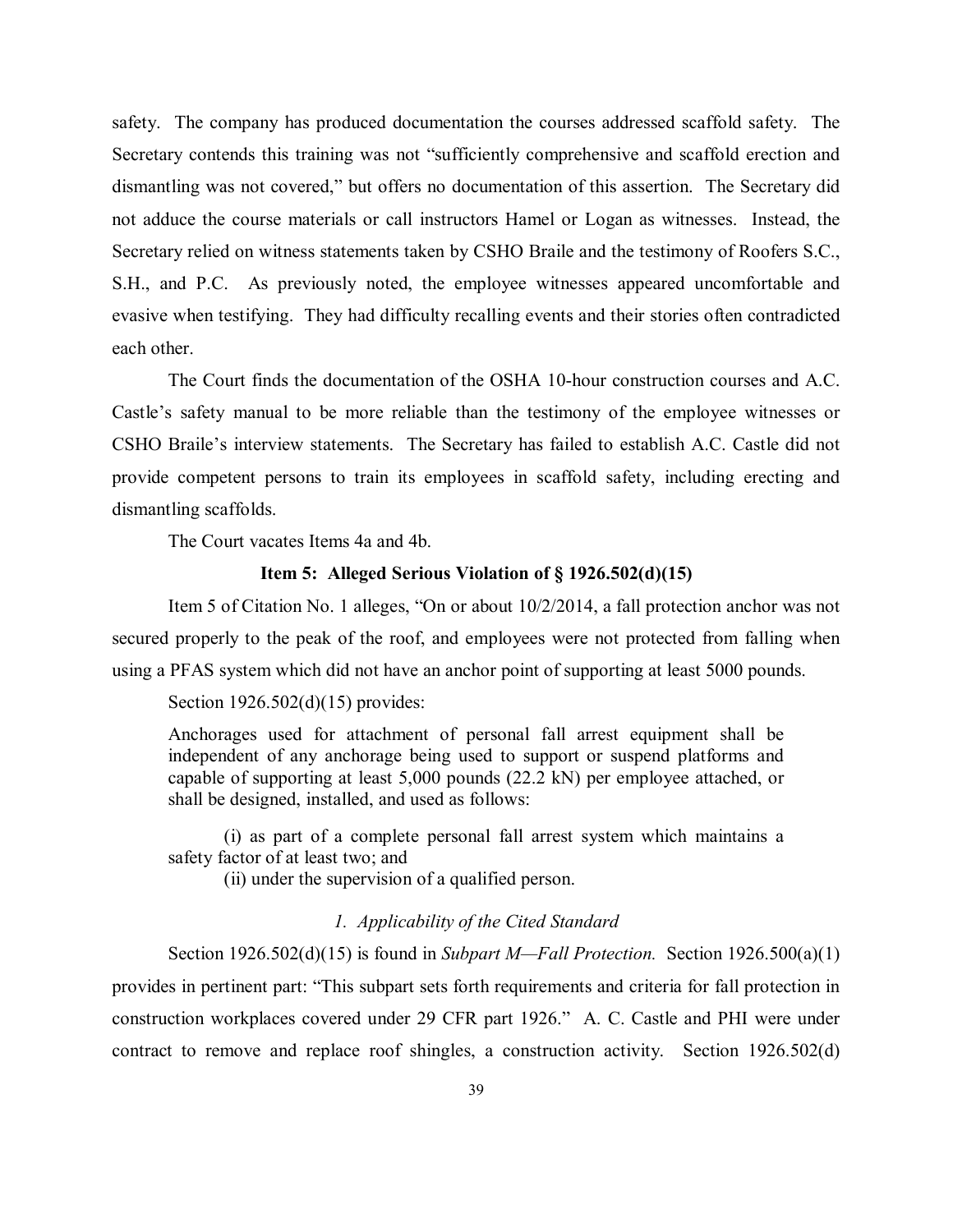provides: "Personal fall arrest systems and their use shall comply with the provisions set forth below[,]" which includes  $\S$  1926.502(d)(15).

Section 1926.502(d)(15) applies to the cited conditions at the Parsons Hill Road worksite. *2. Violation of the Standard's Terms*

Section 1926.500(b) defines *anchorage* as "a secure point of attachment for lifelines, lanyards or deceleration devices." CSHO Braile observed one roof anchor located at the peak of the roof, which he viewed from the back side of the house. He noted there was only one nail in one of the holes provided in the roof anchor. He did not observe the roof anchor from the front side of the house. One lanyard was attached to the anchor point. CSHO Braile also observed two lanyards on the roof bracket scaffold system and another lanyard on the ground. He observed three stripping tools on the roof used to rip off shingles (Exhs. C-1, C-2, and C-12; Tr. 106-109, 134-136).

CSHO Braile testified Roofer P.C. told him during his interview he was stripping roof shingles when the accident occurred and "he was attached to the anchor point with the rope lanyard, and then further along—further down on the rope lanyard he had [Roofer #1] also hooked to it while standing on the metal scaffold platform." (Tr. 361) Roofer P.C. testified at the hearing, however, he was in the process of installing the roof anchor at the time of the accident. He stated there had been five roof anchors the day before. "I had to reinstall them because the day before we had to take them off to tarp the roof off." (Tr. 595) Roofer P.C. explained why there was only one nail in the roof anchor at the time of the OSHA inspection. "I had installed the other side and when I was nailing off this side here, that's when the accident happened. So I dropped what I was doing to go down to see what happened to the guys that fell." (Tr. 596) When confronted with his statement to CSHO Braile that he was stripping the roof at the time of the accident and was anchored at the ridge, Roofer P.C. responded, "I don't recall saying anything like that." (Tr. 615) He also contradicted his statement to CSHO Braile that he was attached by a lanyard to the (inadequate) roof anchor the day of the accident. "No, I wasn't tied off to it because I was on the peak of the roof facing the other direction." (Tr. 608) He stated Roofer #1 was on the roof with him and not tied off to the roof anchor. "No, he wasn't secured yet. I was in the process of securing it." (Tr. 608).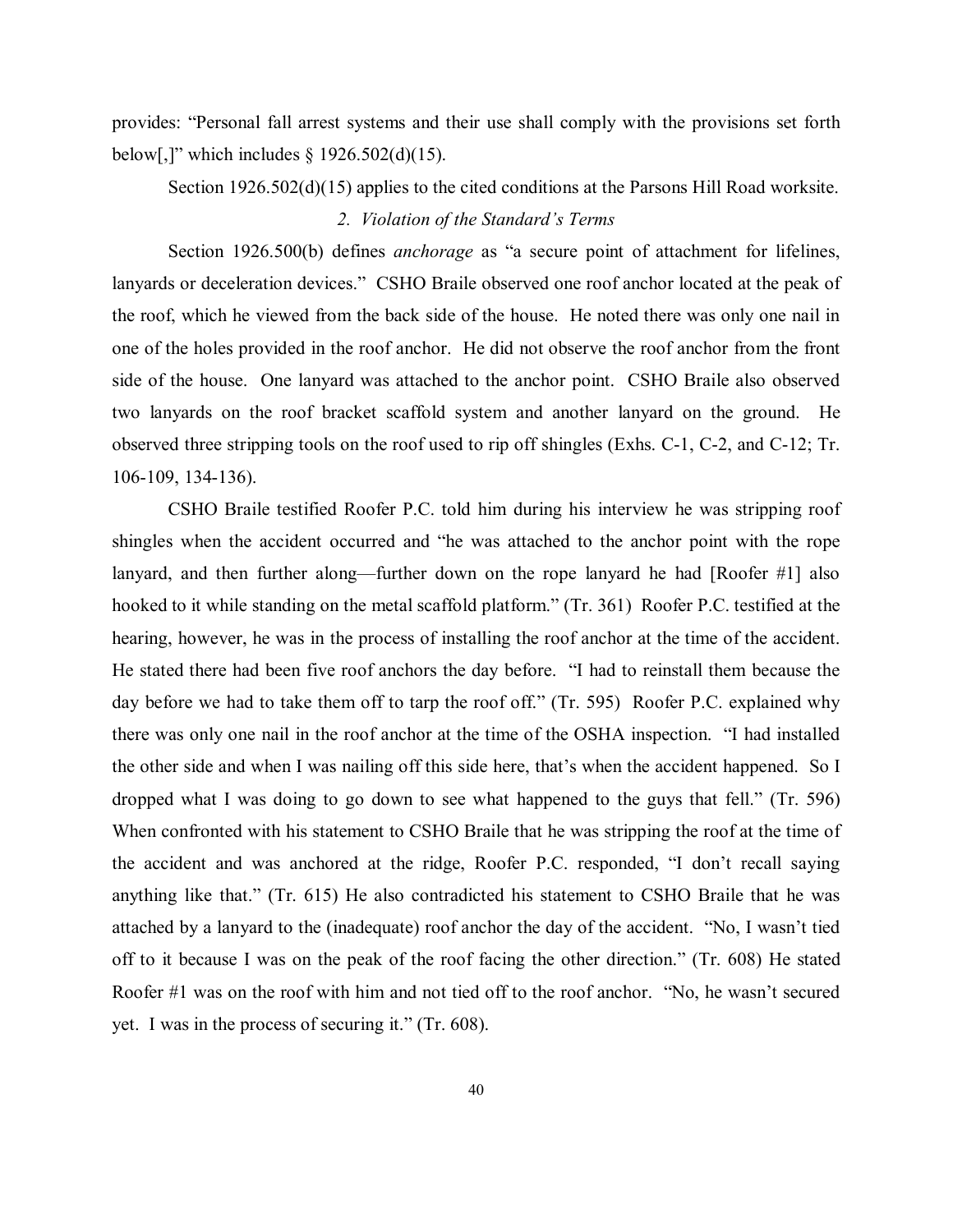The Court determines it is more likely than not that none of the workers was attempting to install the roof anchor at the time of the accident. Roofer S.C. stated he was on the roof ripping shingles at the time the accident occurred and Roofer P.C. told CSHO Braile he and Roofer #1 were ripping shingles at the same time (Tr. 46-47, 361, 608, 615). This finding is supported by Exhibits C-1 and C-2, copies of photographs in which various tools, including stripping bars, are visible spread out along the roof's surface. The evidence establishes it is more likely at least three workers (Roofers S.C., P.C., and #1) were ripping shingles on the roof and none of them was tied off at the time of the accident.

CSHO Braile did not know the manufacturer of the roof anchor. He examined the manufacturer's instructions for four common brands of roof anchors. Exhibit C-20 is a copy of a manufacturer's instructions for a roof anchor. Paragraph II.f.1 provides:

Use only 3" #12 hex head stainless steel screws to install the anchor (5 per leg into the rafters and sheathing). Install all 10 screws. Warning:

The A210300 roof anchor must be positioned on top of previously secured roof sheathing (do not attach directly to rafter or truss member). All 10 screws must be installed. If the roof anchor is not installed properly, it will not hold the rated loads and serious injury or death could occur.

CSHO Braile stated, "I don't know which manufacturer manufactured this particular roof anchor. . . . They're all fairly consistent in what they say. And the instructions will talk about using the same amount of screws or nails on both sides." (Tr. 138)

The Court determines the Secretary has established the roof anchor was not "capable of supporting at least 5,000 pounds (22.2 kN) per employee attached." CSHO Braile testified the anchorage point must be secured using all the intended screws or nails. "These nails are going into a structural board or beam. So it's catching at various points. With only one [nail] in the board, if it breaks free, there are no others to hold it in place. That's why there are—there are five or, you know, six on each side to ensure that you're grabbing that board and have full strength." (Tr. 148) Even without the manufacturer's instructions for the specific roof anchor used at the Parsons Hill Road worksite, it is logical to conclude a roof anchor unsecured on one side (the one nail visible in the roof anchor was protruding) was not capable of supporting the intended weight. "[T]he Commission may draw reasonable inferences from the evidence[.]" *Fluor Daniel*, 19 BNA OSHC 1529, 1531 (Nos. 96-1729 & 96- 1730, 2001) (citing *Atlantic*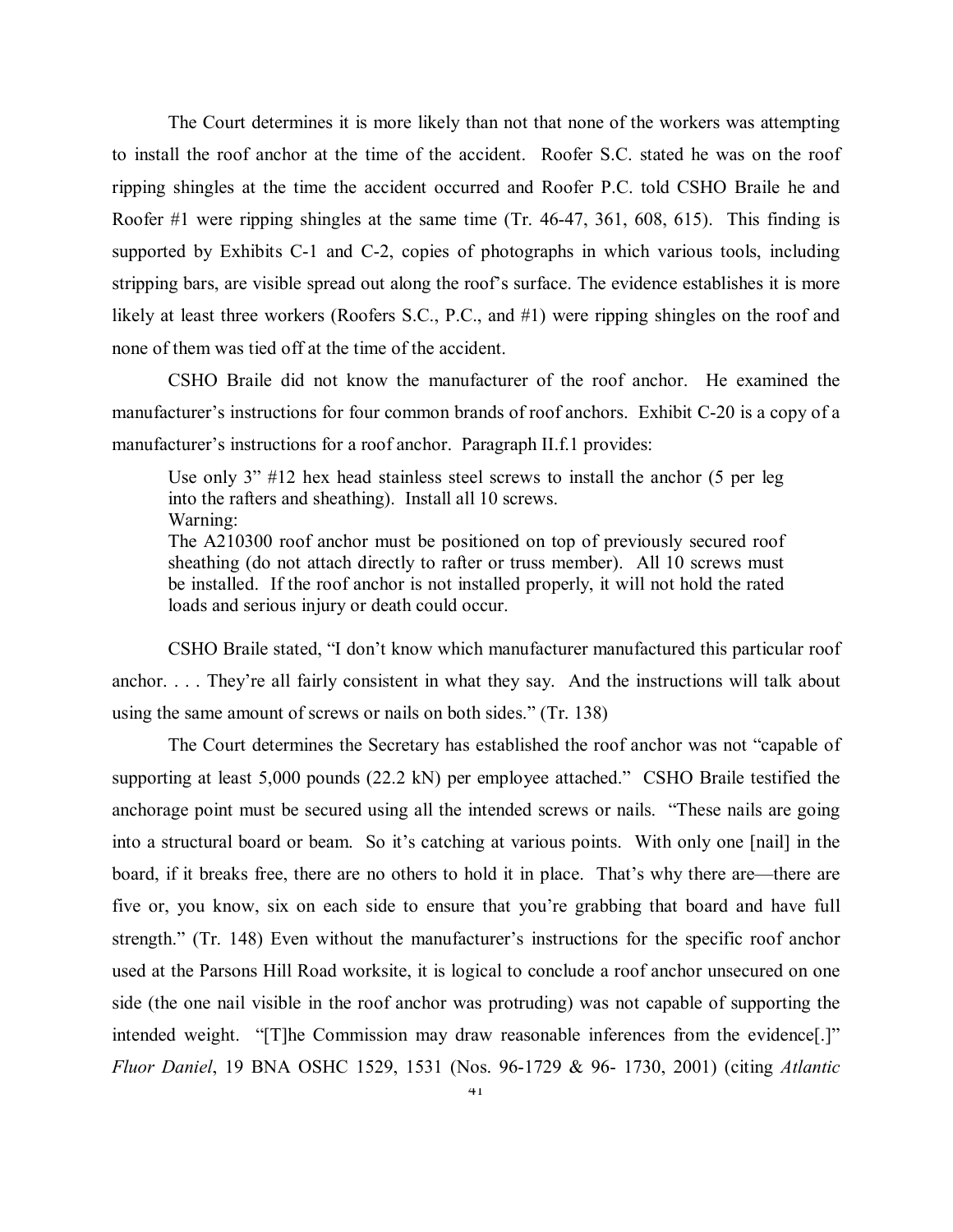*Battery Co*., 16 BNA OSHC 2131, 2159 (No. 90-1747, 1994)). The Secretary has established A.C. Castle was not in compliance with § 1926.502(d)(15).

## *3. Employee Exposure to the Violative Condition*

Roofer P.C. contradicted himself regarding whether or not he was tied off to the unsecured roof anchor. He told CSHO Braile he was tied off to the roof anchor even as he was installing it, but he testified at the hearing, "I wasn't tied off to [the roof anchor] because I was on the peak of the roof facing the other direction." (Tr. 608) The five workers on the worksite had access to the roof anchor and were exposed to the hazard of falling created by the faulty roof anchor. *See Kaspar Electroplating Corp.*, 16 BNA OSHC 1517, 1521, 1993-95 CCH OSHD ¶ 30,303, p. 41,757 (No. 90-2866, 1993) ("The Secretary may prove that employees had access to a hazard by showing that employees ... while in the course of their assigned working duties ... have been in a zone of danger.") (internal quotation marks and citation omitted)." *Custom Built Marine Constr., Inc.,* 23 BNA OSHC 2237 (No. 11-0977, 2012). The Secretary has established five employees were exposed to a fall from at least 20 feet.

# *4. Employer Knowledge*

Mr. Provencher was not at the worksite at the time of the accident. It is not clear if he observed the inadequately installed roof anchor. The record does not establish Mr. Provencher had actual knowledge of the violative condition. However, Roofer P.C. was a foreman and Mr. Provencher left him in charge when he was not at the worksite (Tr. 598, 633). Roofer P.C.'s actual knowledge the roof anchor was not adequately installed, and so was not capable of supporting at least 5000 pounds, is imputed to A.C. Castle. The Secretary has established a violation of § 1926.502(d)(15).

#### *Classification of the Violation*

The Secretary classified the violation of  $\S$  1926.502(d)(15) as serious. The violative condition created an unsafe anchorage point, resulting in a fall hazard. The Court finds that serious physical harm is the likely result if an employee falls 20 feet or more to the ground, as evidenced by the injuries of the two employees who were hospitalized as a result of the platform collapse. The violation is serious.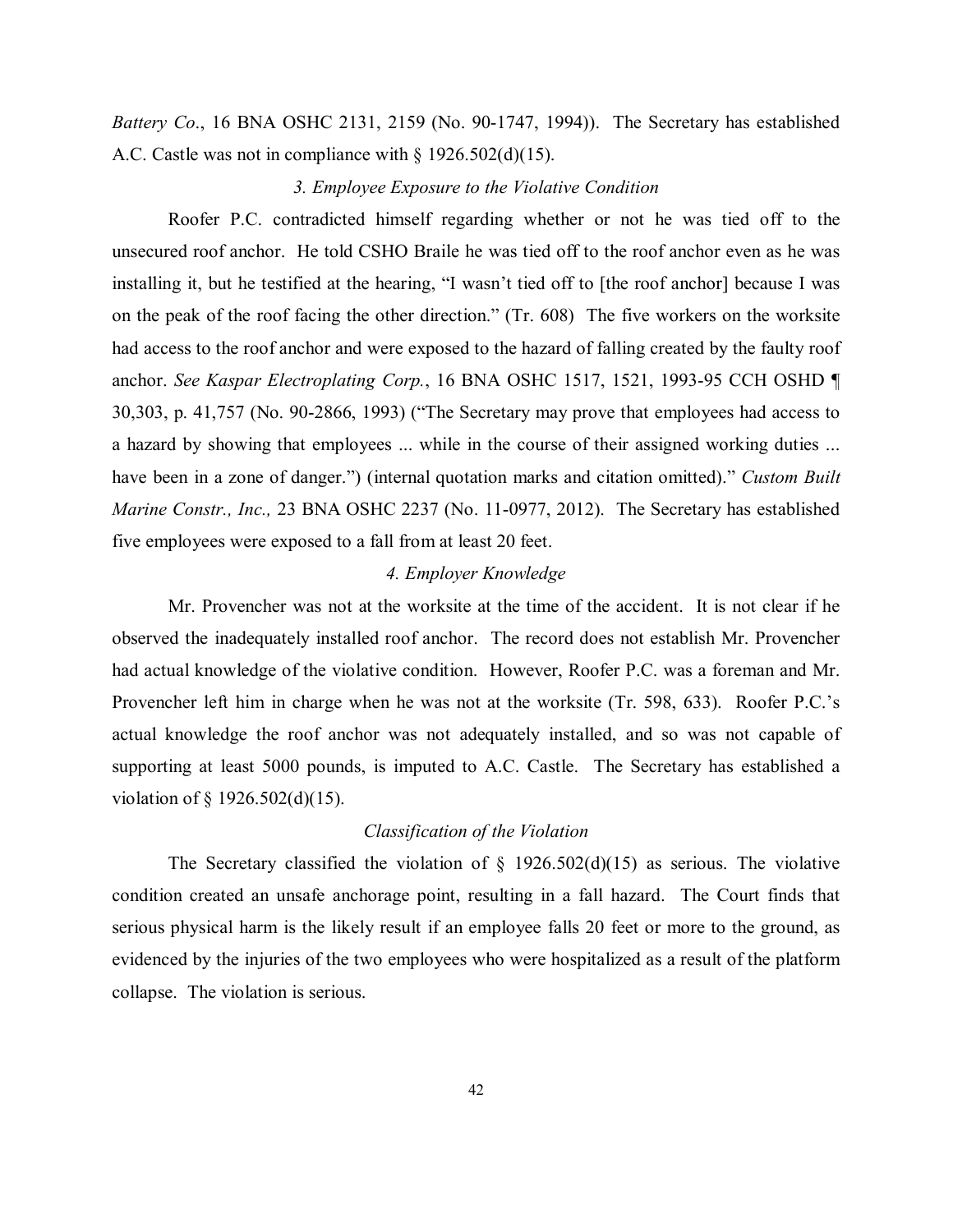## **CITATION NO. 2**

### **Item 1: Alleged Willful Violation of § 1926.451(a)(1)**

Item 1 of Citation No. 2 alleges, "On or about 10/2/2014, the employer did not ensure that the erected scaffold was capable of supporting the intended load." Section  $1926.451(a)(1)$  provides:

Except as provided in paragraphs  $(a)(2)$ ,  $(a)(3)$ ,  $(a)(4)$ ,  $(a)(5)$  and  $(g)$  of this section, each scaffold and scaffold component shall be capable of supporting, without failure, its own weight and at least 4 times the maximum intended load applied or transmitted to it.

# *1. Applicability of the Cited Standard*

Section 1926.451(a)(1) is found in *Subpart L-Scaffolds. Subpart L* "applies to all scaffolds used in workplaces covered by" Part 1926, *Safety and Health Regulations for Construction.* A. C. Castle and PHI were under contract to remove and replace roof shingles, a construction activity. Section 1926.450(b) defines *scaffold* as "any temporary elevated platform (supported or suspended) and its supporting structure (including points of anchorage), used for supporting employees or materials or both." A *ladder jack scaffold* is "a supported scaffold consisting of a platform resting on brackets attached to ladders." *Id.* The scaffold in use on October 2, 2014, at the Parsons Hill Road worksite was a ladder jack scaffold (Tr. 44).

The Secretary has established  $\S$  1926.451(a)(1) applies to the cited conditions.

### *2. Violation of the Standard's Terms*

CSHO Braile examined the wooden board that had snapped while the workers were standing on it. It was stained with blood. CSHO Braile looked for the grade stamp on the board and did not find one (Exh. C-9; 119-121). He described the board.

The wood itself was characteristic of a board that was full of knots, large knots, potentially loose knots, not sealed in any way. It was certainly rough-sawn in nature. . . . Rough-sawn is a method in which lumber is milled. So when a mill cuts lumber, cuts trees and then mills it to some certain dimensions, they may leave some as rough-sawn, meaning that they don't trim it to an exact size.

### (Tr. 120)

[T]his type of plank . . . was not of a graded type of lumber, and certainly not something that would be used as a scaffold system. It was not even a grade that would be used for dimensional lumber in a structural property. . . . Based on the actual dimension of the board, its texture and the size and amount of knots that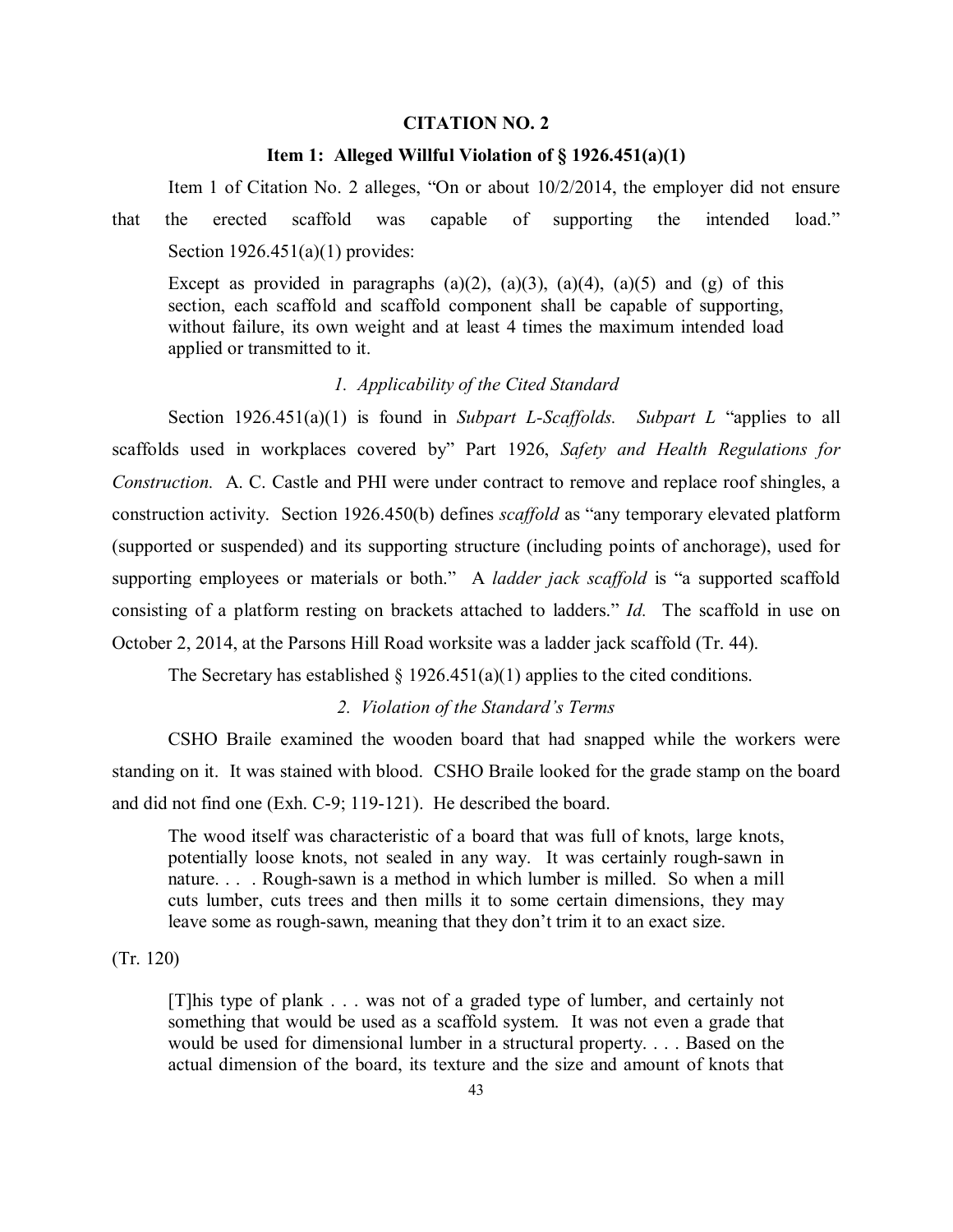were on this board, the grain of the board, all are characteristics of a board that is not used in a scaffold grade system.

(Tr. 122-123)

CSHO Braile pointed out a knot visible in Exhibit C-9, a photograph of the broken board. "When the grain comes in contact with the knot, it becomes wide and wavy, which becomes a weak point, a defect if you will, in a board that's used for some sort of structural capacity."(Tr. 124)

Mr. Provencher gave this account of how he acquired the wooden planks, one of which he used for the scaffold platform:

When I pulled in, I stopped at the guard shack where the guy stands, and I asked him where the planks were, because they move them around quite a bit and I couldn't see them. Where they normally would be, they weren't there. So I asked him, 'Where are the staging planks?' and he pointed them out to me. . . They're the ones I've used for 20 years now. Up until this day.

(Tr. 652-653)

Kenneth Lord, yard manager of Moynihan Lumber, testified the lumber yard "is located centrally in the middle," between an outbuilding on the left and the showroom and hardware store on the right. When customers come to pick up lumber, "[t]hey drive right into the yard." (Tr. 66) Moynihan Lumber keeps its rough spruce planks "[p]retty much in the middle of the yard, kind of to the left." (Tr. 66) It has kept the rough spruce planks in that spot for 25 to 35 years (Tr. 67).

Roofer S.H. rode along with the Mr. Provencher to Moynihan Lumber the day of the accident. He testified they drove into the yard and "went over to the pile of planks and proceeded to pick up some planks." (Tr. 373) He stated the crew knew where to go to get the planks because "[t]hey keep them in the same spot." (Tr. 374)

On cross-examination, counsel for A.C. Castle played and excerpt of a recording of an interview of Roofer S.H. by an insurance representative, during which Roofer S.H. stated Mr. Provencher asked a sales clerk at Moynihan Lumber where the staging wood was kept and was directed to a certain location. The insurance representative then states, "And the wood, curiously, is stamped on the side of each board that it is certified staging wood," to which Roofer S.H. answers, "Yes." (Tr. 410)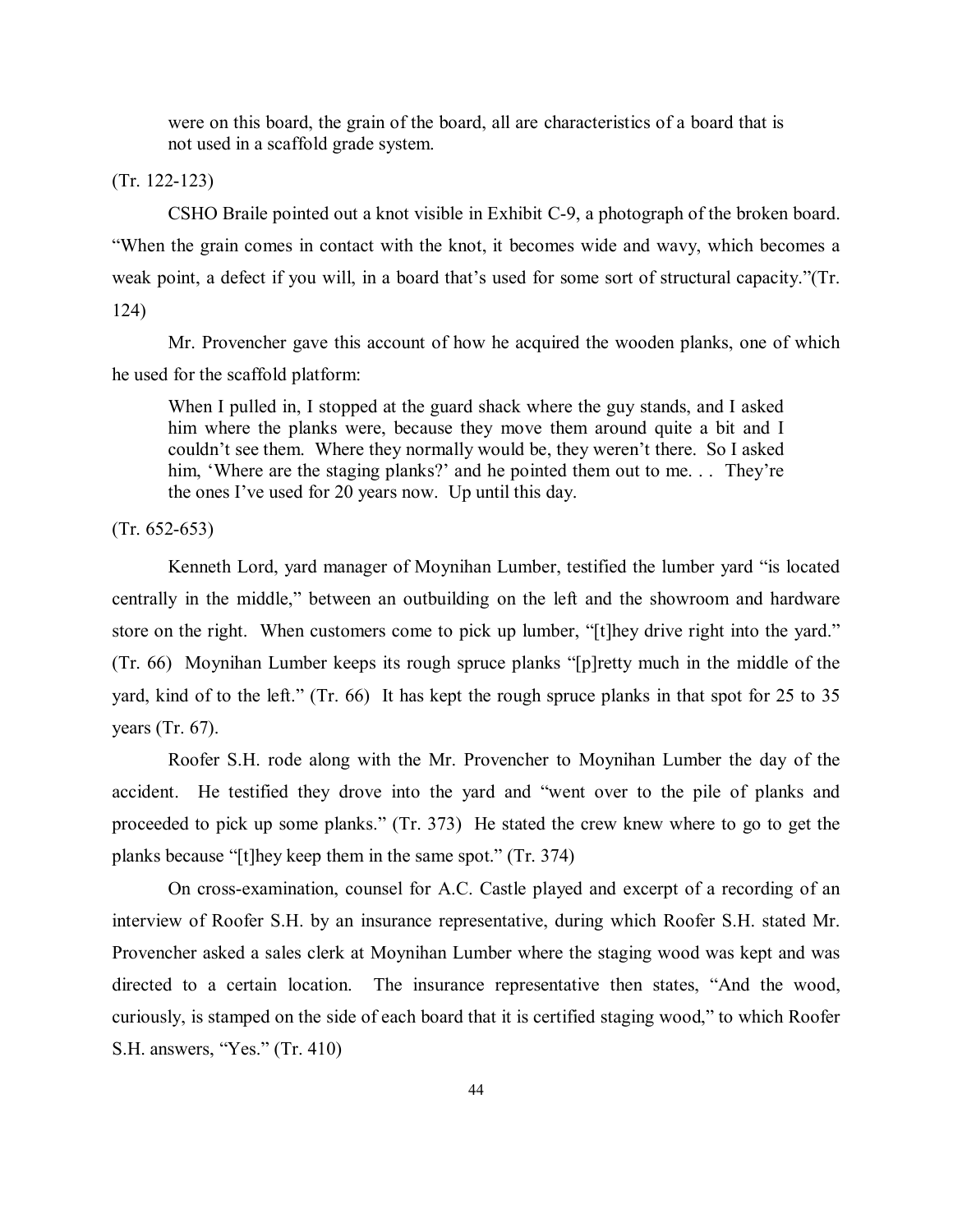The Court credits Roofer S.H.'s account on direct examination stating the roofing crew went directly to the rough spruce planks, where they have been kept for at least a quarter of a century. This account comports with that of Mr. Lord, who has been the yard manager for at least a quarter of a century and whose testimony is given great weight. As established by CSHO Braile and by the photographs admitted as Exhibits C-8 and C-9, there was no stamp on the rough spruce plank certifying it as staging wood. Mr. Lord stated Moynihan Lumber has never carried scaffold grade planks. Moynihan Lumber stamps all of its invoices for rough spruce planks with the phrase, "NOT FOR STAGING" and has done so for 25 to 30 years (Exh. C-18; Tr. 71-72).

Mr. Lord described the rough spruce planks.

The rough spruce is a non-graded lumber. It has no lumber grades at all on it. ... It's not normal like your typical building materials. . . . It's a full two inch. Your building materials that you build houses and what not with, they call it normal. It's an inch and a half. It's thinner stuff than, you know, the rough spruce, [which is] made for concrete form work and footing work. . . . [Rough spruce planks] have no grading at all on them. They're not meant—building inspectors won't allow you to use them for anything on the building side because they aren't graded, you know, or certified from an engineer—you know, to any structure at all.

(Tr. 67-68)

CSHO Braile testified the plank that snapped with the workers standing on it on October 2, 2014, was not capable of supporting its own weight plus four times the intended load. "[B]ased on the characteristics of the wood itself, it was never designed to be used in that capacity and that application. . . . It wasn't rated for anything." (Tr. 210) "[T]he scaffolding grading system is what tells us what the capacity of the board actually is, whether it's designed, structured for the purpose or application of a scaffold system. Without the grading stamp, it has no capacity whatsoever." (Tr. 332)

The Secretary has established the rough spruce plank, a scaffold component, was not capable of supporting, without failure, its own weight and at least 4 times the maximum intended load applied or transmitted to it, as evidenced by its snapping while at least two workers stood on it.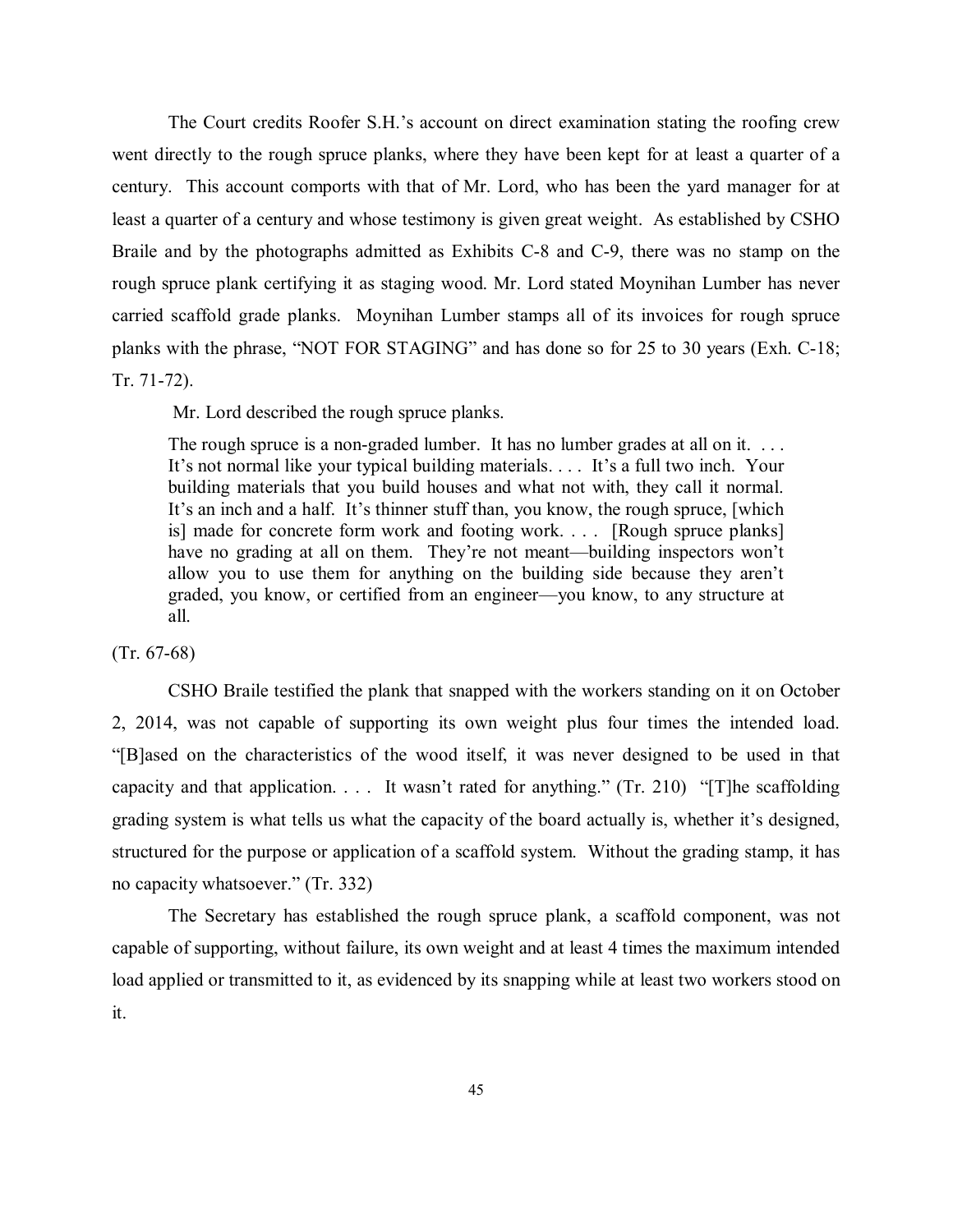#### *3. Employee Exposure to the Violative Condition*

The rough spruce plank was used as one half of the scaffold platform. All five workers on the worksite were exposed to a fall hazard created by the inadequate plank.

# *4. Employer Knowledge*

Mr. Provencher himself selected the rough spruce planks to be used for scaffold staging. Furthermore, Mr. LeBlanc received a copy of the receipts from Moynihan Lumber. The receipts for the rough spruce planks, which Mr. Provencher testified he had been using for twenty years, were stamped, "NOT FOR STAGING." (Exh. C-18) Although Mr. LeBlanc testified he was unaware Mr. Provencher used the rough spruce planks for scaffold staging, he was impeached with his deposition testimony, in which he acknowledged he did know (Tr. 835). In addition, during the inspection Mr. LeBlanc told CSHO Braile Mr. Provencher was "supposed to double up those planks."  $(Tr. 207)^{19}$  $(Tr. 207)^{19}$  $(Tr. 207)^{19}$ 

Mr. Provencher and Mr. LeBlanc claimed they were unaware use of the rough spruce planks violated  $\S$  1926.451(a)(1). It is not the Secretary's burden to establish an employer was aware of the requirements of a specific OSHA standard. "The constitution does not require that employers be actually aware that the regulation is applicable to their conduct.*' Willson III*, 773 F.2d [1377,] 1387 [D.C. Cir. 1985)] (quoting *Faultless Div., Bliss & Laughlin Indus. v. Secretary of Labor,* 674 F.2d 1177, 1185 (7th Cir.1982) (emphasis in original))." *Brock v. Williams Enterprises of Georgia, Inc.*, 832 F.2d 567, 572 (11th Cir. 1987).

The Court determines Mr. Provencher had actual knowledge his workers used the rough spruce planks as a component of the scaffold platforms. In addition, Mr. LeBlanc had constructive knowledge of how the rough spruce planks were used.

A.C. Castle argues rough spruce planks had been used as part of the scaffold staging at its worksites (both A.C. Castle and PHI sites) during previous OSHA inspections and OSHA had not cited them for violations of § 1926.451(a)(1). AAD Carbone had conducted inspections of PHI worksites prior to the one at issue. Neither he nor any other OSHA CSHO ever told Mr.

 $\overline{\phantom{a}}$ 

<span id="page-45-0"></span> $19$  Doubling the rough spruce planks for use as a scaffold platform is not compliant with OSHA's scaffolding standards (Tr. 208).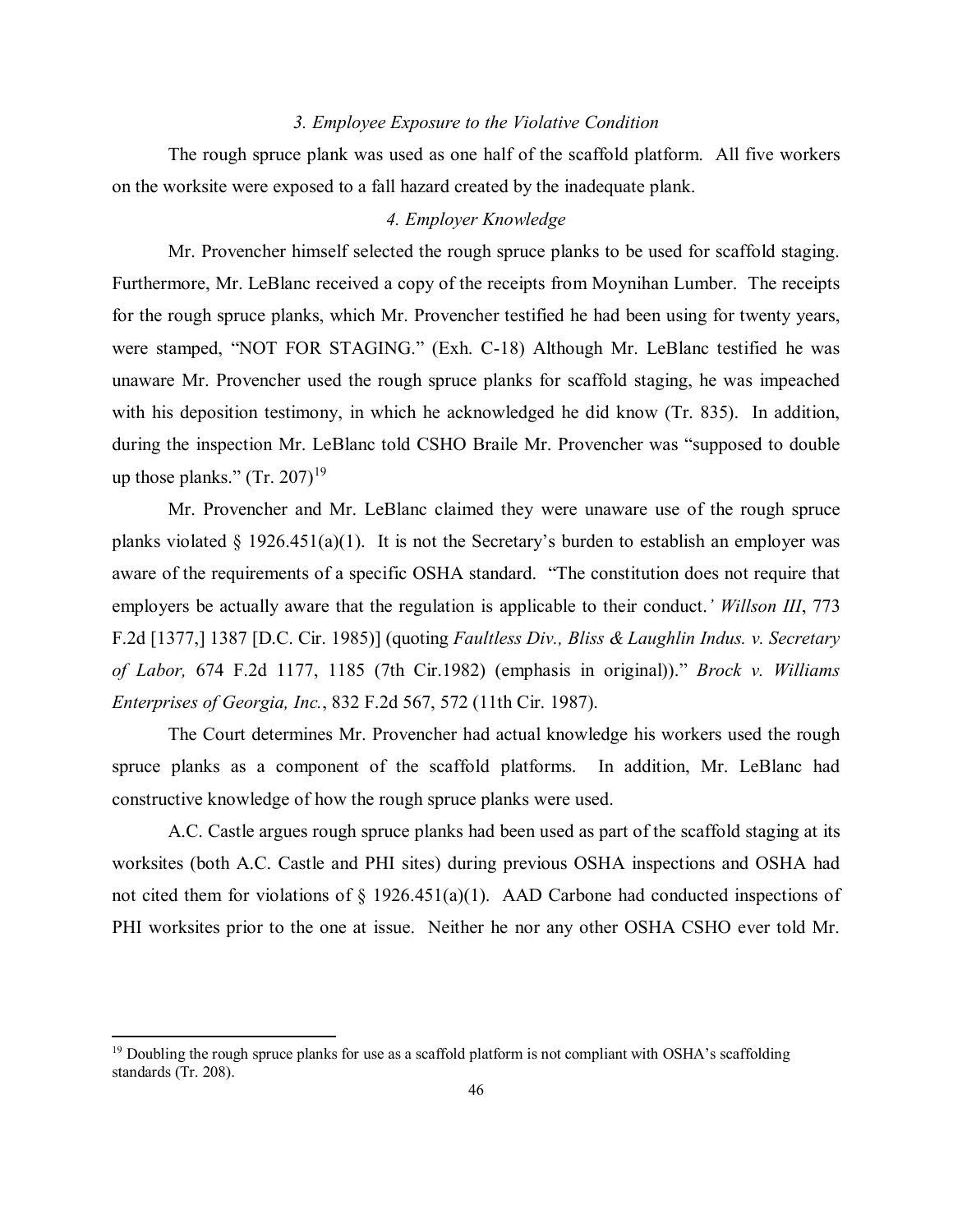Provencher the wooden planks he was using were not in compliance with § 1926.451(a)(1) (Tr.  $735$ ).<sup>20</sup>

It is well established that "an employer cannot rely on the failure of the Secretary to issue a citation for a particular condition during an earlier inspection as the basis for later arguing lack of knowledge of the same hazardous condition." *Wheeling-Pittsburgh Steel Corp*., 16 BNA OSHC 1780, 1782 (No. 91-2524, 1994). "In essence, the mere fact of prior inspections does not give rise to an inference that OSHA made an earlier decision that there was no hazard, and does not preclude the Secretary from pursuing a later citation." *Seibel Modern Mfg. & Welding Corp*., 15 BNA 1218, 1224 (No. 88-821, 1991). In *Seibel,* the Commission noted it had previously "cautioned employers against freely drawing such inferences from uneventful inspections" since "an employer is required to comply with a standard regardless of whether it has previously been informed that a violation exists." Id. at 1223-1224 (citing *Simplex Time Recorder Co*., 12 BNA OSHC 1591, 1596 (No. 82-12, 1985); *Columbian Art Works, Inc*., 10 BNA OSHC 1132, 1133 (No. 78-29, 1981); *GAF Corp*., 9 BNA OSHC 1451, 1457 (No. 77-1811, 1981). "These cases implicitly rule against deducing from uneventful prior inspections that particular operations are nonhazardous." *Id*. *See also International Harvester Co. v. OSHRC,* 628 F.2d 982, 985 n. 3 (7th Cir.1980) (earlier failure to cite for violation of a particular standard is not a decision that the employer was complying). *Cf. Cedar Construction Co. v. OSHRC*, 587 F.2d 1303, 1306 (D.C.Cir.1978) ("[w]e believe that recognizing such a right [to rely on uneventful prior inspections] would discourage self-enforcement of the Act by businessmen who have far greater knowledge about conditions at their workplaces than do OSHA inspectors").

A.C. Castle knew of the violative condition. The Secretary has established A.C. Castle violated § 1926.451(a)(1).

## *Willful Classification*

The Secretary classified Item 1 Citation No. 2 as willful.

l

<span id="page-46-0"></span><sup>&</sup>lt;sup>20</sup> The Court rejects as implausible and not credible Mr. Provencher's story that, during a prior inspection of a PHI worksite, AAD Carbone climbed a ladder, stepped out onto the roof "and sat right on the first plank on the roof and was writing something down[,]" and AAD Carbone repeated this behavior on a subsequent inspection: "Exact same thing. When I pulled up, I looked up and he was sitting right there and [the foreman] was standing right next to him. And he was on the same planks as the one that broke, same exact type plank." (Tr. 686) The Court credits AAD Carbone's statement neither of these events happened (Tr. 843).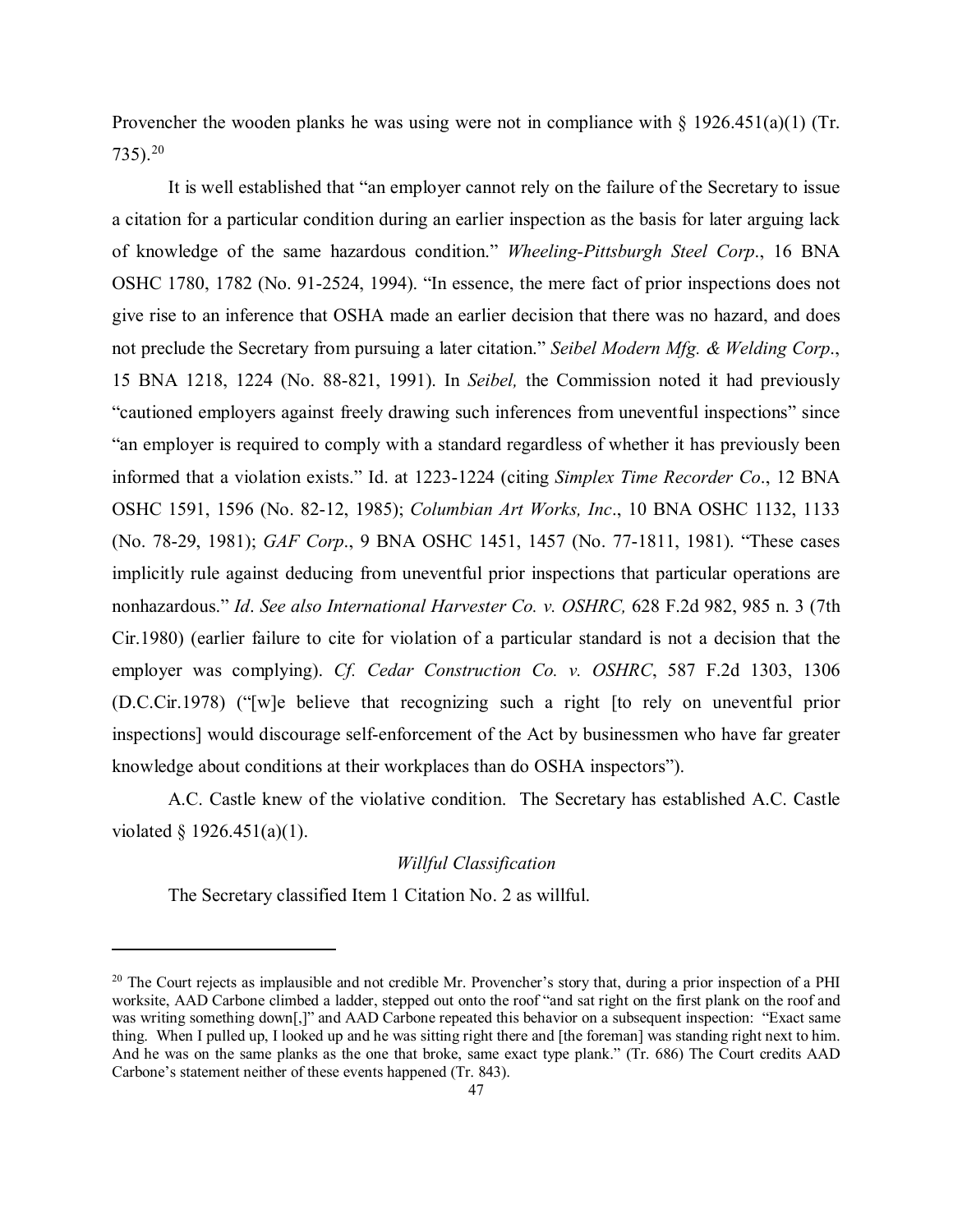The hallmark of a willful violation is the employer's state of mind at the time of the violation—an 'intentional, knowing, or voluntary disregard for the requirements of the Act or ... plain indifference to employee safety."' *Kaspar Wire Works, Inc*., 18 BNA OSHC at 2181, 2000 CCH OSHD at p. 48,406 (citation omitted). [I]t is not enough for the Secretary to show that an employer was aware of conduct or conditions constituting the alleged violation; such evidence is already necessary to establish any violation .... A willful violation is differentiated by heightened awareness of the illegality of the conduct or conditions and by a state of mind of conscious disregard or plain indifference .... *Hern Iron Works, Inc.*, 16 BNA OSHC 1206, 1214, 1993-95 CCH OSHD ¶ 30,046, pp. 41,256 57 (No. 89-433, 1993). This state of mind is evident where "the employer was actually aware, at the time of the violative act, that the act was unlawful, or that it possessed a state of mind such that if it were informed of the standard, it would not care." *AJP Constr. Inc. v. Sec'y of Labor*, 357 F.3d 70, 74 (D.C. Cir. 2004) (emphasis and citation omitted).

*Thomas Indus. Coatings, Inc*., 23 BNA OSHC 2082, 2091 (No. 06-1542, 2012).

The Secretary argues A.C. Castle demonstrated the heightened awareness of the illegality

of its conduct with regard to Item 1:

Especially indicative of Provencher's willful mindset is his deposition testimony that even with the notation "NOT FOR STAGING" on the plank receipts, he still might have used the planks for scaffolding anyway. Tr. 708-09. Provencher claimed he simply discarded the receipts, even though they contained information that could affect the safety of the workers. Tr. 710. These statements are unsurprising given Provencher's statements to Compliance Officer Braile on October 2, 2014 that he was not going to spend more money on a pump jack scaffold system, and that "[w]e are men. We know how to work, and we don't need you to tell us how to do all these things." Tr. 199. . . . Moreover, AC. Castle knew that the planks purchased from Moynihan Lumber which were listed in the receipts were used for scaffold planks, Tr. 834-36 LeBlanc received and went through copies of receipts from his account. Tr. 717, 83 1-32, on which the "NOT FOR STAGING" warning is evident. He knew what Provencher purchasing for the job when Provencher was going to Moynihan Lumber. Tr. 852. LeBlanc's statement to Compliance Officer Braile that the planks should have been doubled up, Tr. 207, also shows his knowledge of the planks were used for. There is ample evidence that Respondents knowingly disregarded or were plainly indifferent to the violation.

(Secretary's brief, pp. 34-35)

A.C. Castle contends the Secretary has failed to establish it had the state of mind characterized as willful: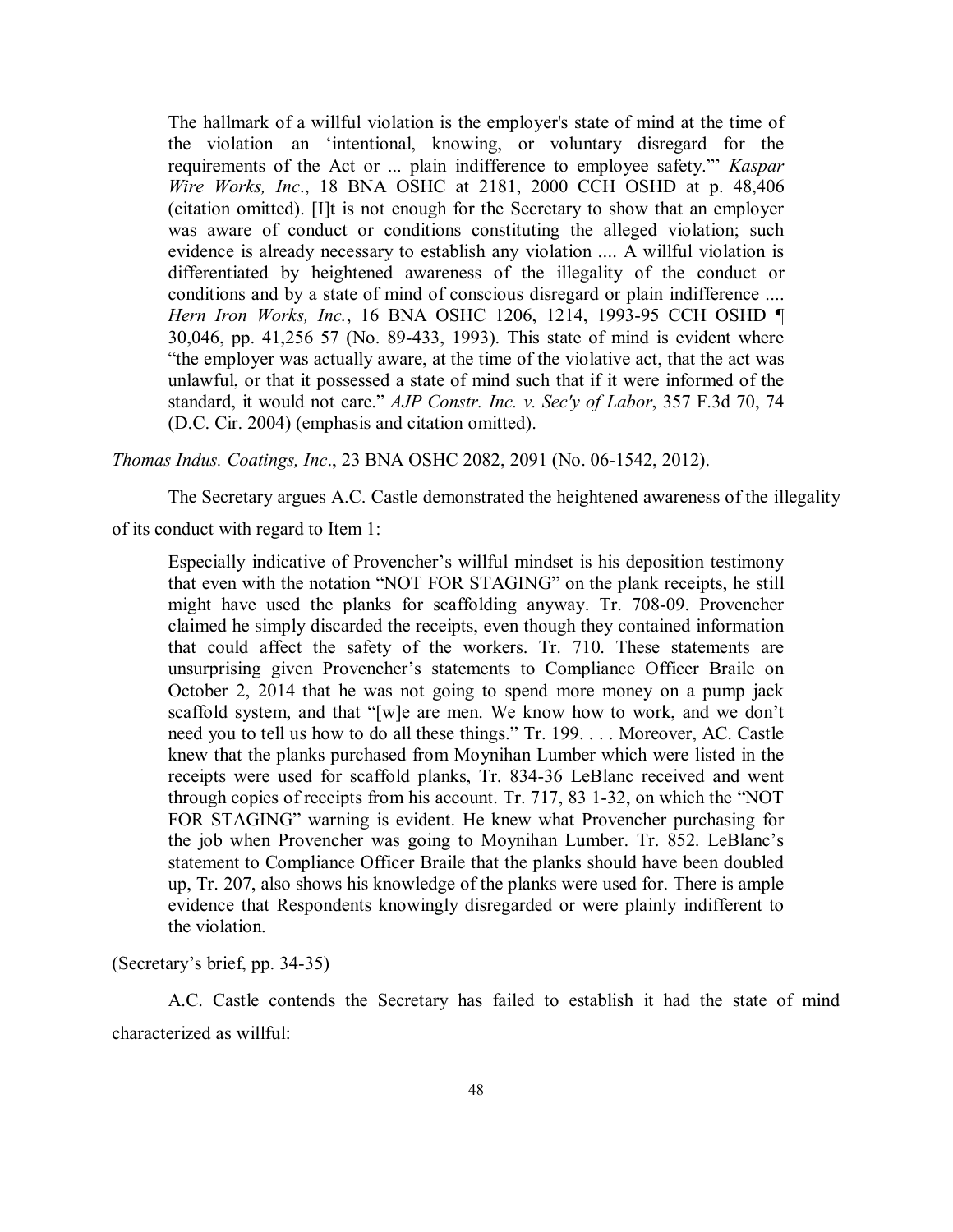Provencher has been using the same wooden spruce planks for over 20 years leading up to the accident. Provencher's standing rule was to double up the planks. Provencher was inspected by OSHA in 2011 and in 2013 with the same types of planks in plain sight. The OSHA inspection records confirm that planks were onsite. *See e.g.* R-22, p. 1. . . . Neither the Tremont Street Inspection nor the Oakland Street Inspection did OSHA mention, or otherwise hint, that Provencher should not be using wooden spruce planks. . . . Provencher believed, in good faith, that the use of wooden spruce planks was safe.

(A.C. Castle's brief, p. 36)

The Court determines the violation of  $\S$  1926.451(a)(1) is willful. Mr. Provencher stated he had been using rough spruce planks for scaffold staging for twenty years. Mr. LeBlanc admitted he was aware Mr. Provencher used the rough wood planks for staging (Tr. 835). As the Secretary notes, the invoices for the rough spruce planks, which both Mr. Provencher and Mr. LeBlanc received, were stamped, "NOT FOR STAGING." Yet Mr. Provencher, with Mr. LeBlanc's approval, used the planks for staging at every A.C. Castle worksite that Mr. Provencher supervised from 2011 to October 2, 2014. As with the workers' compensation affidavits, Mr. LeBlanc's excuse is he does not pay attention to the words on any paperwork he receives.

Q.: And so you can see on the receipts, if rough spruce planks are purchased, you would see the wording, "Not for staging"?

LeBlanc: Again, you know, I'm skipping through it. You know, I do my mail every two or three weeks and it's like about this deep and I'll have like that many Moynihan slips, envelopes, and then I have a notepad. Then I take the yellow invoices out and I just skip through them. *I don't read them*. I just look at the very beginning and the very—you know, the very beginning of the left and the amount on the right. Okay?

I don't sit there reading the details of the project—product. I already know, you know, flat bar or a plank, a tarp, barrel, a hammer, a belt, water, Gatorade, you know, safety glasses.

I don't read—again, after been doing it for 27 years, I've been doing it for so long, it's like clockwork. It's like—you know, I don't sit there and say, "Oh." *I just don't read that stuff, to be honest with you.*

### (Tr. 831-832) (emphasis added)

Mr. LeBlanc has been in the roofing business since 1988. As the owner and president of a roofing business, Mr. LeBlanc has been required to deal with numerous customers,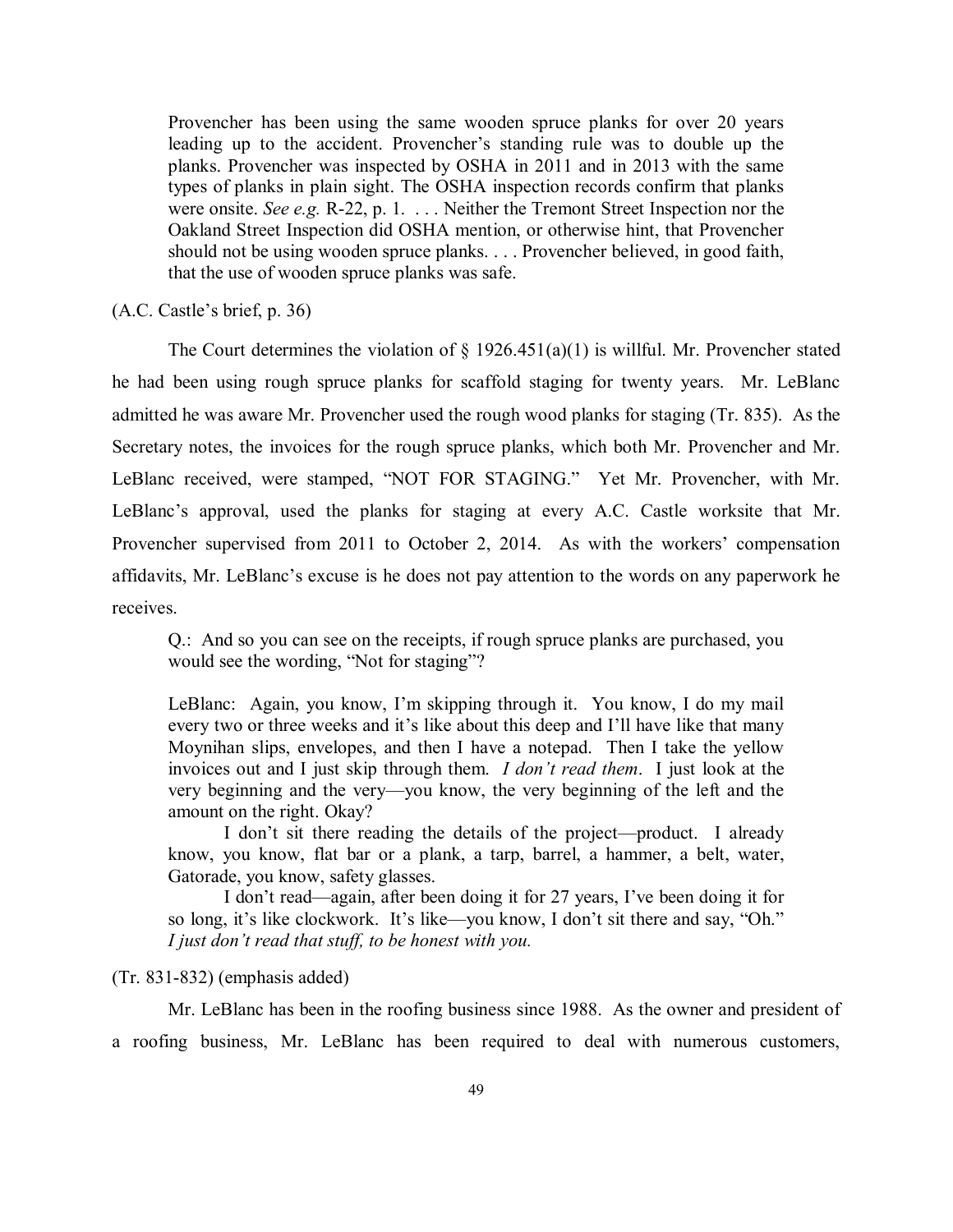subcontractors, and government agencies. He has negotiated and executed contracts, met payroll, and filed employment paperwork. He has neither claimed nor demonstrated at the hearing any impairment that would affect his ability to process routine mail and paperwork in a conscientious, businesslike manner. Claiming he simply does not read important documents, such as the inaccurate affidavits he signed under "the pains and penalties of perjury," or the invoices for materials and equipment charged to his account, reveals a "state of mind of conscious disregard or plain indifference" to issues directly related to worker safety.

Mr. LeBlanc and Mr. Provencher have manifested plain indifference to employee safety in their dismissiveness of the clear, repeated, warning on the invoices that the rough spruce planks were not for staging. Mr. Provencher stated that, even if he had paid attention to the warning, he "might have" still used the planks for staging: "I've been using these same planks for twenty years. No one's ever told me they weren't staging planks." (Tr. 709) With this statement, Mr. Provencher demonstrated he "possessed a state of mind such that if [he] were informed of the standard, [he] would not care." *AJP Constr. Inc. v. Sec'y of Labor*, 357 F.3d at 74.

The Secretary has established A.C. Castle's violation of  $\S$  1926.451(a)(1) is willful.

## **Item 2: Alleged Willful Violation of § 1926.452(k)(1)**

Item 2 of Citation No. 2 alleges, "On or about 10/2/2014, a ladder jack scaffold platform exceeded a height of twenty feet."

Section  $1926.452(k)(l)$  provides:

Platforms shall not exceed a height of 20 feet (6.1 m).

#### *1. Applicability of the Cited Standard*

Section 1926.452(k) is found in *Subpart L-Scaffolds. Subpart L* "applies to all scaffolds used in workplaces covered by" Part 1926, *Safety and Health Regulations for Construction.* A. C. Castle and PHI were under contract to remove and replace roof shingles, a construction activity. Section 1926.450(b) defines *scaffold* as "any temporary elevated platform (supported or suspended) and its supporting structure (including points of anchorage), used for supporting employees or materials or both." A *ladder jack scaffold* is "a supported scaffold consisting of a platform resting on brackets attached to ladders." *Id.* The scaffold in use on October 2, 2014, at the Parsons Hill Road worksite was a ladder jack scaffold (Tr. 44).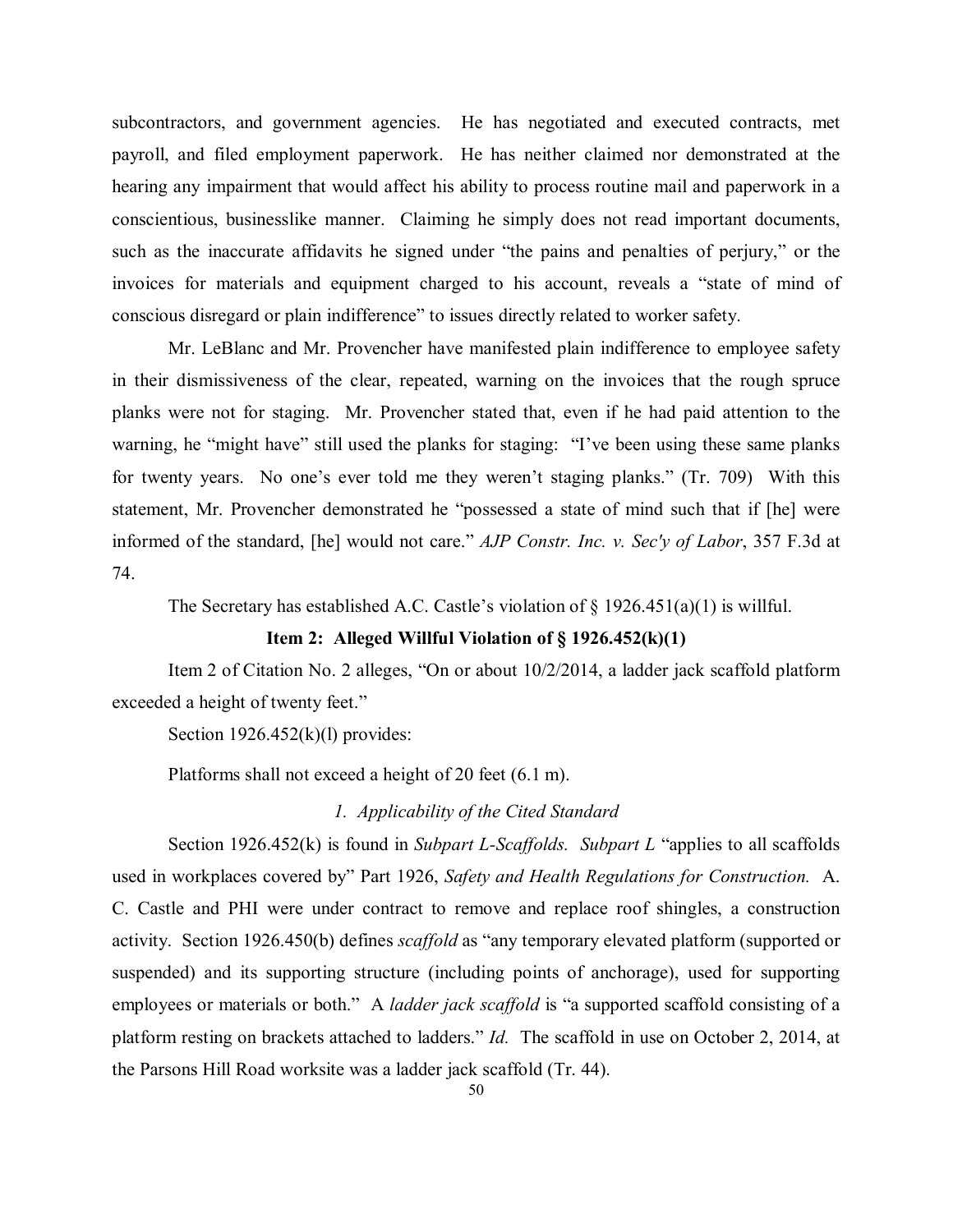The Secretary has established  $\S$  1926.452(k) applies to the cited conditions.

# *2. Violation of the Standard's Terms*

CSHO Braile stated he measured the height of the ladder jack scaffold platform at the Parsons Hill Road worksite. "I measured one end of that platform at just under 22 feet. I believe it was 21 [feet], 11 inches." (Tr. 150) Exhibit C-13 is a copy of a photograph showing the trench rod of CSHO Braile against the far left ladder at the top of the platform. The trench rod measures approximately 21 feet, 11 inches at that point. (Tr. 151-152). Mr. Provencher stated he measured the height of the scaffold platform as 18 feet (Tr. 725).

In CSHO Braile's investigation report, he refers to the height of the scaffold platform as 18 feet at one point and as 20 feet at another (Exh. R-9, pp. 7, 10). When asked about the different measurements for the height of the scaffold platform, CSHO Braile responded, "It was somewhere between. The grade of the land sloped down, so depending on where you were standing it would get higher." (Tr. 334)

The photographic evidence establishes that at least a portion of the scaffold platform was higher than 20 feet (Exh. C-13). The workers used the scaffold to access the roof. The Secretary has established the scaffold was not in compliance with  $\S$  1926.452(k).

## *3. Employee Exposure to the Violative Condition*

As noted in the previous section, the workers had access to the entire scaffold platform and used it to step onto the roof. The workers had access to the violative condition.

## *4. Employer Knowledge*

The scaffold was in plain view at the worksite. Mr. Provencher stated he measured the scaffold (Tr. 725). In addition, Roofer P.C., who was acting supervisor in Mr. Provencher's absence, was present at the worksite and used the scaffold to access the roof. A.C. Castle's supervisory personnel had actual knowledge of the violative condition.

The Secretary has established A.C. Castle violated section 1926.452(k).

## *Willful Classification*

The Secretary classified Item 2 Citation No. 2 as willful. The Court determines this violation does not rise to the level of willfulness. Mr. Provencher stated he measured the scaffold platform as being 18 feet high. CSHO Braile acknowledged the height of the platform varied due to the slope of the yard. CSHO Braile did not provide a measurement indicating how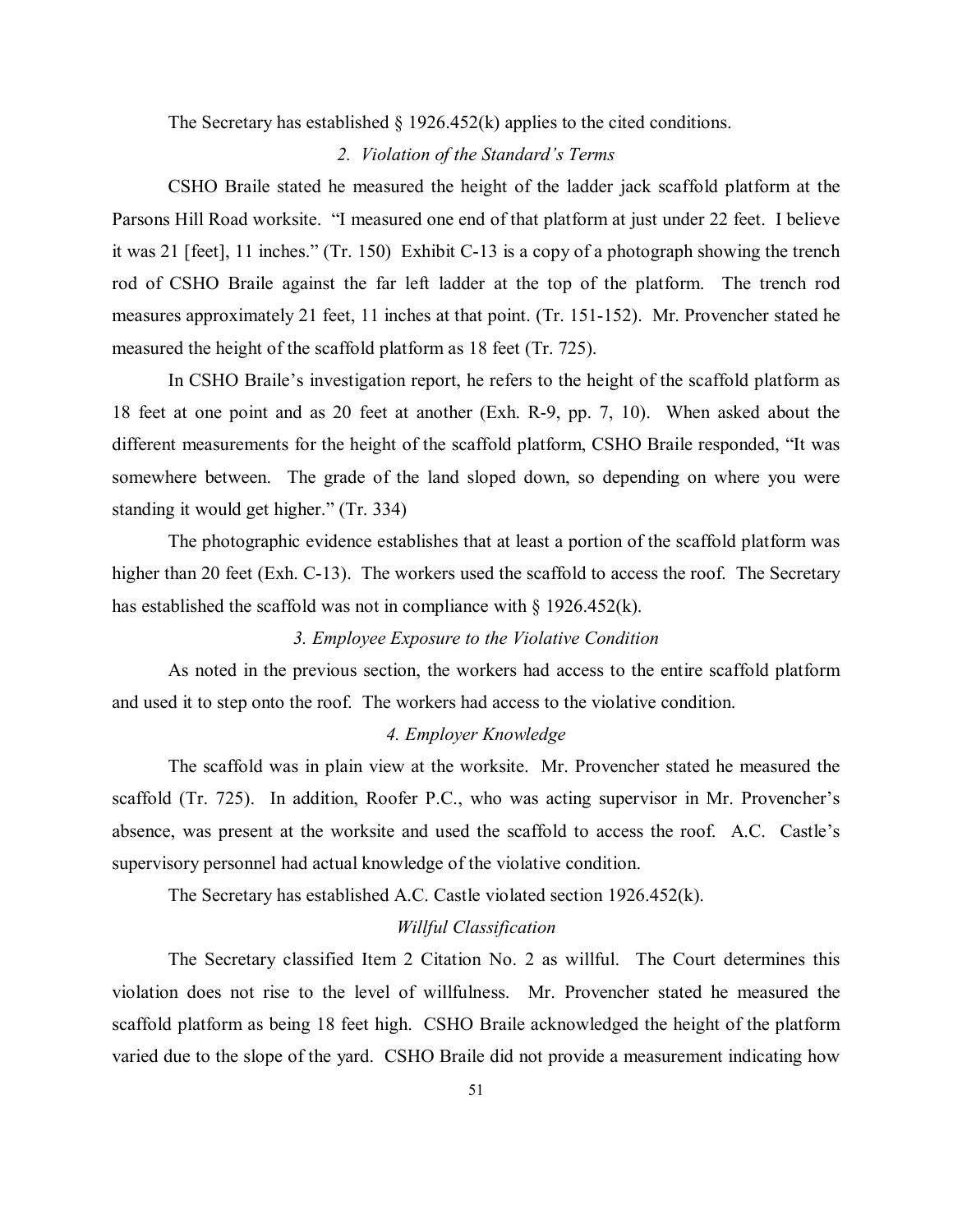much of the platform exceeded 20 feet. The Secretary has not established a "heightened awareness of the illegality" of the height of the scaffold.

The Court finds that serious physical harm is the likely result if an employee falls 20 feet or more to the ground, as evidenced by the injuries of the two employees who were hospitalized as a result of the platform collapse. Item 2 of Citation No. 2 is properly classified as serious.

## **Item 3: Alleged Willful Violation of § 1926.1053(b)(1)**

Item 3 of Citation No. 2 alleges, "On or about 10/2/2014, employees were not protected from falling while using a ladder that did not extend at least three feet above the upper landing surface."

#### Section 1926.1053(b)(1) provides:

When portable ladders are used for access to an upper landing surface, the ladder side rails shall extend at least 3 feet (.9 m) above the upper landing surface to which the ladder is used to gain access; or, when such an extension is not possible because of the ladder's length, then the ladder shall be secured at its top to a rigid support that will not deflect, and a grasping device, such as a grabrail, shall be provided to assist employees in mounting and dismounting the ladder. In no case shall the extension be such that ladder deflection under a load would, by itself, cause the ladder to slip off its support.

## *1. Applicability of the Cited Standard*

Section 1926.1053(b)(1) is found in *Subpart X—Stairways and Ladders.* Section 1926.1050(a) provides in pertinent part, "This subpart applies to all stairways and ladders used in construction, alteration, repair (including painting and decorating), and demolition workplaces covered under 29 CFR part 1926[.]" A. C. Castle and PHI were under contract to remove and replace roof shingles, a construction activity. The Secretary has established  $\S$  1926.1053(b)(1) applies to the cited conditions.

### *2. Violation of the Standard's Terms*

Exhibit C-15 is a copy of a photograph taken by CSHO Braile showing the second ladder from the left of the house at Parsons Hill Road. CSHO Braile estimated the length of the ladder's extension above the upper landing surface by calculating the standard measurement of 1 foot between ladder rungs. He testified,

I concluded that the distance from the upper landing, the scaffold platform, to the top of the ladder was at best 2 feet, maybe even just under. . . [L]ooking at the platform, the top of the platform itself, in conjunction with the ladder, looking at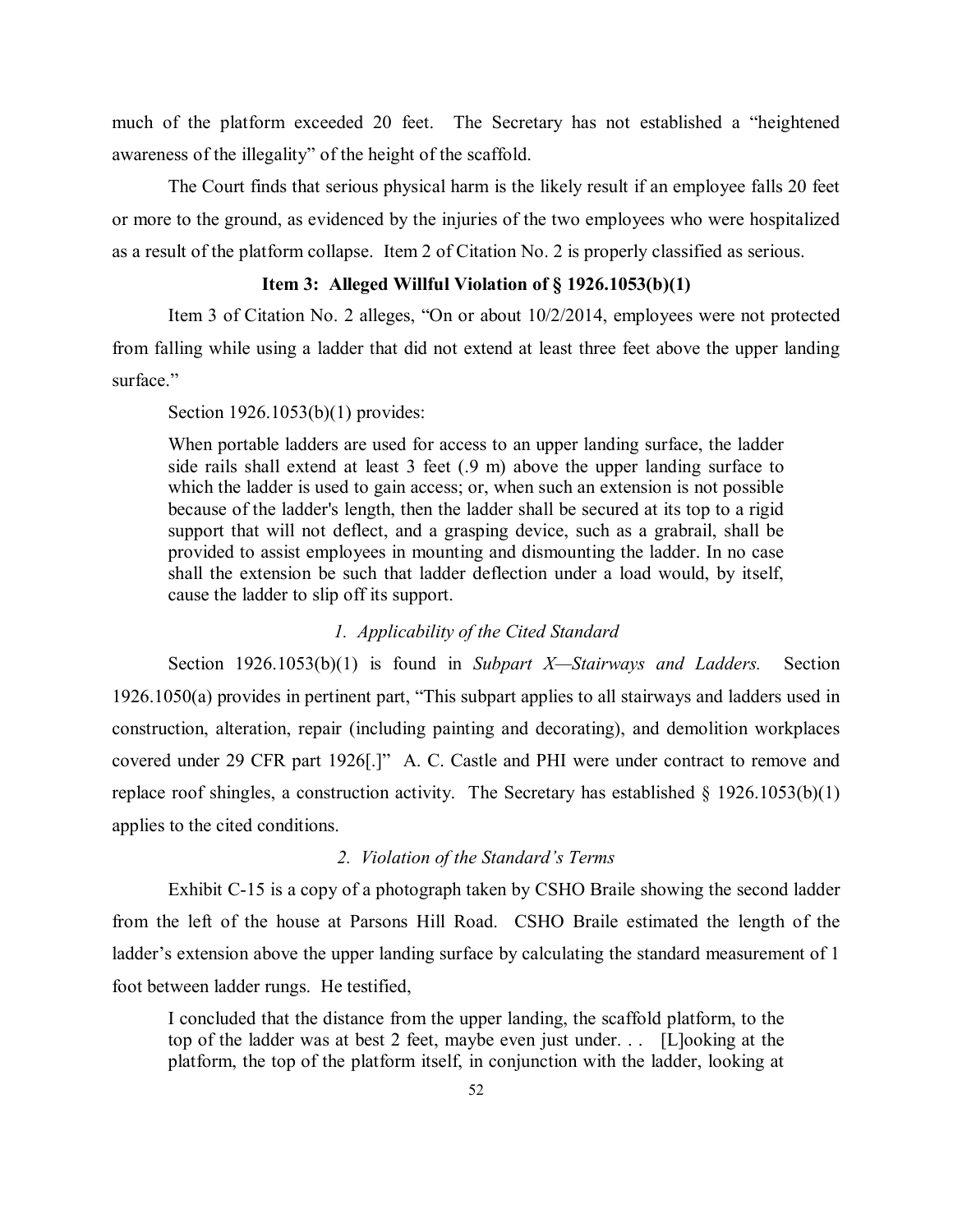where it basically lands, which is in the center of two rungs, I took that distance and go to the center of the next rung, I got 1 foot. And from there, I'd have to go to the very top of the ladder, which could possibly be one more foot.

#### (Tr. 156-157)

The Secretary has established the ladder at issue did not extend at least 3 feet above the upper landing surface.

## *3. Employee Exposure to the Violative Condition*

All workers present at the worksite had access to the noncompliant ladder. Employee exposure is established.

## *4. Employer Knowledge*

The ladder at issue was in plain view at the worksite. Both Mr. Provencher and foreman Roofer P.C. were present at the worksite. They had at least constructive knowledge of the violative condition.

## *Willful Classification*

The Secretary classified Item 3 Citation No. 2 as willful. The record does not establish which of the five workers was responsible for setting up the violative ladder. Mr. Provencher was absent from the worksite for most of the time the roofing crew was working. The acting foreman, Roofer P.C., was not questioned regarding the placement of the ladder. Without more evidence, the Court cannot determine the violation was done with intentional, knowing, or voluntary disregard for the requirements of the Act or plain indifference to employee safety.

The Court finds that serious physical harm is the likely result if an employee falls 20 feet or more to the ground, as evidenced by the injuries of the two employees who were hospitalized as a result of the platform collapse. Item 3 of Citation No. 2 is properly classified as serious.

# **CITATION NO. 3**

#### **Item 1: Alleged Repeat Violation of § 1926.451(g)(1)(i)**

Item 1 of Citation No. 3 alleges, "On or about 10/2/2014, employees working from a scaffold greater than ten feet above a lower level were not protected from falling."

Section  $1926.451(g)(l)(i)$  provides:

Each employee on a boatswains' chair, catenary scaffold, float scaffold, needle beam scaffold, or ladder jack scaffold shall be protected by a personal fall arrest system[.]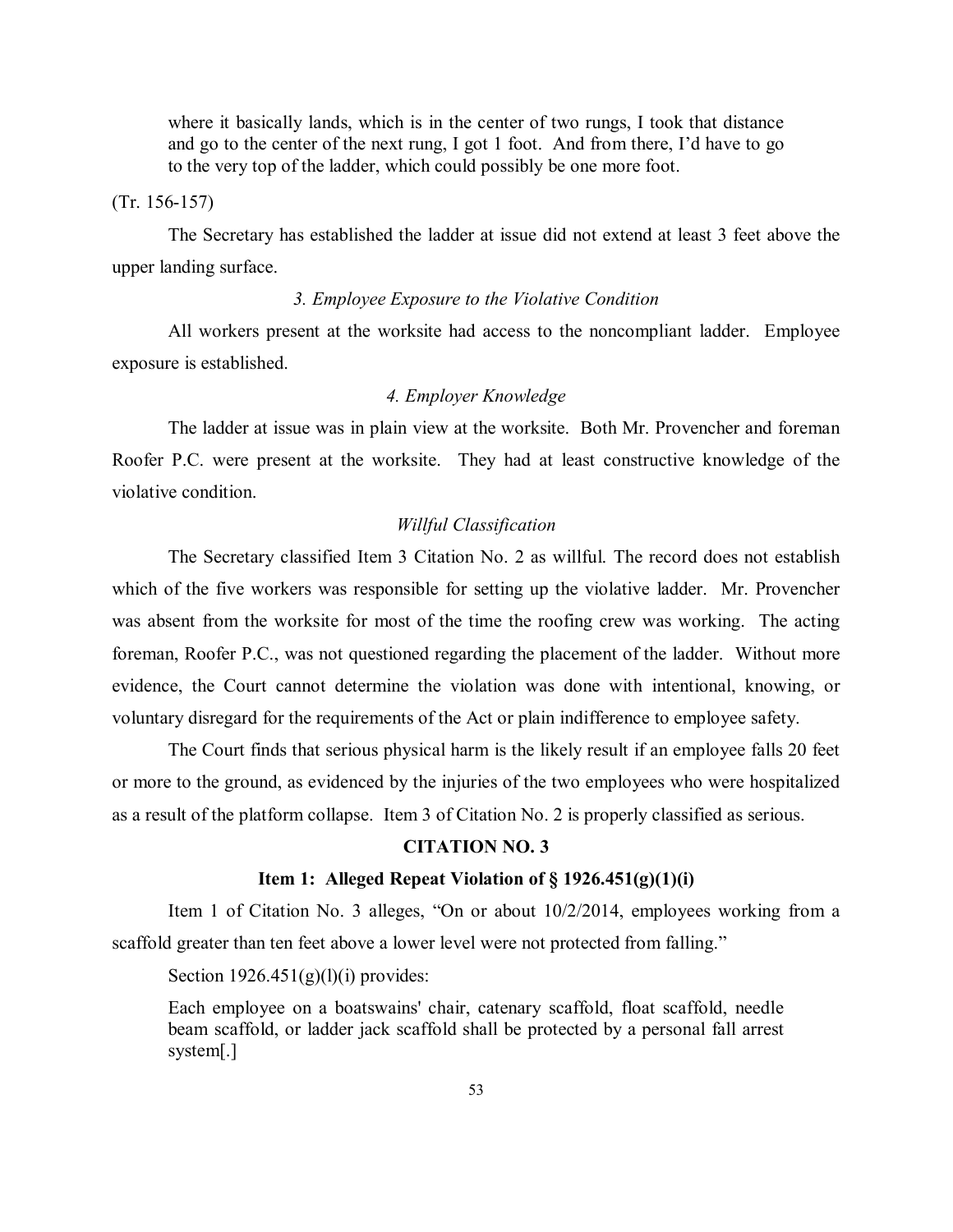A.C. Castle Construction Co., Inc., Daryl J. Provencher, dba Provencher Home Improvement was previously cited for a violation of this occupational and safety and health standard or its equivalent standard 29 CFR  $1926.451(g)(1)(i)$ , which was contained in OSHA inspection number 314963240, 931043, citation number 01, item number 011 & 003b and was affirmed as a final order on  $(4/6/2011 \&$ 10/15/2013), with respect to a workplace located at 5 Collins Street, Danvers MA, 01923 & 103 Tremont Street Peabody MA, 01960.

## *1. Applicability of the Cited Standard*

Section 1926.451(g)(1)(i) is found in *Subpart L-Scaffolds. Subpart L* "applies to all scaffolds used in workplaces covered by" Part 1926, *Safety and Health Regulations for Construction.* A. C. Castle and PHI were under contract to remove and replace roof shingles, a construction activity. Section 1926.450(b) defines *scaffold* as "any temporary elevated platform (supported or suspended) and its supporting structure (including points of anchorage), used for supporting employees or materials or both." A *ladder jack scaffold* is "a supported scaffold consisting of a platform resting on brackets attached to ladders." *Id.* The scaffold in use on October 2, 2014, at the Parsons Hill Road worksite was a ladder jack scaffold (Tr. 44).

The Secretary has established § 1926.451(g)(1)(i) applies to the cited conditions.

## *2. Violation of the Standard's Terms*

At least two workers who were standing on the wooden plank used as part of the scaffold platform were not using personal fall arrest systems. This is self-evident considering they fell to the ground when the wooden plank snapped; it is also established by the testimony of the workers who were at the worksite at the time of the accident. Roofer S.C. stated the workers were wearing harnesses but did not say they were tied off  $(Tr. 57)$ .<sup>[21](#page-53-0)</sup> Roofer S.H. acknowledged he was not tied off (Tr. 379-380). Roofer P.C. testified none of the workers were tied off because the roof anchor "wasn't actually ready yet." (Tr. 609)

The Secretary has established A.C. Castle failed to comply with the terms of §  $1926.451(g)(1)(i)$ .

 $\overline{\phantom{a}}$ 

<span id="page-53-0"></span><sup>&</sup>lt;sup>21</sup> The incident report filed by the reporting officer of the Wenham Police Department states, "The injured workers did not have harnesses when we made contact with them." (Exh. C-33)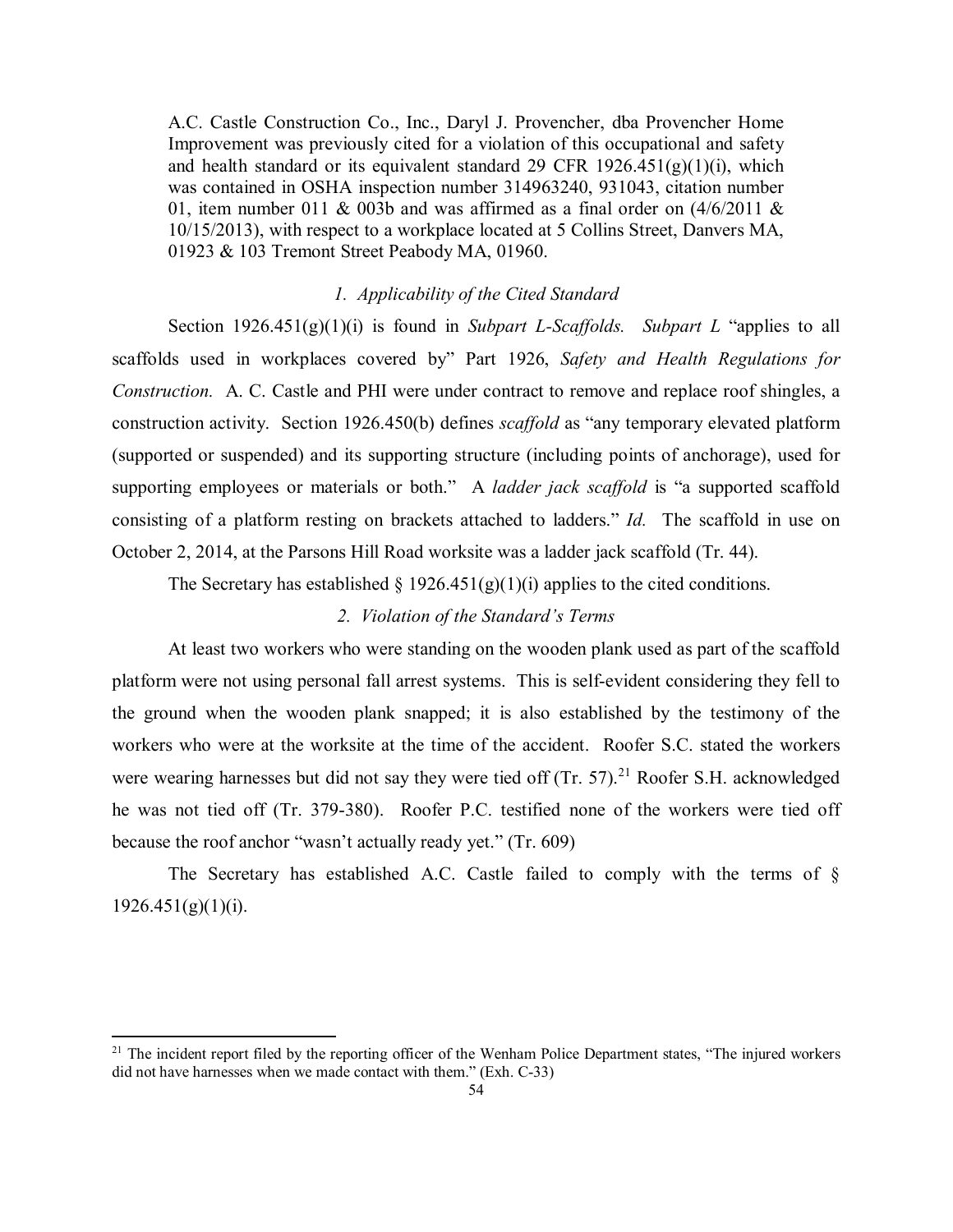### *3. Employee Exposure to the Violative Condition*

At least two employees were seriously injured and hospitalized when they fell approximately 20 feet to the ground. The Secretary has established the workers were exposed to a fall hazard created by A.C. Castle's failure to ensure they used personal fall arrest systems.

## *4. Employer Knowledge*

Roofer P.C. was the acting foreman while Mr. Provencher was away from the worksite. Roofer P.C. testified he was responsible for installing the roof anchor(s), but admitted no one was secured to the roof anchor "because it wasn't actually ready yet." (Tr. 609) Nevertheless, Roofer P.C. knew the workers were using the scaffold to access the roof, and he and Roofer S.C. and Roofer #1 were already on the roof stripping shingles.

The actual knowledge of Roofer P.C., as foreman, is imputed to A.C. Castle. The Secretary has established A.C. Castle knew of the violative conduct. A violation of §  $1926.451(g)(1)(i)$  is established.

## *Repeat Classification*

The Secretary classified Item 1 of Citation No. 3 as a repeat violation. Under  $\S 17(a)$ , 29 U.S.C. § 666(a), a violation may be characterized as repeat where there is a "Commission final order against the same employer for a substantially similar violation." *See Potlatch Corp.,* 7 BNA OSHC 1061, 1063, (No. 16183, 1979).

OSHA cited A.C. Castle for a violation of the same standard,  $\S$  1926.451(g)(1)(i), in 2011. Exhibit C-31 is a copy of a citation and notification of penalty issued to A.C. Castle on March 15, 2011. Item 11 of Citation No. 1 alleges a violation of  $\S$  1926.451(g)(1)(i): "On or about 9/24/10, employees were exposed to fall hazards when working from metal ladder jack scaffolds while not using any personal fall arrest system." Mr. LeBlanc signed an informal settlement agreement in which Item 11 was retained with a penalty reduction and became a final order of the Commission (Exh. C-31, pp. 20-[22](#page-54-0)).<sup>22</sup>

l

<span id="page-54-0"></span><sup>&</sup>lt;sup>22</sup> OSHA also cited PHI for a violation of the same standard on September 17, 2013, for failing to ensure "employees working from a ladder jack scaffold were protected from falling." (Exh. C-33, p. 8). Mr. Provencher never signed the informal settlement agreement, so the citations became a final order of the Commission (Tr. 477- 78).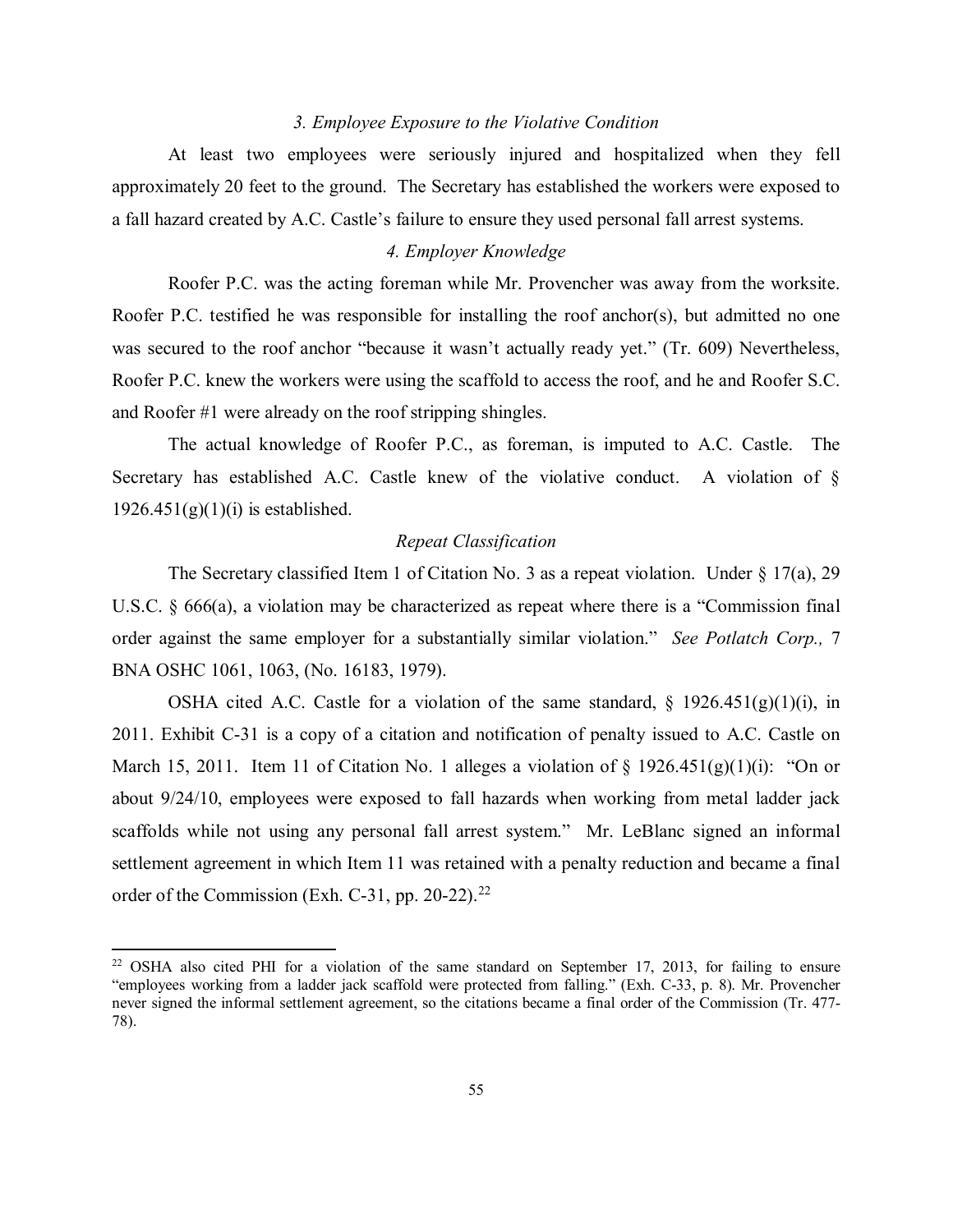The Secretary has established Item 1 of Citation No. 3 is a repeat violation.

# **PENALTY DETERMINATION**

The Commission is the final arbiter of penalties in all contested cases. "In assessing penalties, section 17(j) of the OSH Act, 29 U. S. C. § 666(j), requires the Commission to give due consideration to the gravity of the violation and the employer's size, history of violation, and good faith." *Burkes Mechanical Inc*., 21 BNA OSHC 2136, 2142 (No. 04-0475, 2007). "Gravity is a principal factor in a penalty determination and is based on the number of employees exposed, duration of exposure, likelihood of injury, and precautions taken against injury." *Siemens Energy and Automation, Inc*., 20 BNA OSHC 2196, 2201 (No. 00-1052, 2005).

A.C. Castle and PHI, as a single employer, employed approximately six employees at the Parsons Hill Road worksite (the record establishes the number of workers in PHI's roofing crew fluctuated constantly and Mr. Provencher had problems with crew members failing to show up for work). Both A.C. Castle and PHI had an extensive history of OSHA violations (Exhs. C-30 through C-33). Based on the history of OSHA violations, the Court determines A.C. Castle is not entitled to a reduction in penalty based on good faith.

The five workers present on the Parsons Hill Road worksite had access to all the hazards created by the violative conditions of the affirmed items. The record does not establish a precise timeline for the day of the accident, but Mr. Provencher stated the scaffold was set up when he left the worksite to go to Moynihan Lumber and he was notified of the accident approximately an hour after he left. The hazard created by all the violations was falling approximately 20 feet or more to the ground. The likelihood of injury, with employees working standing a pitched roof and a faulty scaffold and ladder, with no fall protection, was high. A.C. Castle and PHI, as a single employer, failed to take precautions against injury. The Court determines the gravity of the cited violations is high and assesses the penalties proposed by the Secretary for the affirmed items, except for Items 2 and 3 of Citation No. 2. The Court reclassifies the alleged willful violations cited in Items 2 and 3 of Citation No. 2 as serious. The Court assesses a penalty of \$7,000.00 each for those items.